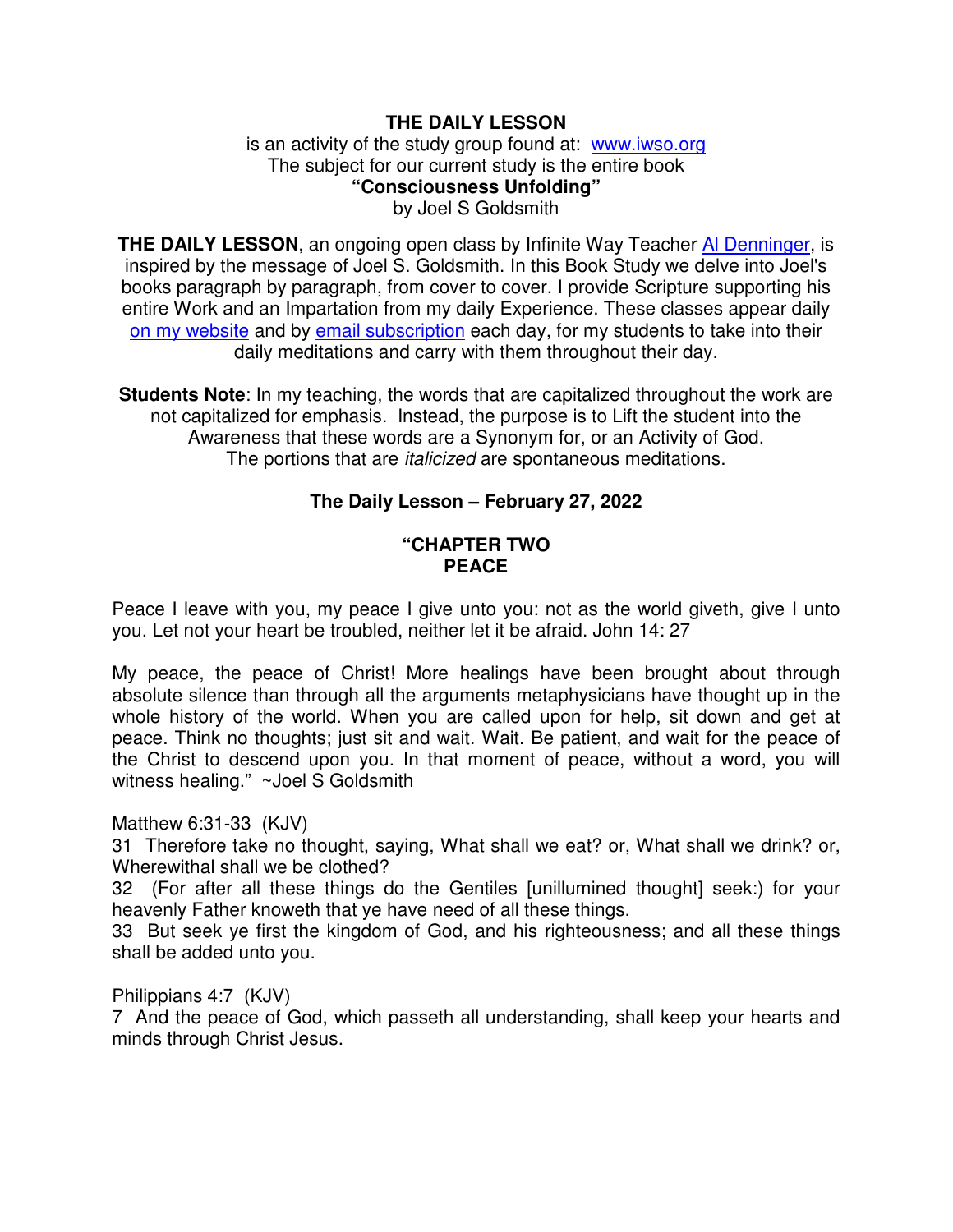We must be still, Abiding in God's Peace, surrender to His Will, and ask nothing. God's All-knowing Omnipresence already Knows what you need. *Peace be still… Wait upon the Lord… With an attitude of: Speak Lord, thy servant Heareth…* ~Al Denninger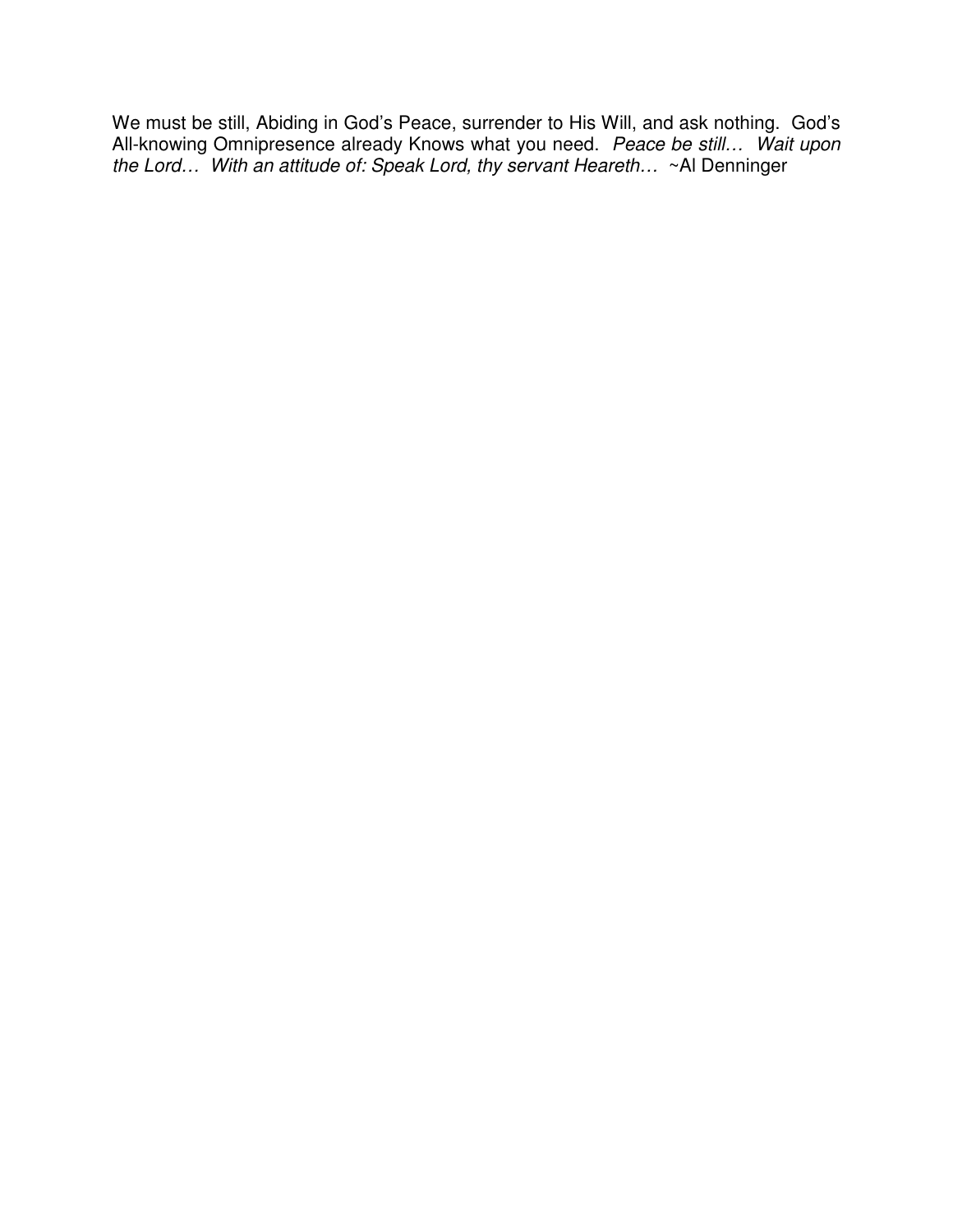# **The Daily Lesson – February 28, 2022**

"'The only value a treatment has is to lift us to a point or place in consciousness where we are ready for spiritual consciousness to unfold. We are now in a different position from the one in which we found ourselves, when we were functioning with treatments. We have come to that place in consciousness where we are ready for the next higher step. Even if mental argument, affirmation, and denial were necessary to us in the early days of our work, we can now leave such forms alone." ~Joel S Goldsmith

## I Corinthians 2:12-16 (KJV)

12 Now we have received, not the spirit of the world, but the spirit which is of God; that we might know the things that are freely given to us of God.

13 Which things also we speak, not in the words which man's wisdom teacheth, but which the Holy Ghost teacheth; comparing spiritual things with spiritual.

14 But the natural man receiveth not the things of the Spirit of God: for they are foolishness unto him: neither can he know them, because they are spiritually discerned.

15 But he that is spiritual judgeth all things, yet he himself is judged of no man.

16 For who hath known the mind of the Lord, that he may instruct him? But we have the mind of Christ.

#### Matthew 6:7,8 (KJV)

7 But when ye pray, use not vain repetitions, as the heathen do: for they think that they shall be heard for their much speaking.

8 Be not ye therefore like unto them: for your Father knoweth what things ye have need of, before ye ask him.

The Way is Infinite and onward and upward we must go, step by step. It is time to stop leaning on your own understanding and Trust the Lord with all your Heart and Rely on His Discernment. Let God show you... ~Al Denninger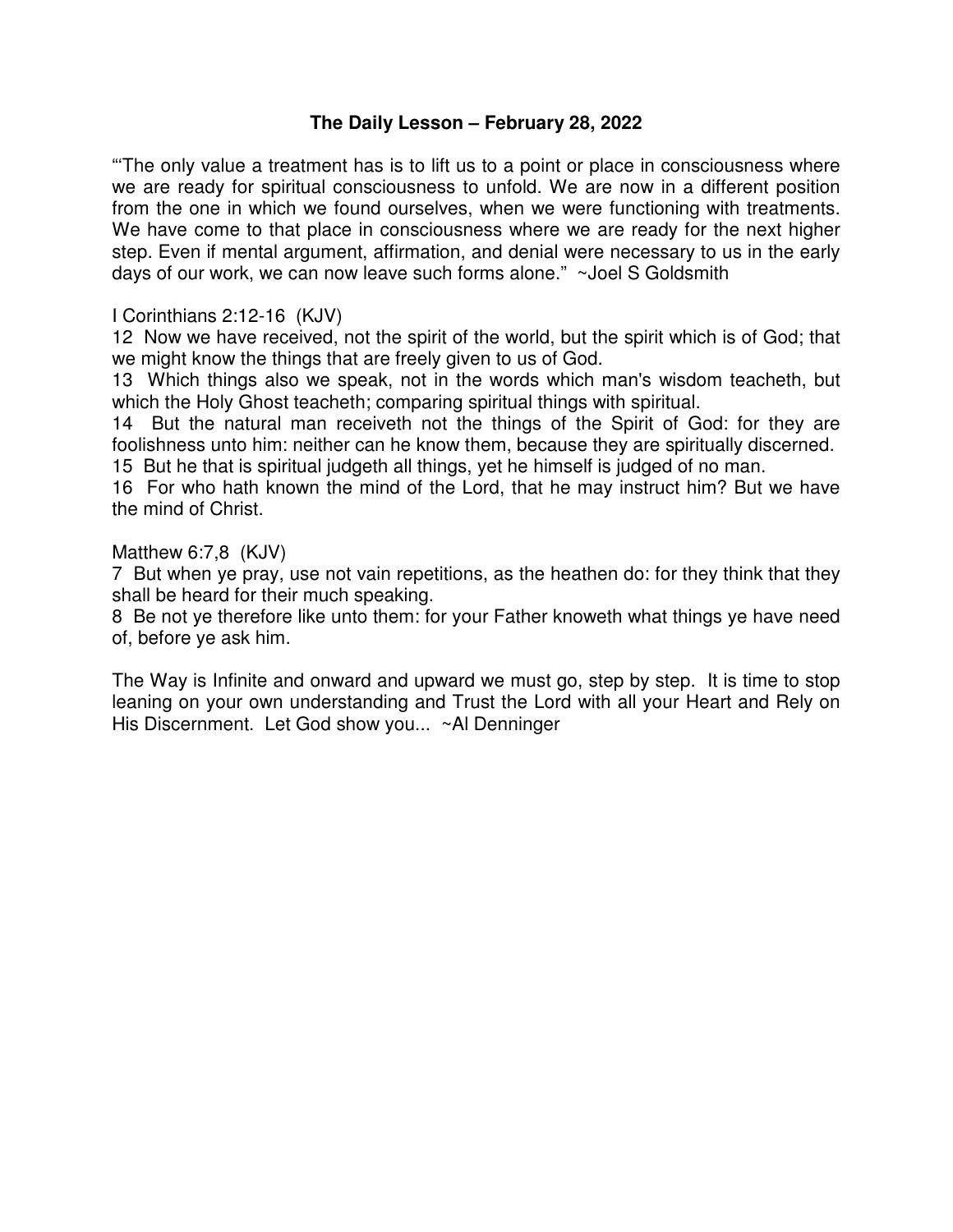## **The Daily Lesson – March 1, 2022**

"Learn to sit down and relax. Whether the case is sin, disease, death, or unemployment; whether or not it is serious, sit down and relax. Do not try to 'handle' it. Do not try to 'work' on it. Do not try to 'treat' it. Sit back and, in silence, create a kind of vacuum for God, for the Christ, to rush in. Sit down and relinquish the thought that the human mind is a healer: Christ is the healer. The essence of the whole work we are doing is this: God is. God is, so let God work in us and through us to Its own end, and as Its own creation. Instead of continuing to use the words, God, God, God, let the actual realization of God do the work, since God is." ~Joel S Goldsmith

Zechariah 4:6 (KJV)

6 Then he answered and spake unto me, saying, This is the word of the Lord unto Zerubbabel, saying, Not by might, nor by power, but by my spirit, saith the Lord of hosts.

II Chronicles 20:17 (to 2nd :) (KJV) 17 Ye shall not need to fight in this battle: set yourselves, stand ye still, and see the salvation of the Lord with you, O Judah and Jerusalem:

Luke 12:22 (to 3rd ,) (KJV) 22 And he said unto his disciples, Therefore I say unto you, Take no thought for your life,

John 5:30 (to :) (KJV) 30 I can of mine own self do nothing:

John 14:10 (KJV)

10 Believest thou not that I am in the Father, and the Father in me? the words that I speak unto you I speak not of myself: but the Father that dwelleth in me, he doeth the works.

There is no spot where Omnipresence is not. Be still and Know that I Am. ~Al Denninger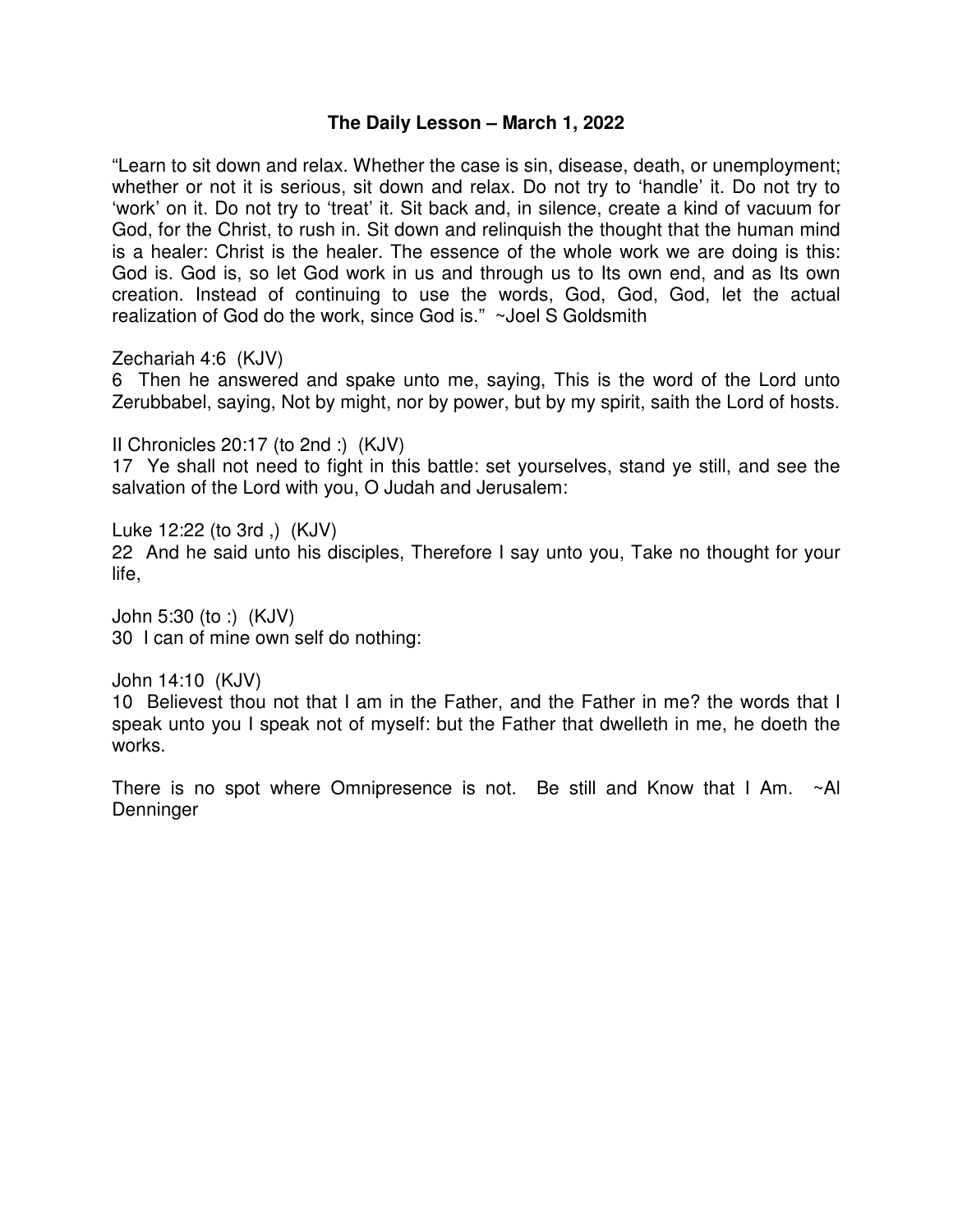#### **The Daily Lesson – March 2, 2022**

"My peace I give unto you: not as the world giveth.' The world can give us a certain kind of peace. It can give us a lack of noise, a quiet country place, or an ocean trip. That is the peace that the world can give. People travel to far places, but they travel with themselves, and they return home with themselves. We cannot, any of us, get away from ourselves. If we have a problem, we take it with us, wherever we go." ~Joel S **Goldsmith** 

John 14:27 (to .) (KJV)

27 Peace I leave with you, my peace I give unto you: not as the world giveth, give I unto you.

Matthew 6:19 (to ,) (KJV) 19 Lay not up for yourselves treasures upon earth,

I Corinthians 2:14 (to :) (KJV) 14 But the natural man receiveth not the things of the Spirit of God:

I Corinthians 2:9 (KJV)

9 But as it is written, Eye hath not seen, nor ear heard, neither have entered into the heart of man, the things which God hath prepared for them that love him.

For where your treasure is, there will be your experience… ~Al Denninger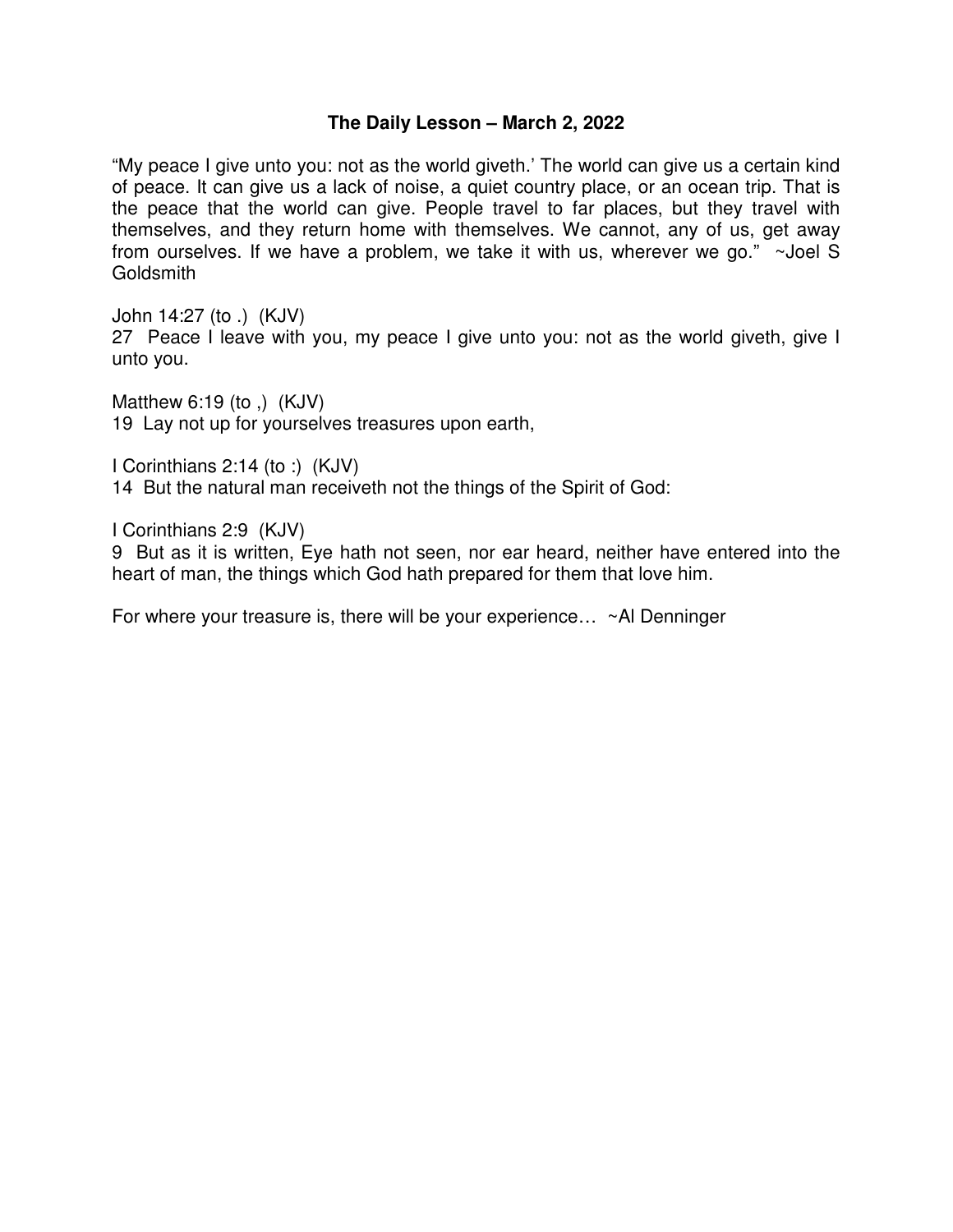# **The Daily Lesson – March 3, 2022**

"We must stop all such futile efforts. The human mind is not the Christ. For many years, mental efforts have been tried. The words of the Bible are, 'My thoughts are not your thoughts, neither are your ways my ways.' What good, then, is all this 'thinking' that we have been doing? The truth of the matter is that the human mind plays no part in any healing. The only factor in spiritual healing work is the Christ. Spiritual healing means that healing which comes from one's realized Christ consciousness, rather than from mental argument or external means, such as medicine or surgery. 'My peace I give unto you.' In that peace that 'passeth understanding,' in that quiet, in that stillness, the peace of God, the power of God is made manifest, and it does the work." ~Joel S Goldsmith

Luke 12:22,23 (KJV)

22 And he said unto his disciples, Therefore I say unto you, Take no thought for your life, what ye shall eat; neither for the body, what ye shall put on.

23 The life is more than meat, and the body is more than raiment.

Philippians 4:6 (to ;) &7 (KJV)

6 Be careful for nothing;

7 And the peace of God, which passeth all understanding, shall keep your hearts and minds through Christ Jesus.

Proverbs 3:5-7 (to :) (KJV)

- 5 Trust in the Lord with all thine heart; and lean not unto thine own understanding.
- 6 In all thy ways acknowledge him, and he shall direct thy paths.

7 Be not wise in thine own eyes:

John 14:10 the Father that (KJV)

10 …the Father that dwelleth in me, he doeth the works.

Cease ye from man who's thought, understanding and effort is in this-world. Man of his own self, can do nothing. Trust God and acknowledge Him, for He does the Work. Knowing the Truth is Acknowledging the Source, not the appearance. ~Al Denninger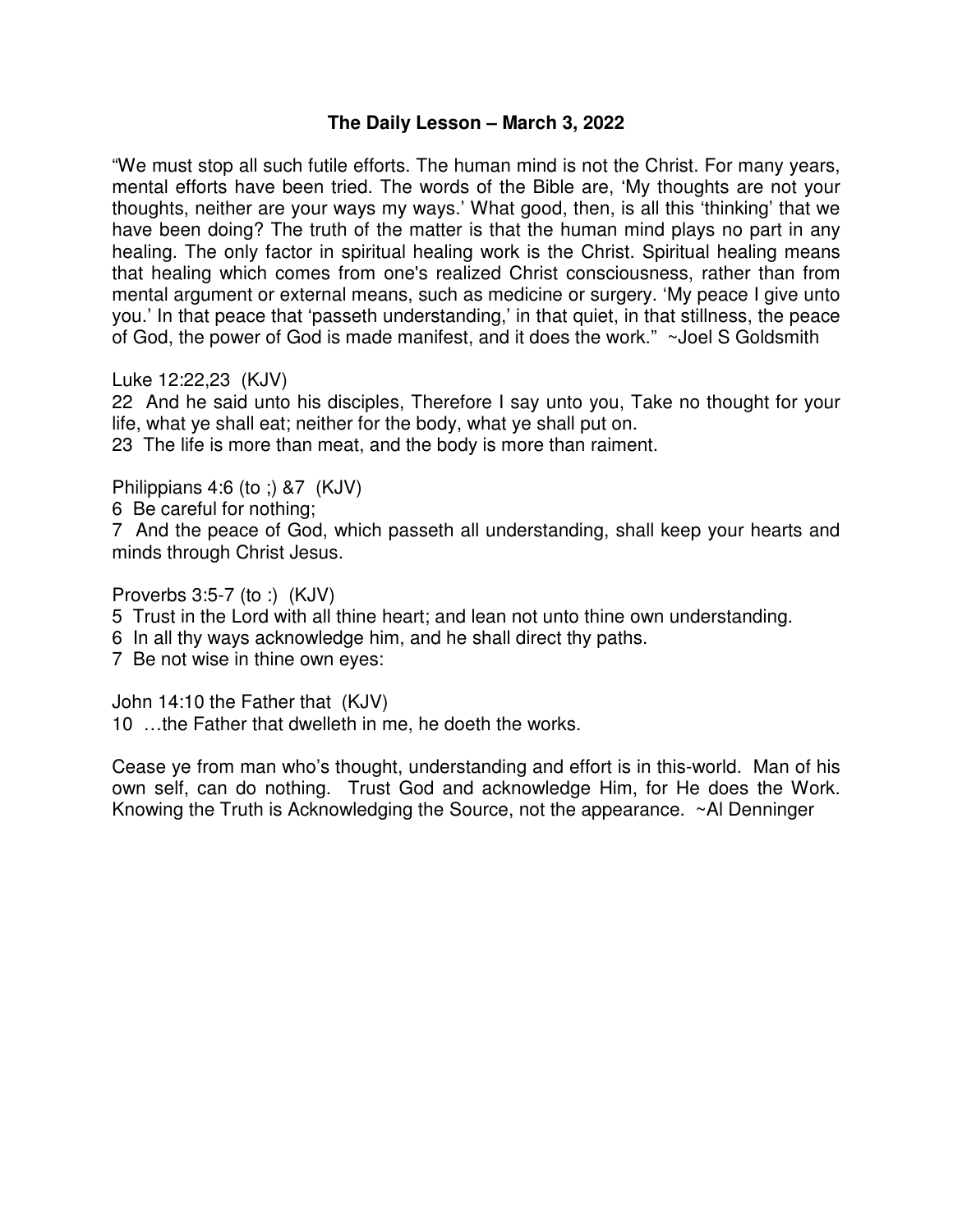# **The Daily Lesson – March 4, 2022**

"In our work, many people seem to come, wanting only loaves and fishes, instead of seeking for God Itself. With that we need not be concerned. We are not to be concerned with what they appear to want. We just 'sing our song.' Those who can receive it, will; others may not be ready. You will find that more healings take place through a smile, through the simple recognition of the presence of God, than will ever take place through any mental striving; and they will be purer, sweeter, and more lasting healings because they will be the descent of the Holy Ghost, the Christ, Itself, coming into consciousness and dispelling the errors of sense." ~Joel S Goldsmith

## John 6:22-27 (KJV)

22 The day following, when the people which stood on the other side of the sea saw that there was none other boat there, save that one whereinto his disciples were entered, and that Jesus went not with his disciples into the boat, but that his disciples were gone away alone;

23 (Howbeit there came other boats from Tiberias nigh unto the place where they did eat bread, after that the Lord had given thanks:)

24 When the people therefore saw that Jesus was not there, neither his disciples, they also took shipping, and came to Capernaum, seeking for Jesus.

25 And when they had found him on the other side of the sea, they said unto him, Rabbi, when camest thou hither?

26 Jesus answered them and said, Verily, verily, I say unto you, Ye seek me, not because ye saw the miracles, but because ye did eat of the loaves, and were filled.

27 Labour not for the meat which perisheth, but for that meat which endureth unto everlasting life, which the Son of man shall give unto you: for him hath God the Father sealed.

Psalms 100:1,2 (KJV)

1 Make a joyful noise unto the Lord, all ye lands.

2 Serve the Lord with gladness: come before his presence with singing.

I Corinthians 2:12,13 (to ;) (KJV)

12 Now we have received, not the spirit of the world, but the spirit which is of God; that we might know the things that are freely given to us of God.

13 Which things also we speak, not in the words which man's wisdom teacheth, but which the Holy Ghost teacheth;

Not by effort or by hopeful thoughts and wants, but by the Spirit, and In the Spirit Receive ye Him. Serve the Lord in Gladness and Joyful Giving—not in expectation and Rest forever in His Everlasting Arms. ~Al Denninger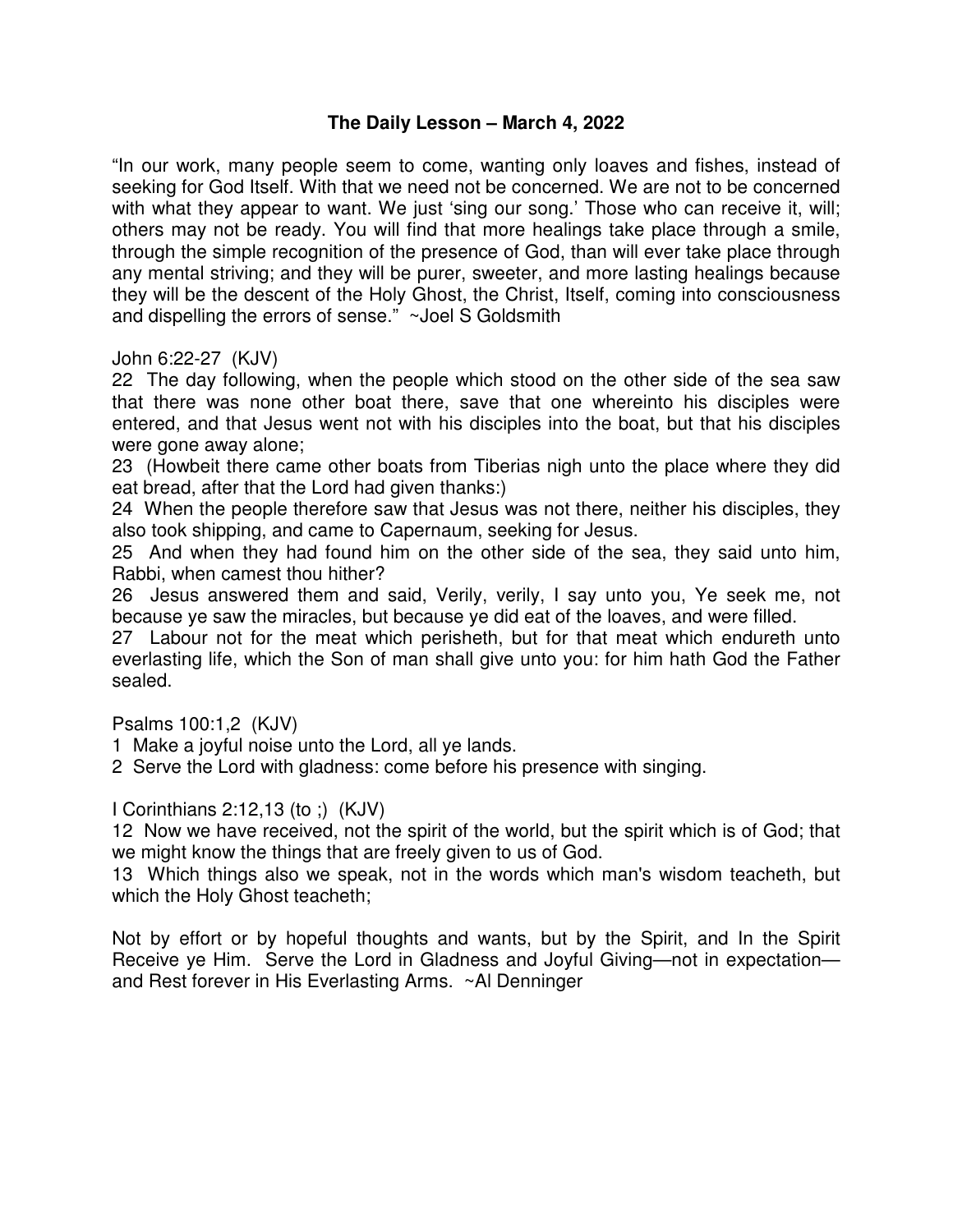# **The Daily Lesson – March 5, 2022**

#### *"Peace: A State of Non-Resistance to Error*

Just what is required to 'walk on the waters,' to dispel the storm? Is it some mental argument, denial, or affirmation? All that Jesus said to the storm was: 'Peace, be still.' That was all—just, 'Peace, be still.' Everyone who has done healing work knows that the healing has taken place when that sense of peace, that realization of the Christ, has been experienced. He may not know how, or why; but let me tell you the how and the why of it. It is because the state of consciousness of the practitioner in that peace did not fight, oppose, or resist the error or claim. That is the reason for the healing." ~Joel S Goldsmith

Mark 4:35-39 (KJV)

35 And the same day, when the even was come, he saith unto them, Let us pass over unto the other side.

36 And when they had sent away the multitude, they took him even as he was in the ship. And there were also with him other little ships.

37 And there arose a great storm of wind, and the waves beat into the ship, so that it was now full.

38 And he was in the hinder part of the ship, asleep on a pillow: and they awake him, and say unto him, Master, carest thou not that we perish?

39 And he arose, and rebuked the wind, and said unto the sea, Peace, be still. And the wind ceased, and there was a great calm.

#### James 4:7,8 (to .) (KJV)

7 Submit yourselves therefore to God. Resist the devil, and he will flee from you.

8 Draw nigh to God, and he will draw nigh to you.

Jesus was not aware or affected by the storm that was sinking the ship. He was asleep, and as calm as can be, on a pillow. His disciples were afraid and panicking and could not reason why he could be so unaffected by the persistent claim of a frightful storm.

Remember, it is the Truth Itself and Its Recognition, and not a human order or intervention that says, "Peace be still." The Truth does not even have to say anything, it just Knows… Live the Truth and show Its Peace. ~Al Denninger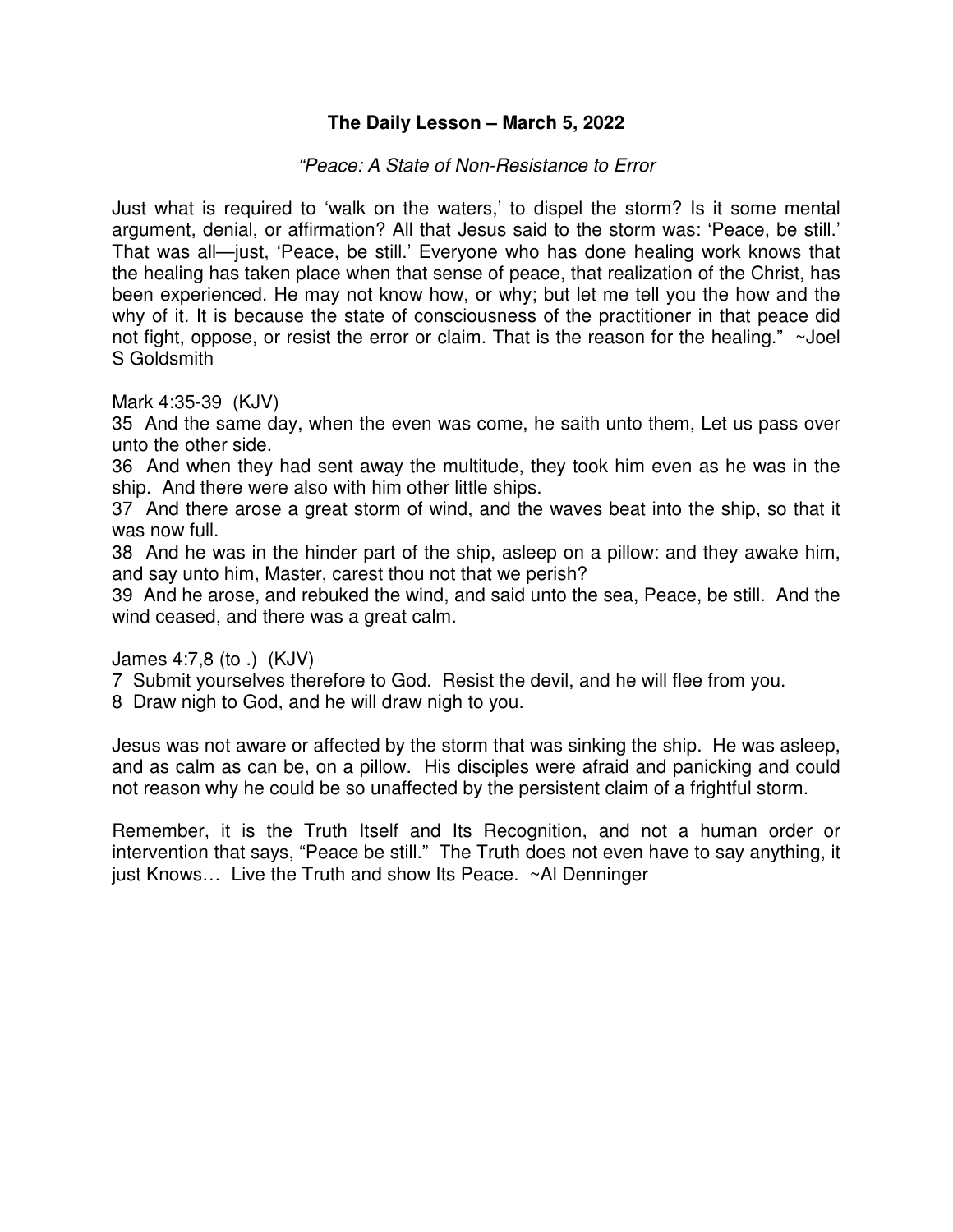## **The Daily Lesson – March 6, 2022**

"This, I learned through an actual experience in the first year of my practice. A man, suffering from tuberculosis, was brought to my office by a friend of his. When I agreed to help him, he mentioned the difficulty he had in eating solid food because of pyorrhoea and asked for some help for this condition, also. I assured him that I would help him with that, too, but in my youthful enthusiasm, I forgot all about the pyorrhoea. However, the following morning, he called and said, 'What have you done to me? I have just spent five minutes with a stiff tooth-brush having a wonderful time and I could not move my teeth.'" ~Joel S Goldsmith

I John 4:12 If (KJV)

12 … If we love one another, God dwelleth in us, and his love is perfected in us.

Hebrews 13:21 (KJV)

21 Make you perfect in every good work to do his will, working in you that which is wellpleasing in his sight, through Jesus Christ; to whom be glory for ever and ever. Amen.

John 15:4,5 (KJV)

4 Abide in me, and I in you. As the branch cannot bear fruit of itself, except it abide in the vine; no more can ye, except ye abide in me.

5 I am the vine, ye are the branches: He that abideth in me, and I in him, the same bringeth forth much fruit: for without me ye can do nothing.

Can the Vine, all of It, any of It, be anything less than Perfect? Abide in Me, not in an effort to re-attach a branch that appears to be separated. ~Al Denninger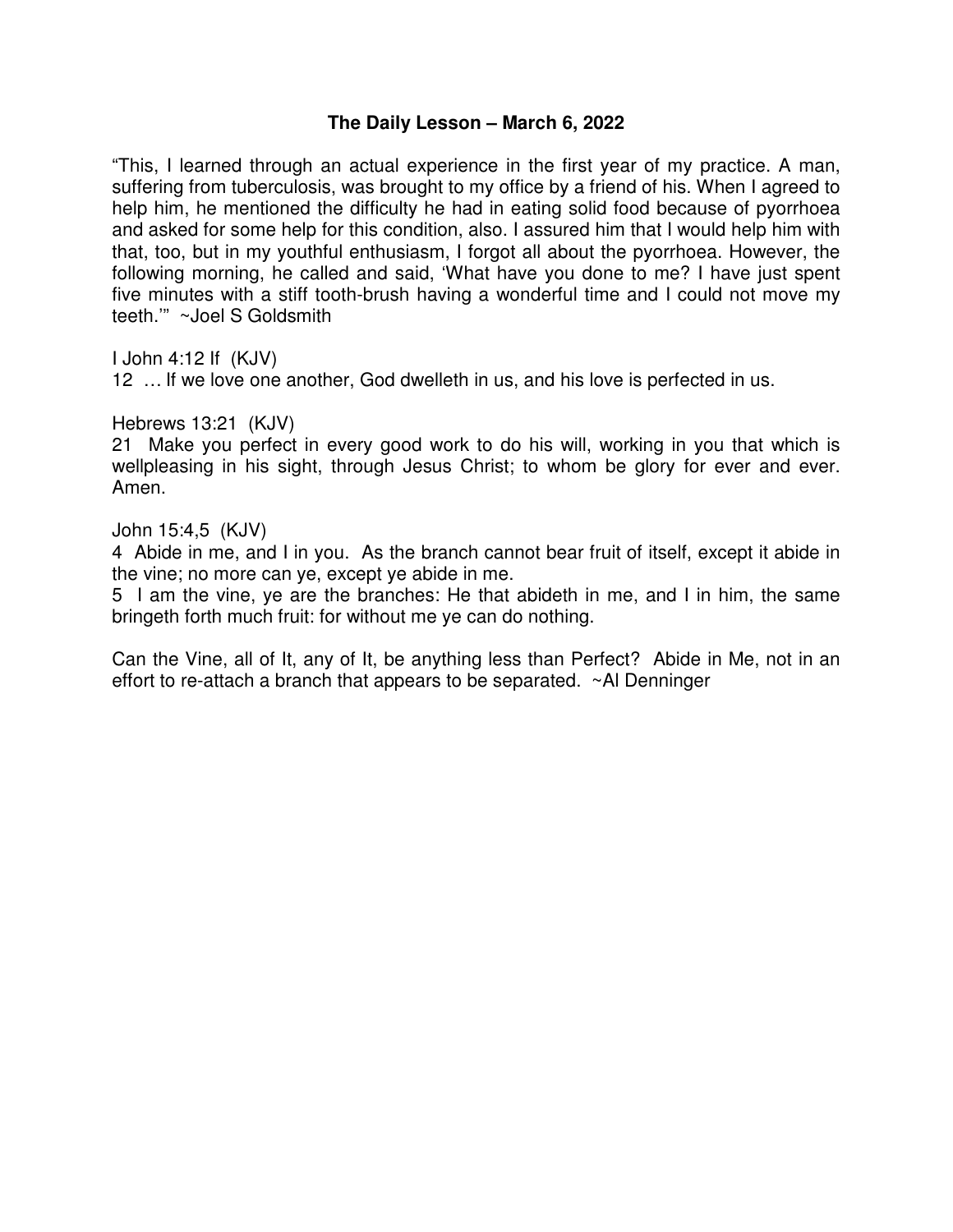### **The Daily Lesson – March 7, 2022**

"That gave me something to think about. It was my first experience with 'forgetting' something; but my second experience was to come soon after, when a telephone call came for help for a severe headache. The patient who was in my office at the time the call came recognized the urgency of the call and at once proceeded to leave. Before she had reached the door, the telephone rang again, and the young woman who had been suffering from the headache reported that the pain had disappeared. It had been an instantaneous healing." ~Joel S Goldsmith

II Corinthians 3:17 (to .) (KJV)

17 Now the Lord is that Spirit: and where the Spirit of the Lord is, there is liberty.

Wow... This just In: I have skipped over the most important Word from God on line 17 in the Scripture above, and I have skipped over it all of my life, until just now. I "thought" the Word was added in because it was Old English, or for poetic reasons, or something… And the Word is NOW! Now is the Spirit of the Lord… Now is where the Presence Is… And Now there is Liberty. Thank you Father. Amen. ~Al Denninger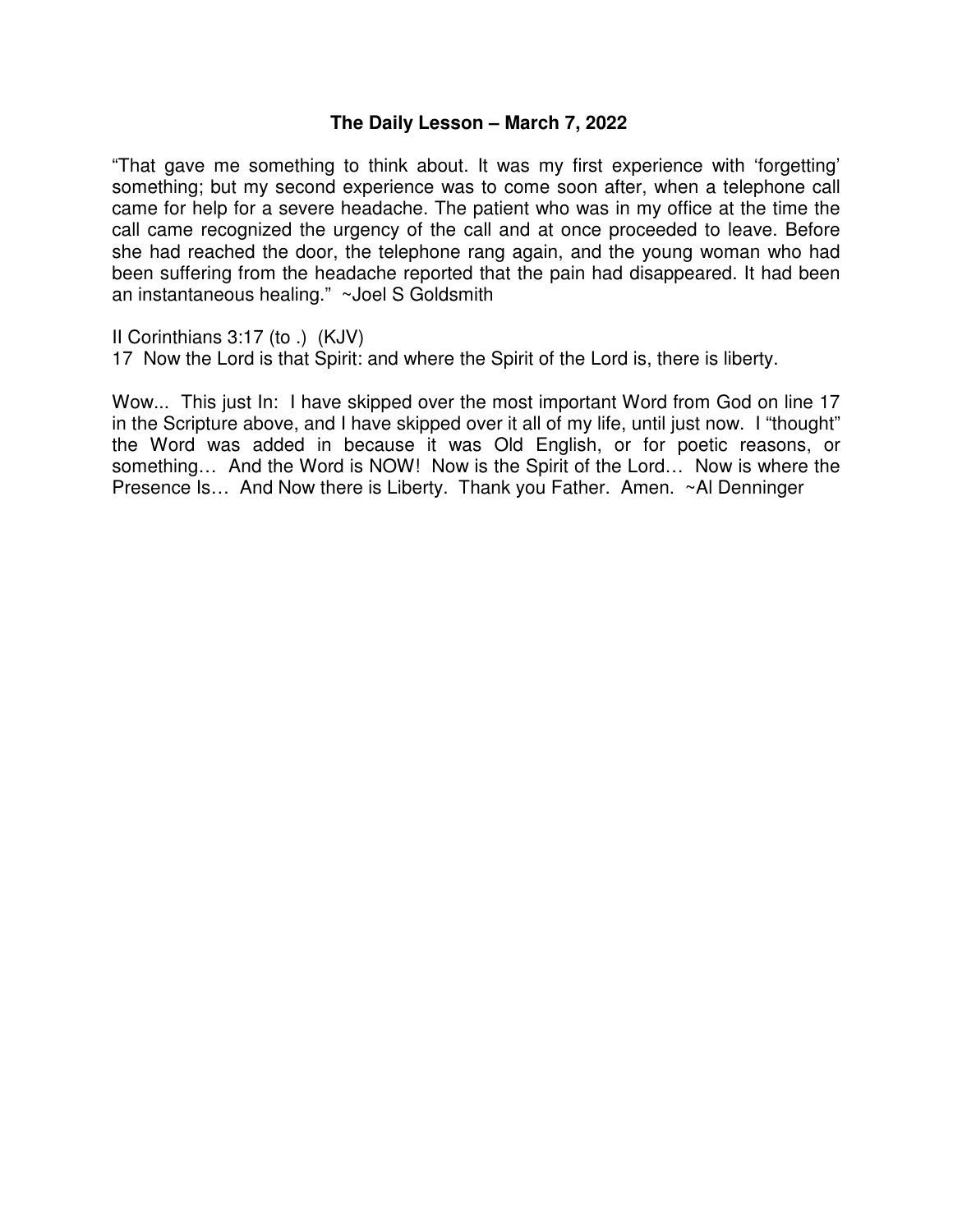# **The Daily Lesson – March 8, 2022**

"Such things do not happen to a person in this work without causing him to question, 'How?' Either these things are accidents, isolated instances which might have happened anyway, or they reveal a principle. As I studied and observed closely any and everything which would help to reveal the secret, I learned this: Healing is not brought about by the human mind; it is done by a state of consciousness imbued with the Christ. Christ consciousness is the understanding that disease does not exist as a reality and does not have to be fought. The very act of 'forgetting' shows that the practitioner does not take it too seriously." ~Joel S Goldsmith

Genesis 3:1-11 (to ?) (KJV)

1 Now the serpent was more subtil than any beast of the field which the Lord God had made. And he said unto the woman, Yea, hath God said, Ye shall not eat of every tree of the garden?

2 And the woman said unto the serpent, We may eat of the fruit of the trees of the garden:

3 But of the fruit of the tree which is in the midst of the garden, God hath said, Ye shall not eat of it, neither shall ye touch it, lest ye die.

4 And the serpent said unto the woman, Ye shall not surely die:

5 For God doth know that in the day ye eat thereof, then your eyes shall be opened, and ye shall be as gods, knowing good and evil.

6 And when the woman saw that the tree was good for food, and that it was pleasant to the eyes, and a tree to be desired to make one wise, she took of the fruit thereof, and did eat, and gave also unto her husband with her; and he did eat.

7 And the eyes of them both were opened, and they knew that they were naked; and they sewed fig leaves together, and made themselves aprons.

8 And they heard the voice of the Lord God walking in the garden in the cool of the day: and Adam and his wife hid themselves from the presence of the Lord God amongst the trees of the garden.

9 And the Lord God called unto Adam, and said unto him, Where art thou?

10 And he said, I heard thy voice in the garden, and I was afraid, because I was naked; and I hid myself.

11 And he said, Who told thee that thou wast naked?

Who told you there was a disease to correct?

Who told you there was good and evil?

Who told you there is anything other than God's Garden?

~Al Denninger

Take a look at: Genesis 1:31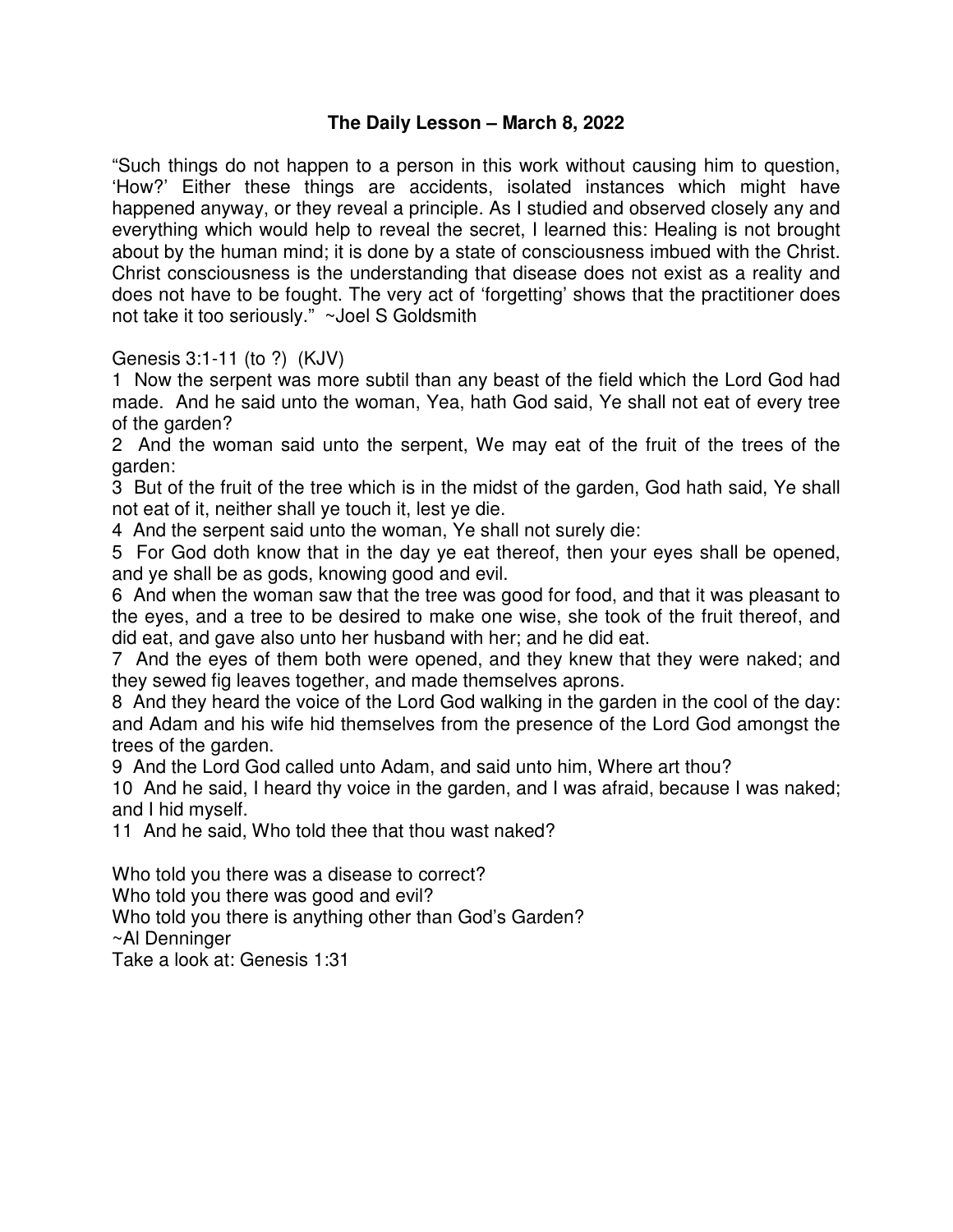#### **The Daily Lesson – March 9, 2022**

"The one who is showing forth the Christ light, the Christ healing light, is the one who is not making a reality of error, is not fighting it; but, in a peaceful recognition of the fact that God is the life of individual being, quietly realizes, 'Not by might, nor by power, but my Spirit.' One person, sitting in a room in silence, in a state of receptivity, can have that silence and that peace which he experiences felt by a roomful of people. How then can we measure what can happen with little groups scattered around the world, all maintaining this great power of silence?" ~Joel S Goldsmith

John 19:10,11 (to :) (KJV)

10 Then saith Pilate unto him, Speakest thou not unto me? knowest thou not that I have power to crucify thee, and have power to release thee?

11 Jesus answered, Thou couldest have no power at all against me, except it were given thee from above:

#### John 18:36 (KJV)

36 Jesus answered, My kingdom is not of this world: if my kingdom were of this world, then would my servants fight, that I should not be delivered to the Jews: but now is my kingdom not from hence.

#### Matthew 18:20 (KJV)

20 For where two or three are gathered together in my name, there am I in the midst of them.

In Silence I sit in my mountain in the wilderness alone and wait...and open up an *avenue of Awareness… Never asking for anything… Just being grateful and Present and willing…. And now there are two… And so I sit and Smile… And now three…. And more…. Each, an Individual Expression of God, but all United as One… I will Watch with You one hour – or maybe two…. Rest with Me, dearest One's, rest in the Peace that Passeth understanding… Now I See that there is not two…or three… When I Am in the Midst, there is Only One. Thank you Father. ~al.within*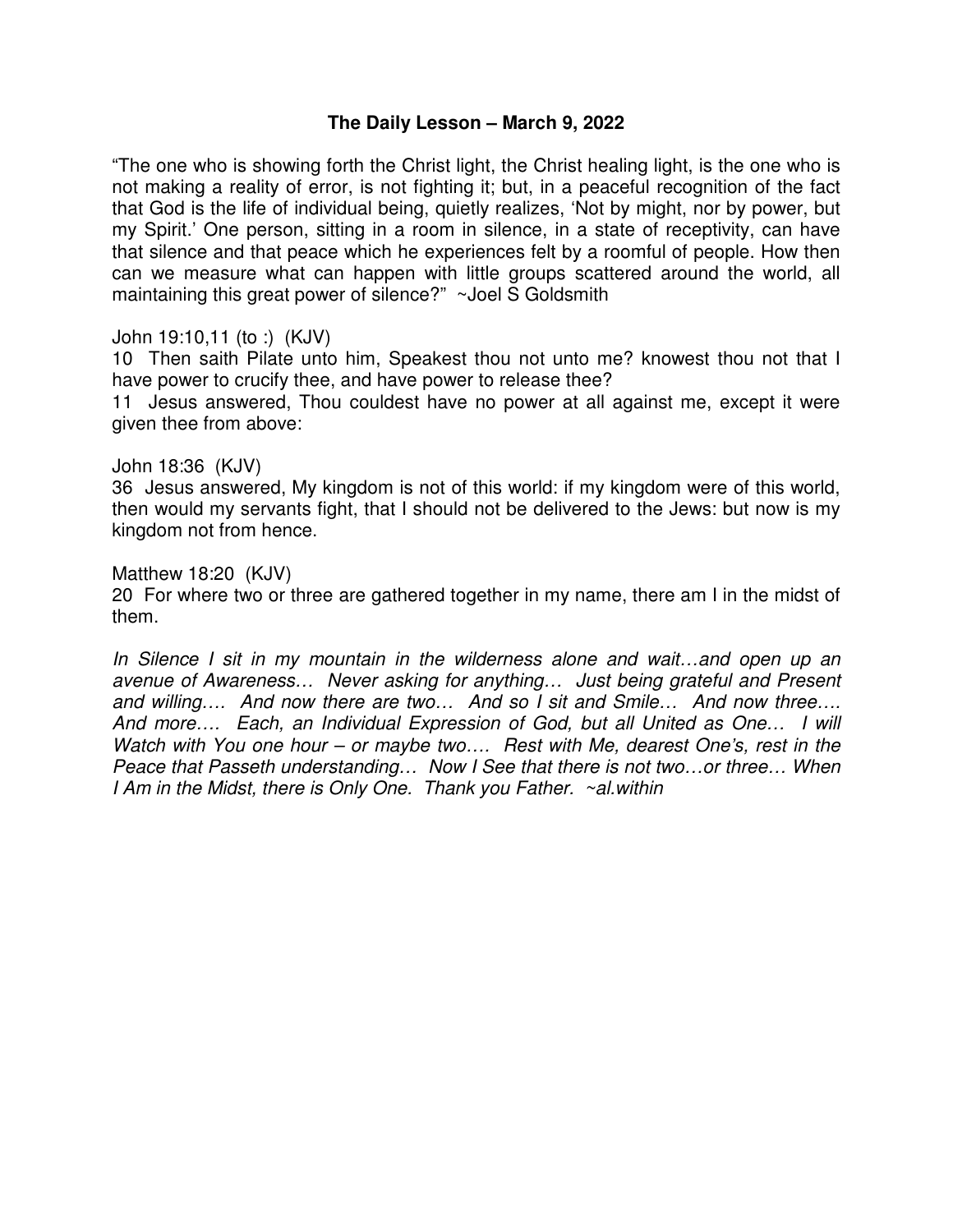# **The Daily Lesson – March 10, 2022**

"If your consciousness is imbued with silence, with peace, then it is imbued with power. Healing takes place through the consciousness of the practitioner. The state of your consciousness will determine the healing of those who come to you, not that the healing power is yours as a person. The healing power is the presence of God, the Spirit of God, appearing as individual consciousness. You do not have this healing power unless you have a consciousness that is at-one with divine Love, a consciousness that is atone with the peace 'which passeth all understanding.'" ~Joel S Goldsmith

Romans 8:4,5, & 9 & 14-17 (KJV)

4 That the righteousness of the law might be fulfilled in us, who walk not after the flesh, but after the Spirit.

5 For they that are after the flesh do mind the things of the flesh; but they that are after the Spirit the things of the Spirit.

9 But ye are not in the flesh, but in the Spirit, if so be that the Spirit of God dwell in you. Now if any man have not the Spirit of Christ, he is none of his.

14 For as many as are led by the Spirit of God, they are the sons of God.

15 For ye have not received the spirit of bondage again to fear; but ye have received the Spirit of adoption, whereby we cry, Abba, Father.

16 The Spirit itself beareth witness with our spirit, that we are the children of God:

17 And if children, then heirs; heirs of God, and joint-heirs with Christ; if so be that we suffer with him, that we may be also glorified together.

I so be we Dwell in the Spirit, we will not react to every distraction that presents itself. Dwelling is Living the Life of Spirit, not talking about It, or having an understanding of it. Seek ye first The Kingdom Itself and Know that All Good and Perfect things Come to those who Truly and Humbly Love God. Acknowledge Him… ~Al Denninger

Proverbs 3:5,6 (KJV)

5 Trust in the Lord with all thine heart; and lean not unto thine own understanding.

6 In all thy ways acknowledge him, and he shall direct thy paths.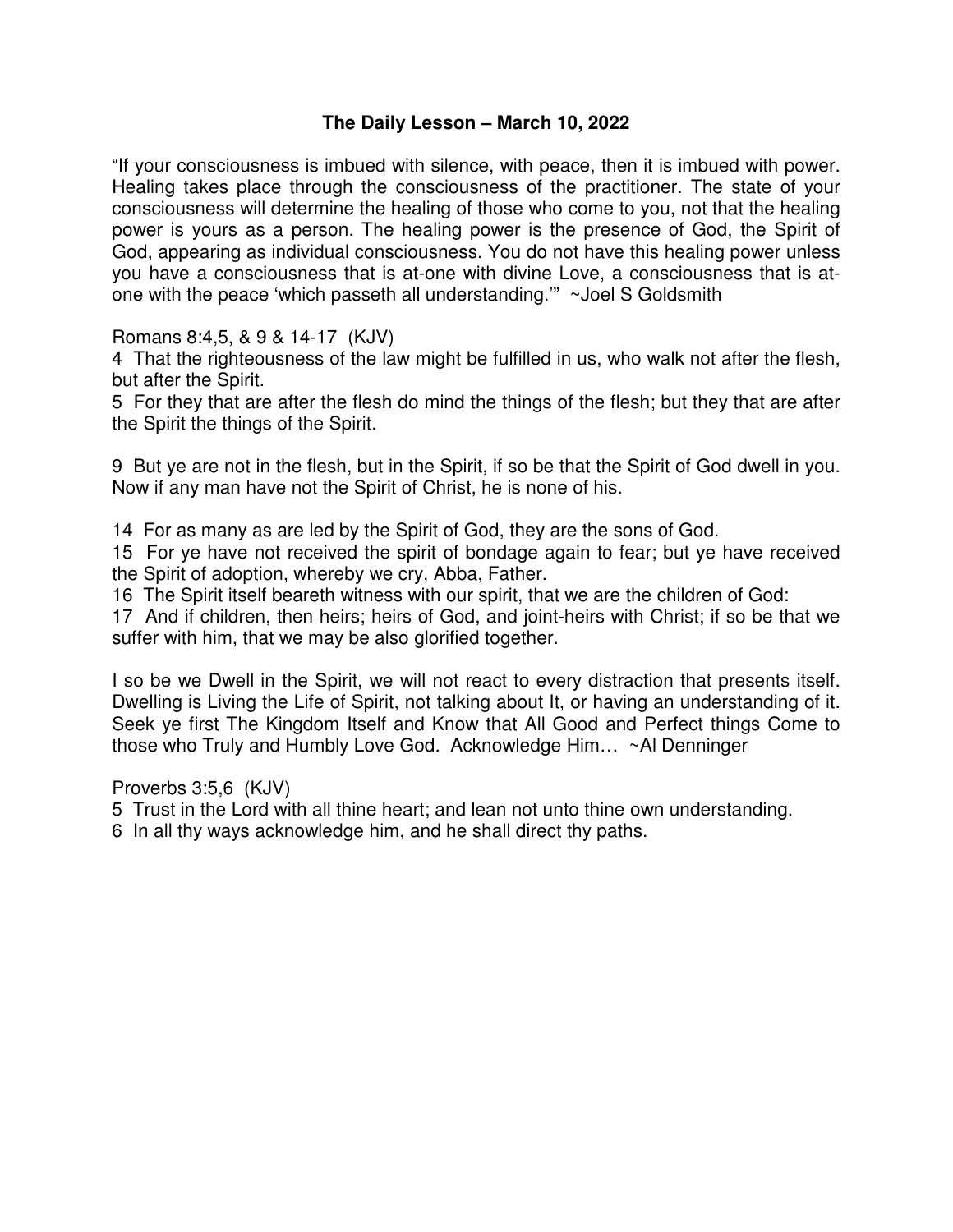## **The Daily Lesson – March 11, 2022**

"When you go out into the business world, if you really want to be successful-if you want to sell something, buy something, or bring to consummation any kind of business transaction-do as you do with healing: Go with peace in your consciousness. Do not go out with a fearful or doubting consciousness, or with a fretful consciousness; or you will impart this state of your consciousness to the one with whom you do business, and he, too, will feel it. Go with this silence in your heart; go in a state of peace. If necessary, before making your business call, go off somewhere for a minute or two, sit down, and get that sense of peace before you start out. Then see what that sense of peace will do; see what it has already done. The state of peace in your consciousness is a state of receptivity." ~Joel S Goldsmith

Hebrews 12:14 ESV

Strive for peace with everyone, and for the holiness without which no one will see the Lord.

Romans 14:18,19 (KJV)

18 For he that in these things serveth Christ is acceptable to God, and approved of men.

19 Let us therefore follow after the things which make for peace, and things wherewith one may edify another.

John 14:27 my (to .) (KJV) 27 …my peace I give unto you: not as the world giveth, give I unto you.

John 15:12 (KJV) 12 This is my commandment, That ye love one another, as I have loved you.

Isaiah 26:3 (to :) (KJV)

3 Thou wilt keep him in perfect peace, whose mind is stayed on thee:

Bring Peace with you wherever you go. Love as Christ Loves. Be Love Loving. ~Al **Denninger**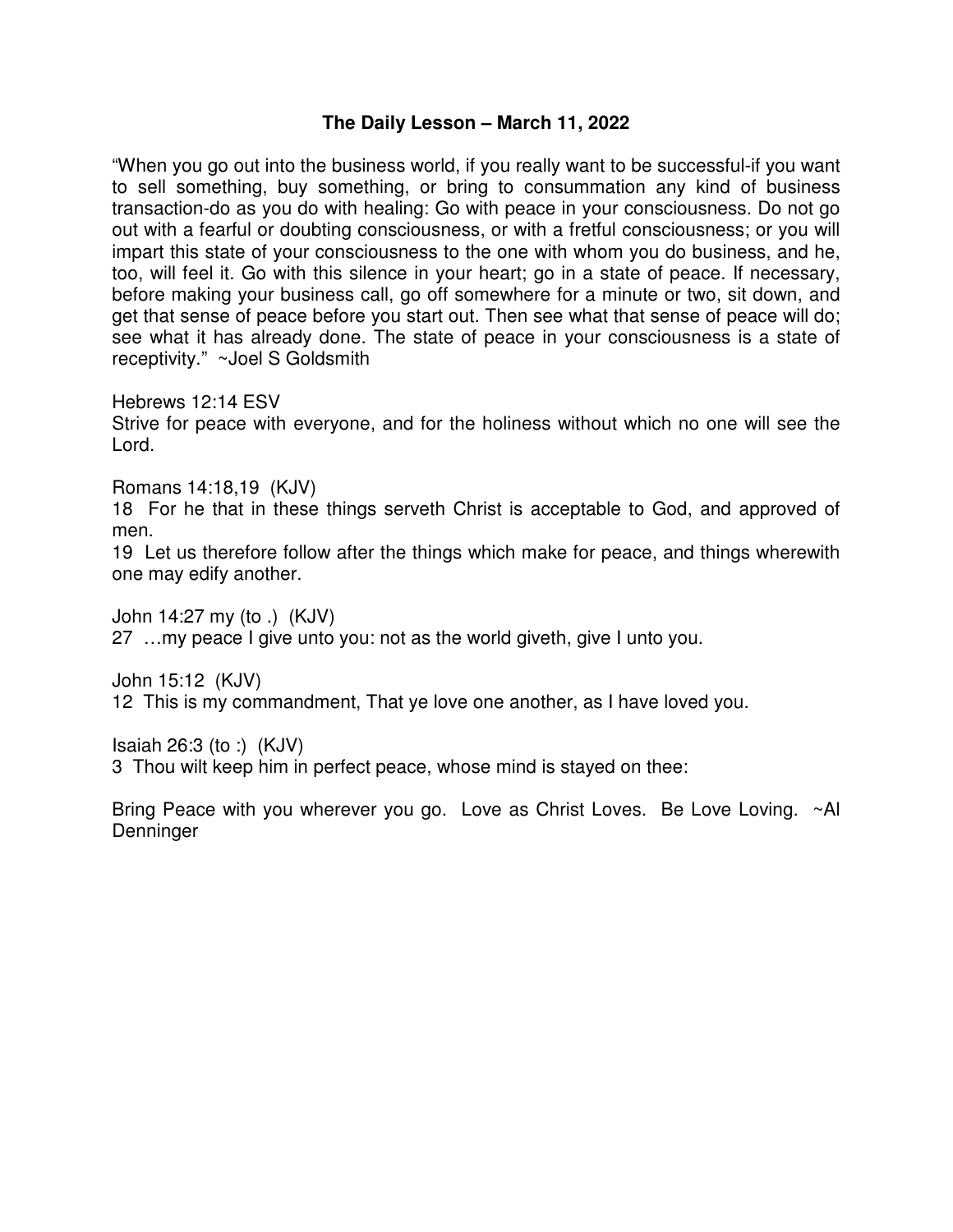# **The Daily Lesson – March 12, 2022**

#### *"Peace: The Experience of God*

Ultimately, we are going to learn the greatest of all secrets-the secret that hitherto has been known only to a very few-the secret of what God is. If we study the scriptures, if we study the philosophies and religious teachings of the world, we are likely to come to the conclusion that God is something very far-off, something that is very seldom contacted, and something that very seldom answers prayer in accordance with our wishes, needs, or desires. Because the world has no knowledge of what God is, it keeps on, generation after generation, praying for world peace and not achieving it, praying for individual prosperity and not achieving it, praying for life, health, immortality, and yet not achieving them." ~Joel S Goldsmith

#### I Corinthians 2:14 (KJV)

14 But the natural man receiveth not the things of the Spirit of God: for they are foolishness unto him: neither can he know them, because they are spiritually discerned.

#### Luke 17:20,21 (KJV)

20 And when he was demanded of the Pharisees, when the kingdom of God should come, he answered them and said, The kingdom of God cometh not with observation: 21 Neither shall they say, Lo here! or, lo there! for, behold, the kingdom of God is within you.

The fact is that the Christ told us that God is with Us forever and ever. We can go to the bottom of the ocean, or a distant planet or through the valley of the shadow of death we can even reject the Kingdom of God—and never be truly separated from God's Omnipresence. But since the five physical senses cannot observe Spiritual Discernment, this-world's thought can lose faith in Truth and it can think itself a socalled separation from God. Thought can reason itself into believing an illusion or a dream, right? Take no thought, be still and Know… ~Al Denninger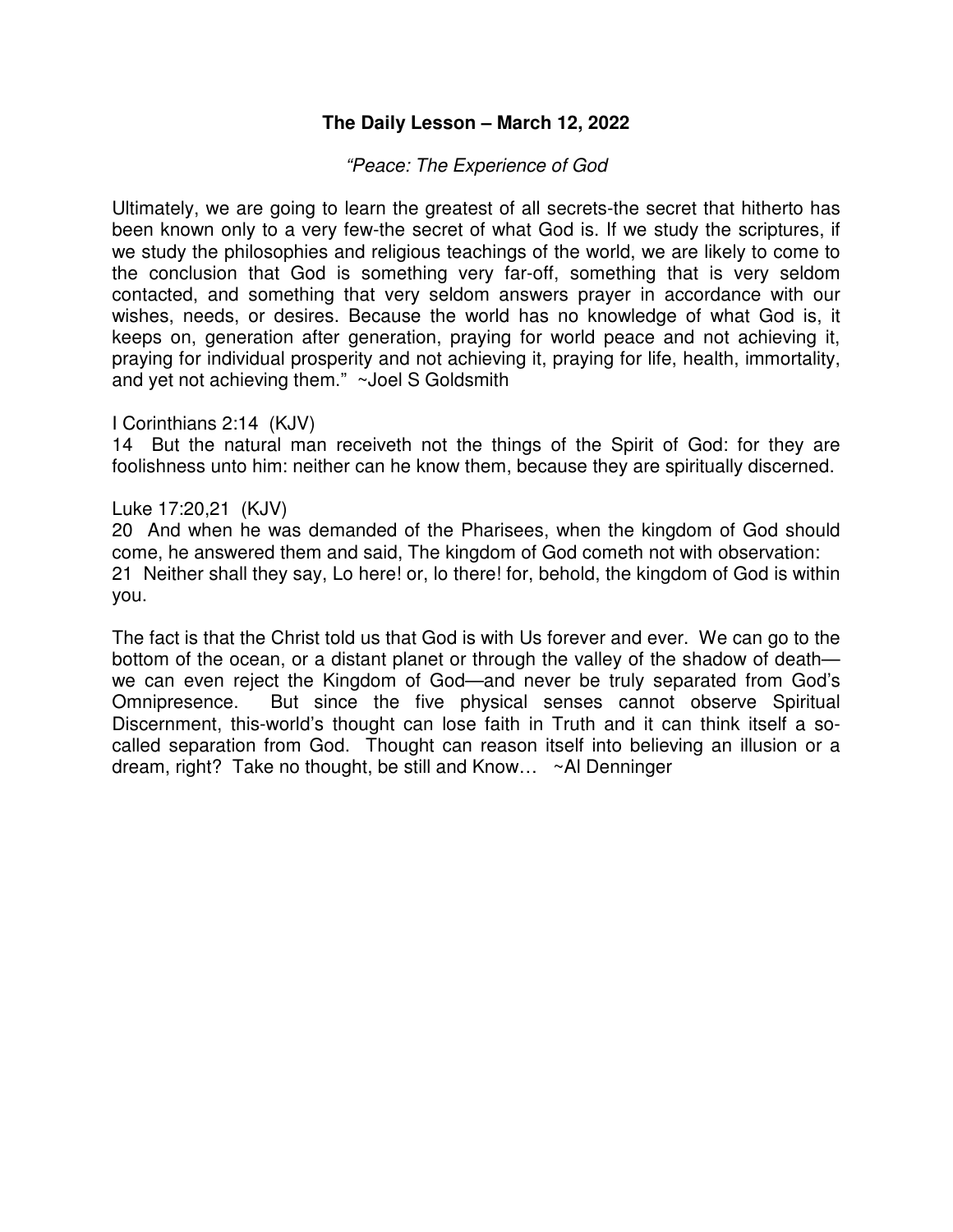#### **The Daily Lesson – March 13, 2022**

"If we are Christians, we should at least know where God is, because Jesus told us that 'the kingdom of God is within you.' That alone would have been a wonderful foundation, if only we had believed it. If our fathers, grandfathers, and others who preceded us had spent the past two thousand years seeking the 'kingdom of God within,' then, by this time, it would have been found and made manifest. Instead, all the generations which have preceded us, have turned to some master on a platform, or have turned their eyes up to the skies, or have looked in every direction except the one where they were told to look-within. The time has come, in this century, for us to begin looking for that kingdom within our own being, for that is where we shall find God. Although I can tell you this, you, yourself, will have to have it revealed to you from within your own being. Then, you will find that God is life eternal and God is infinite consciousness. But you will find, also, one thing more than that. You will find that this divine, universal Consciousness is manifesting Itself as your individual consciousness so that, ultimately, you will be able to say, 'I and my Father are one.'" ~Joel S Goldsmith

#### Matthew 16:13-17 (KJV)

13 When Jesus came into the coasts of Caesarea Philippi, he asked his disciples, saying, Whom do men say that I the Son of man am?

14 And they said, Some say that thou art John the Baptist: some, Elias; and others, Jeremias, or one of the prophets.

15 He saith unto them, But whom say ye that I am?

16 And Simon Peter answered and said, Thou art the Christ, the Son of the living God.

17 And Jesus answered and said unto him, Blessed art thou, Simon Bar-jona: for flesh and blood hath not revealed it unto thee, but my Father which is in heaven.

The Revelation of the Inner Life is discovered where there is an Activity of Spirit to Spirit is Present. As we Practice, so will we Experience… Speak Lord, thy servant heareth. ~Al Denninger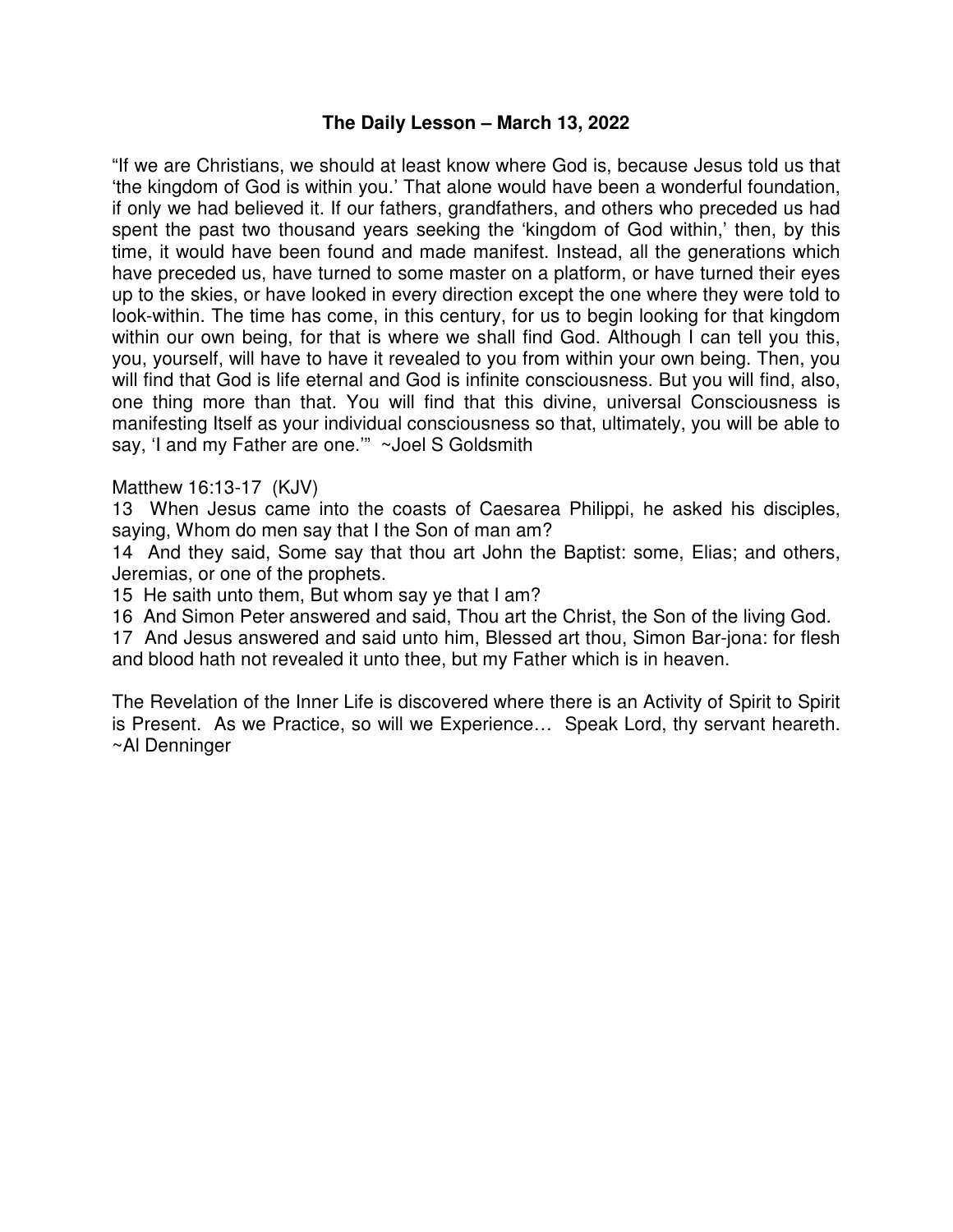## **The Daily Lesson – March 14, 2022**

"We must know the nature of God and we must experience God. We should not go on for the next ten years as we have been doing up to now, just talking about God: The time has now come when we must experience God. Let us not pass lightly over this part of the teaching, because it is the most important part of it all. We must see God while we are yet in the flesh, and that means you and me, individually, here and now, without waiting to die. We must experience God through our periods of silence, our periods of peace." ~Joel S Goldsmith

John 4:23,24 (KJV)

23 But the hour cometh, and now is, when the true worshippers shall worship the Father in spirit and in truth: for the Father seeketh such to worship him.

24 God is a Spirit: and they that worship him must worship him in spirit and in truth.

Revelation 1:8 (KJV)

8 I am Alpha and Omega, the beginning and the ending, saith the Lord, which is, and which was, and which is to come, the Almighty.

John 6:45 (to .) (KJV)

45 It is written in the prophets, And they shall be all taught of God.

Matthew 6:6 (to ;)  $(KJV)$ 

6 But thou, when thou prayest, enter into thy closet, and when thou hast shut thy door, pray to thy Father which is in secret;

Romans 12:2 (KJV)

2 And be not conformed to this world: but be ye transformed by the renewing of your mind, that ye may prove what is that good, and acceptable, and perfect, will of God.

God is the substance, intelligence, power, presence and activity of all form. There is no thing or condition separate and apart from His Presence. Be still and focused enough to want nothing but to Be with God in Spirit and to Spirit. Be still, focused and devoted. ~Al Denninger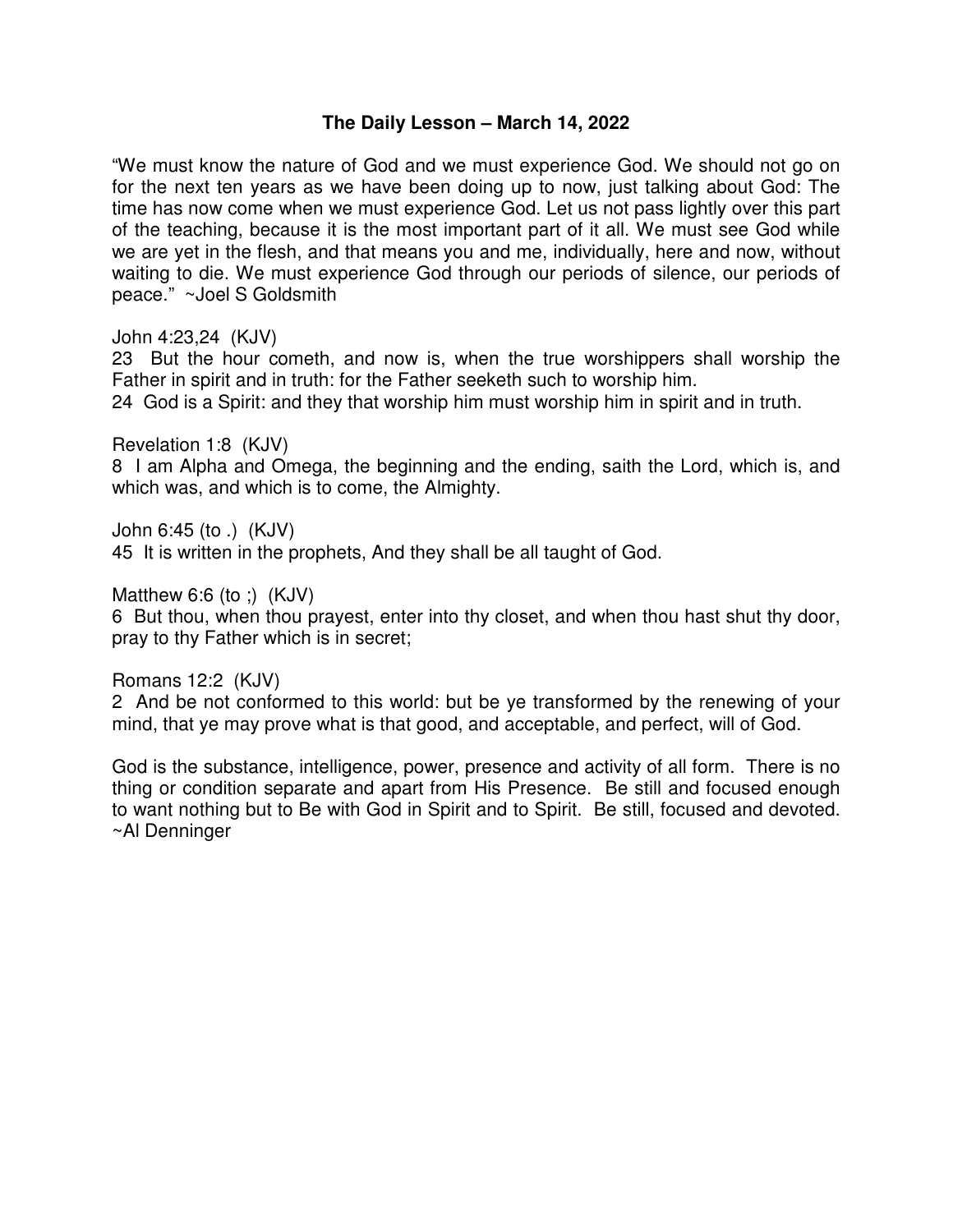#### **The Daily Lesson – March 15, 2022**

"Each time you sit down, think of the statement of the Master: 'Peace I leave with you, my peace I give unto you'—the peace that passeth understanding. Let yourself be enveloped with that peace. You will find the presence of God in that peace, and in that presence of God you will find power, joy, dominion, healing—healing not only for yourself, but for all those who have brought themselves within the atmosphere of your thought." ~Joel S Goldsmith

Psalms 46:10 (to :) (KJV) 10 Be still, and know that I am God:

Deuteronomy 33:27 (to :)

27 The eternal God is thy refuge, and underneath are the everlasting arms:

Philippians 4:7,8 (KJV)

7 And the peace of God, which passeth all understanding, shall keep your hearts and minds through Christ Jesus.

8 Finally, brethren, whatsoever things are true, whatsoever things are honest, whatsoever things are just, whatsoever things are pure, whatsoever things are lovely, whatsoever things are of good report; if there be any virtue, and if there be any praise, think on these things.

Abide and rest in God's Everlasting Arms, and then Carry His Peace into your surrounding Life as an Example and proof of His Love. God's Harmony is True, Honest, Just, Pure, Lovely and Infinite. Don't coast, or hide from the Truth… Be an Instrument of Peace. ~Al Denninger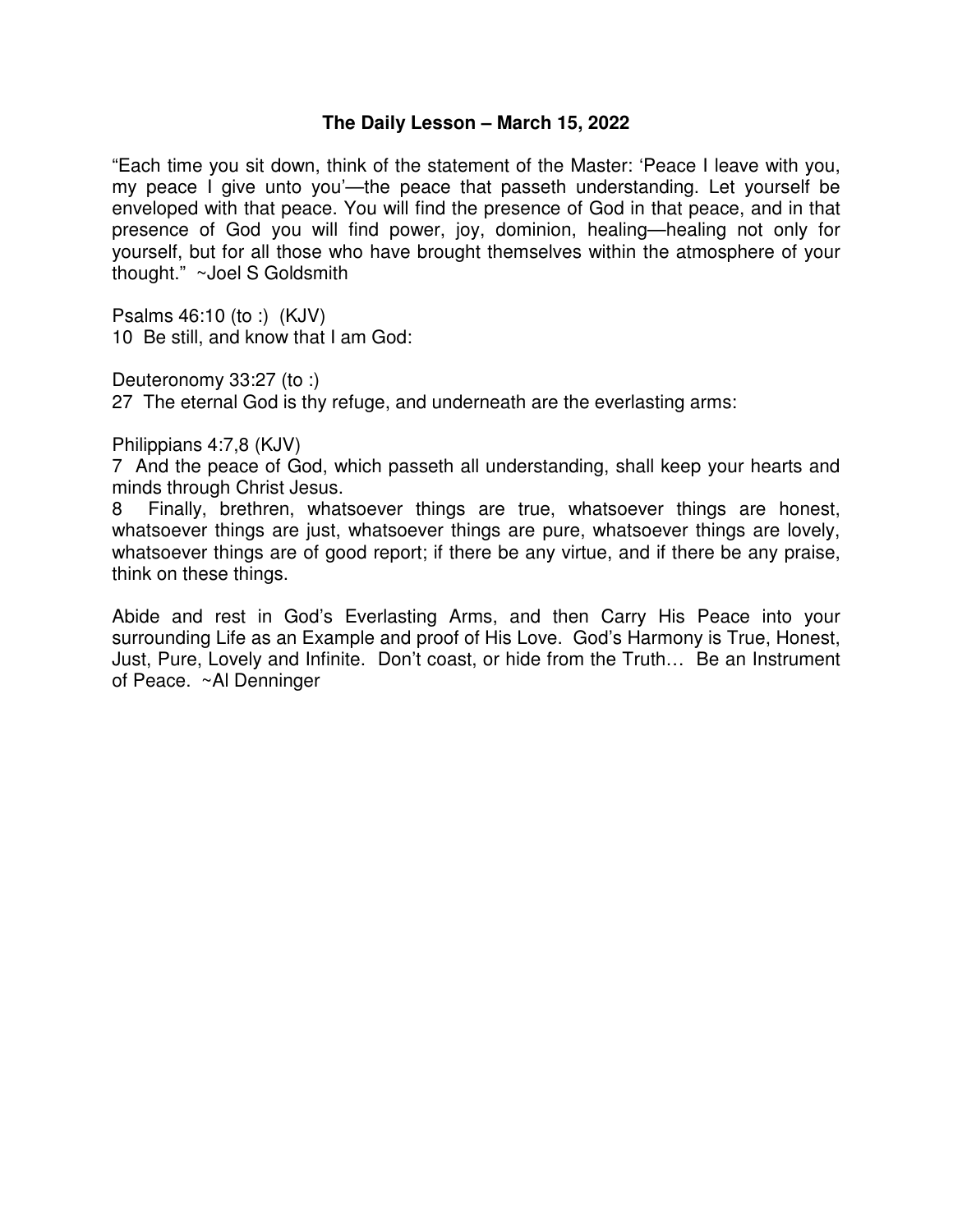#### **The Daily Lesson – March 16, 2022**

"In the old method of metaphysical practice, the first thing we did when a problem was brought to us was to 'answer it back,' to think up some wise saying, some metaphysical or scriptural statement in some form or other, and quickly to affirm or to deny it. We were always denying some error and affirming some truth. In this new approach, we are not going to affirm, and we are not going to deny. We are going to sit quietly, achieve a sense of peace, and let that sense of peace do the work. We are going to prove that it is not the action of the human mind that heals." ~Joel S Goldsmith

Zechariah 4:6 (KJV)

6 Then he answered and spake unto me, saying, This is the word of the Lord unto Zerubbabel, saying, Not by might, nor by power, but by my spirit, saith the Lord of hosts.

Matthew 6:33 (KJV) 33 But seek ye first the kingdom of God, and his righteousness; and all these things shall be added unto you.

If we react to an appearance, we are denying God's Omnipresence. God Is. ~Al Denninger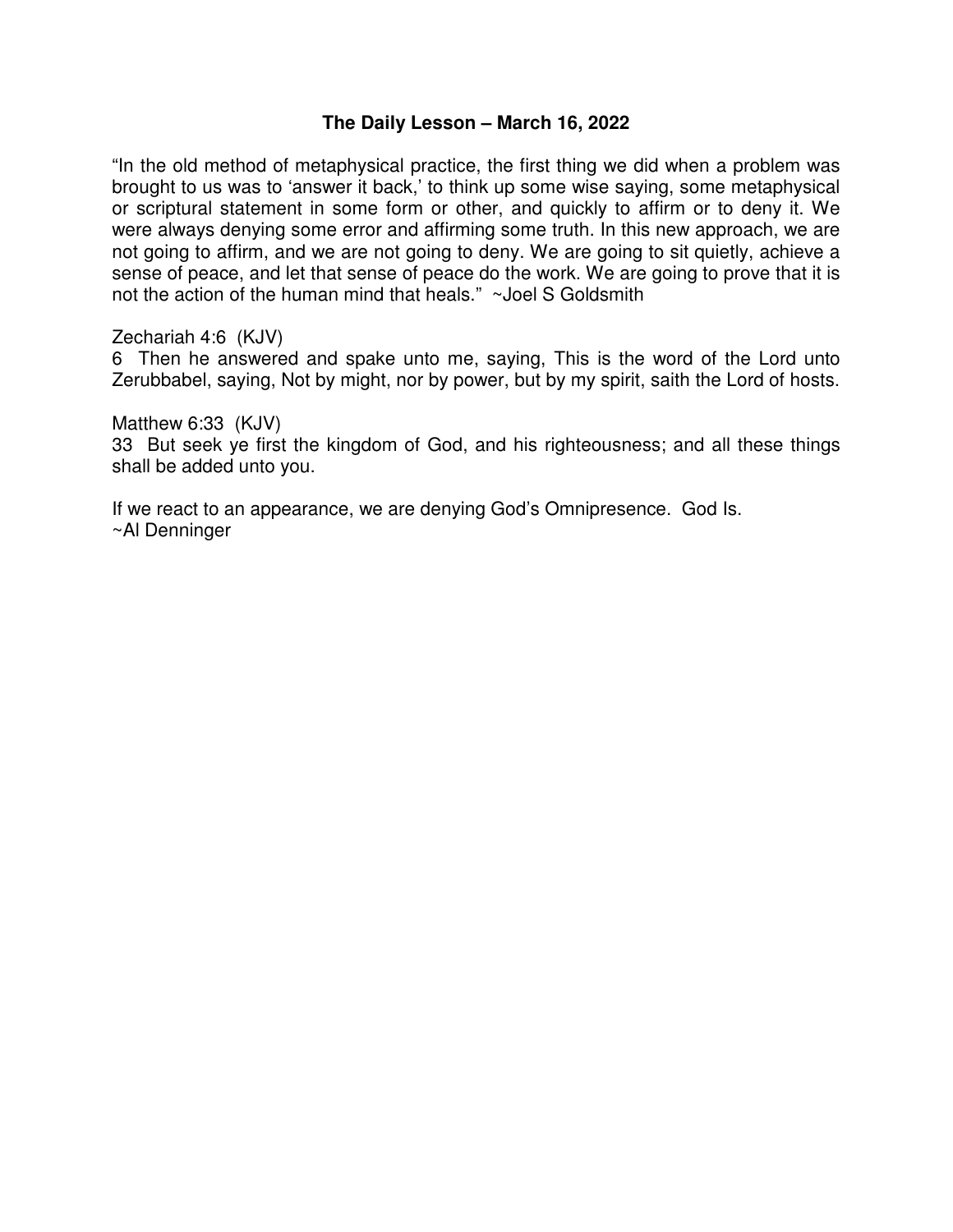#### **The Daily Lesson – March 17, 2022**

"You see, the danger of believing that your affirmation or denial is necessary, or that you have to think some kind of a thought, is that if you were in a position where you could not think, you would be without hope. But that could never be true, because so long as God is present, that is all that is necessary. When a thought is unfolded to us from within, however, that is an entirely different thing. That is a divine revelation of God, announcing the presence and the power of God. It is for that very reason that we spend so much time developing 'the listening ear,' the state of receptivity." ~Joel S **Goldsmith** 

John 5:30,31 (KJV)

30 I can of mine own self do nothing: as I hear, I judge: and my judgment is just; because I seek not mine own will, but the will of the Father which hath sent me. 31 If I bear witness of myself, my witness is not true.

#### John 14:10 (KJV)

10 Believest thou not that I am in the Father, and the Father in me? the words that I speak unto you I speak not of myself: but the Father that dwelleth in me, he doeth the works.

#### Matthew 6:25 (KJV)

25 Therefore I say unto you, Take no thought for your life, what ye shall eat, or what ye shall drink; nor yet for your body, what ye shall put on. Is not the life more than meat, and the body than raiment?

#### Luke 17:21 (KJV)

21 Neither shall they say, Lo here! or, lo there! for, behold, the kingdom of God is within you.

*The Father that Dwelleth in Me, as I abide in Him, is My Infinite Invisible Life. He is My Shepherd as He Unfolds My Way and Purpose. And so, I secretly and silently practice, as long as it takes, to open out a Way for this imprisoned splendorous Spirit to escape. I am Being still, taking no thought, going within and Listening. Speak Lord, thy servant is learning to hear. ~al.within*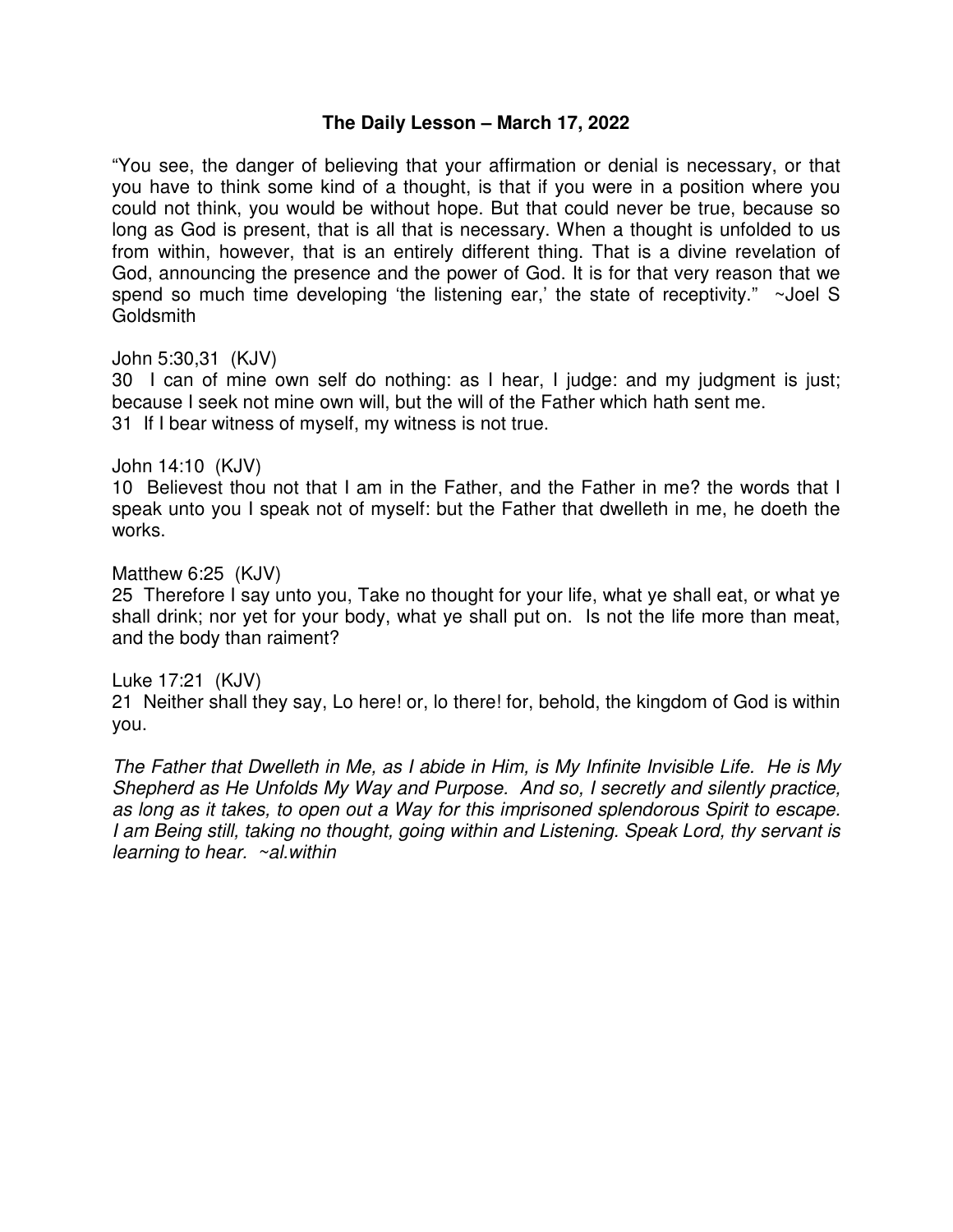#### **The Daily Lesson – March 18, 2022**

"Begin now to change your old basis of treatment. If necessary, do it drastically; do it by forcing yourself to take no thought. I am asking you to come into a higher consciousness of the presence of God, a consciousness higher than that which you can attain through the action of the human mind. Let us move a step higher into that state of consciousness in which we would be if we were students of Jesus, who said: 'Take no thought for your life, what ye shall eat, ... or what ye shall drink, . . . your Father knoweth that ye have need of these things. . . . Consider the lilies, how they grow: they toil not, they spin not; and yet I say unto you, that Solomon in all his glory was not arrayed like one of these.'" ~Joel S Goldsmith

Matthew 6:31-33 (KJV)

31 Therefore take no thought, saying, What shall we eat? or, What shall we drink? or, Wherewithal shall we be clothed?

32 (For after all these things do the Gentiles seek:) for your heavenly Father knoweth that ye have need of all these things.

33 But seek ye first the kingdom of God, and his righteousness; and all these things shall be added unto you.

Jesus said that he of his own self could do nothing – the Father within Doeth the Work. Gentile consciousness does not have any answers, Omniscient Consciousness does. In other words, Seek and Ask, don't show and tell. You can't do God's Work, only God can, and He will show You the Way. Be Receptive. ~Al Denninger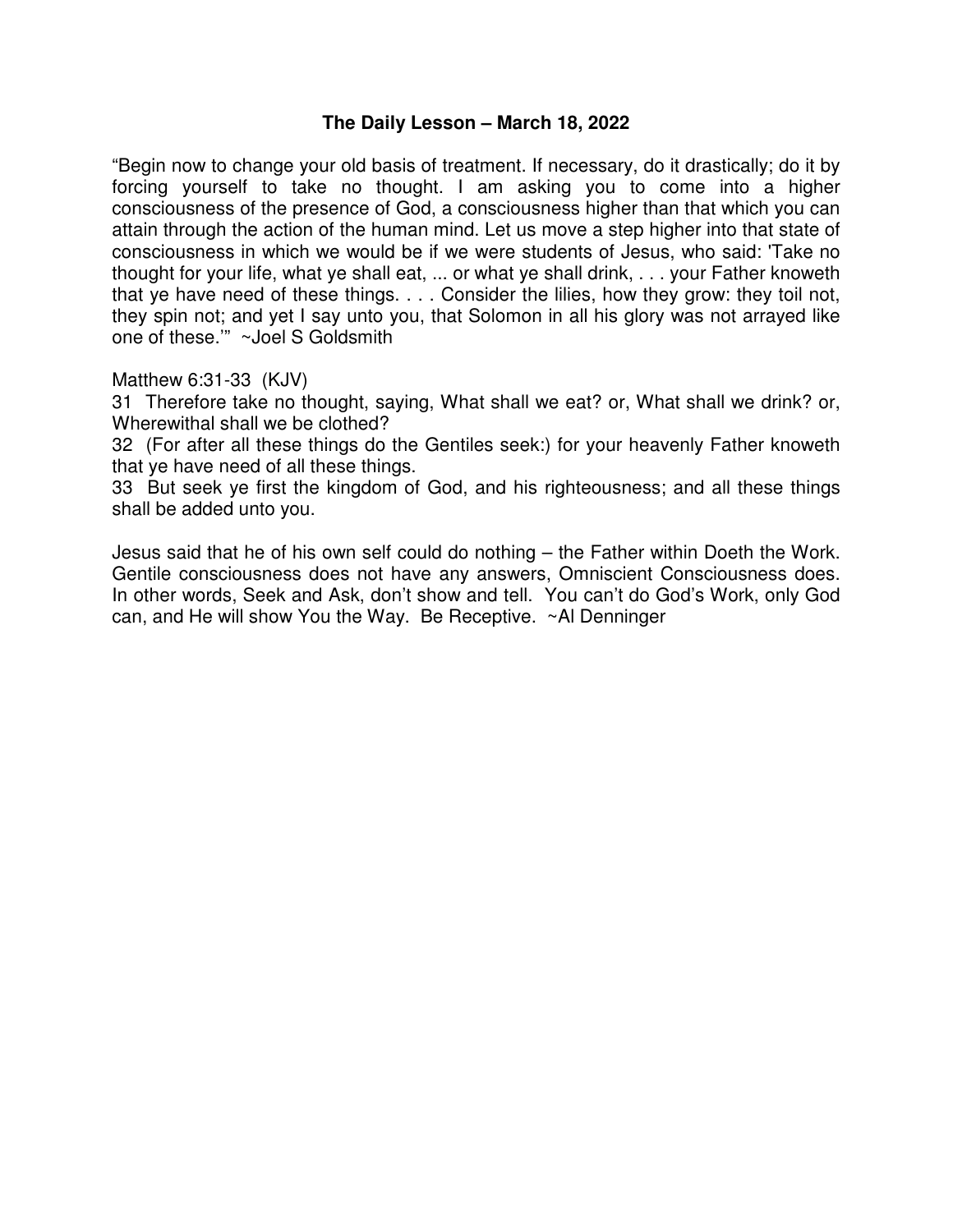# **The Daily Lesson – March 19, 2022**

"So it is with us. Let us remember to adopt for ourselves that peaceful attitude of assurance and confidence, which fills us with the peace and the power of God. That consciousness is the very presence and power of God, Itself. When we are not thinking or struggling with thought, when we are not fighting error, our consciousness is the presence and power of God. This divine Consciousness is not really in effect—is not really effective—so long as the human mind is moving around in a circle. It is true that you cannot ever get away from the presence of God, but you do not benefit by It in such a state. You benefit only in the degree that peace descends upon you." ~Joel S Goldsmith

From the story of the Loaves and Fishes – the day after:

Mark 8:14-21 (KJV)

14 Now the disciples had forgotten to take bread, neither had they in the ship with them more than one loaf.

15 And he charged them, saying, Take heed, beware of the leaven of the Pharisees, and of the leaven of Herod.

16 And they reasoned among themselves, saying, It is because we have no bread.

17 And when Jesus knew it, he saith unto them, Why reason ye, because ye have no bread? perceive ye not yet, neither understand? have ye your heart yet hardened?

18 Having eyes, see ye not? and having ears, hear ye not? and do ye not remember?

19 When I brake the five loaves among five thousand, how many baskets full of fragments took ye up? They say unto him, Twelve.

20 And when the seven among four thousand, how many baskets full of fragments took ye up? And they said, Seven.

21 And he said unto them, How is it that ye do not understand?

Mark 4:39,40 (KJV)

39 And he arose, and rebuked the wind, and said unto the sea, Peace, be still. And the wind ceased, and there was a great calm.

40 And he said unto them, Why are ye so fearful? how is it that ye have no faith?

## Psalms 23:1-4 (to ;) (KJV)

1 The Lord is my shepherd; I shall not want.

2 He maketh me to lie down in green pastures: he leadeth me beside the still waters.

3 He restoreth my soul: he leadeth me in the paths of righteousness for his name's sake.

4 Yea, though I walk through the valley of the shadow of death, I will fear no evil: for thou art with me;

When the disciples, were reasoning among themselves in this-world consciousness, they, in that state, could not See the Christ. They couldn't even remember the Experience from the day before because were thinking, or moving around in the noise of a circular argument. They only saw with limited carnal sense, which can never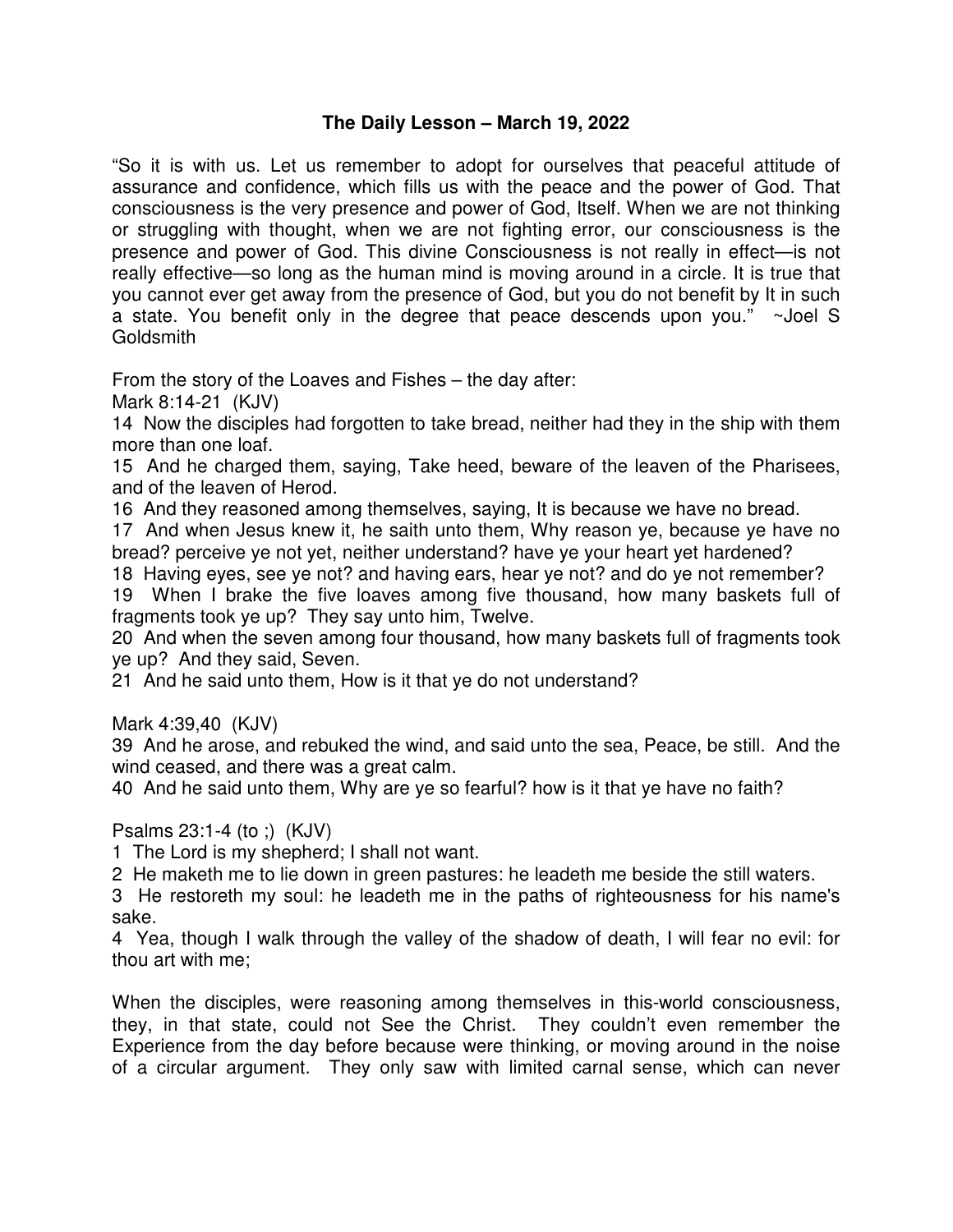confidently understand Infinite Supply and the meaning of Grace and Gratitude. Peace be still, and Know the Shepherd's Assurance of Omnipresence. ~Al Denninger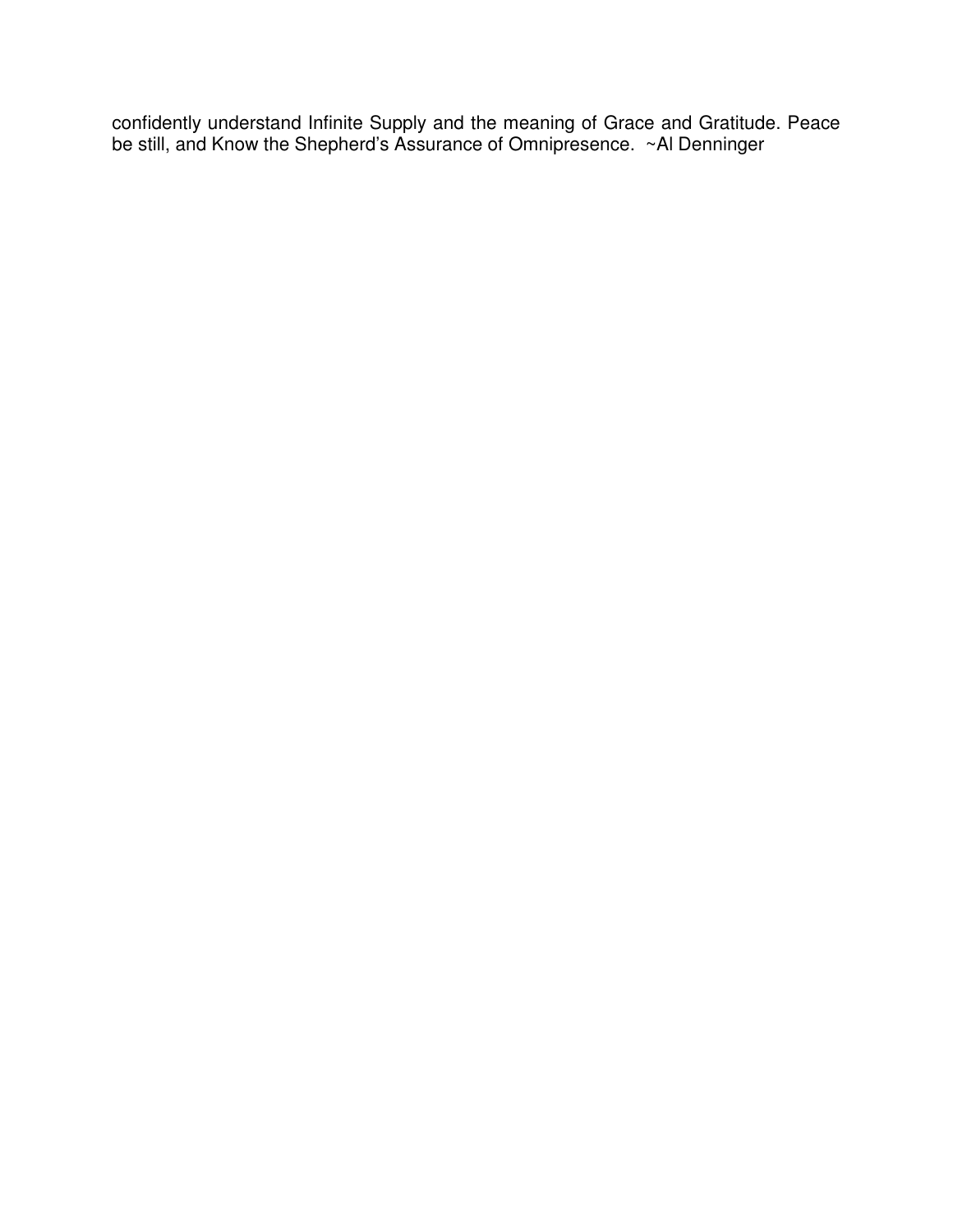# **The Daily Lesson – March 20, 2022**

"Paul experienced this peace as the descent of the Holy Ghost, as the Spirit of God in man. These are terms used to describe what appears to us when we are not thinking, when the only thoughts filling our consciousness are God's thoughts. In the silence, God fills our consciousness far more than when any thinking of ours is taking place. It is hard for us to imagine this state of being because we are so used to the idea that we must be thinking, or that we must be holding a thought. That is not true. If we could have silence for the space of half an hour, true silence, we would find ourselves in heaven. Silence is God in action. Therefore, when a problem confronts us, whether our own or another's, let us sit down and find that silence, and then let the solution appear." Joel S Goldsmith

Habakkuk 2:20 (KJV)

20 But the Lord is in his holy temple: let all the earth keep silence before him.

Luke 12:29-32 (KJV)

29 And seek not ye what ye shall eat, or what ye shall drink, neither be ye of doubtful mind.

30 For all these things do the nations of the world seek after: and your Father knoweth that ye have need of these things.

31 But rather seek ye the kingdom of God; and all these things shall be added unto you.

32 Fear not, little flock; for it is your Father's good pleasure to give you the kingdom.

Acts 1:8 (to :) (KJV) 8 But ye shall receive power, after that the Holy Ghost is come upon you:

Isaiah 30:15 (to :) (KJV)

15 For thus saith the Lord God, the Holy One of Israel; In returning and rest shall ye be saved; in quietness and in confidence shall be your strength:

The Gift of Awareness Comes at a time when you think not. Stop, sit down and find that Silence. ~Al Denninger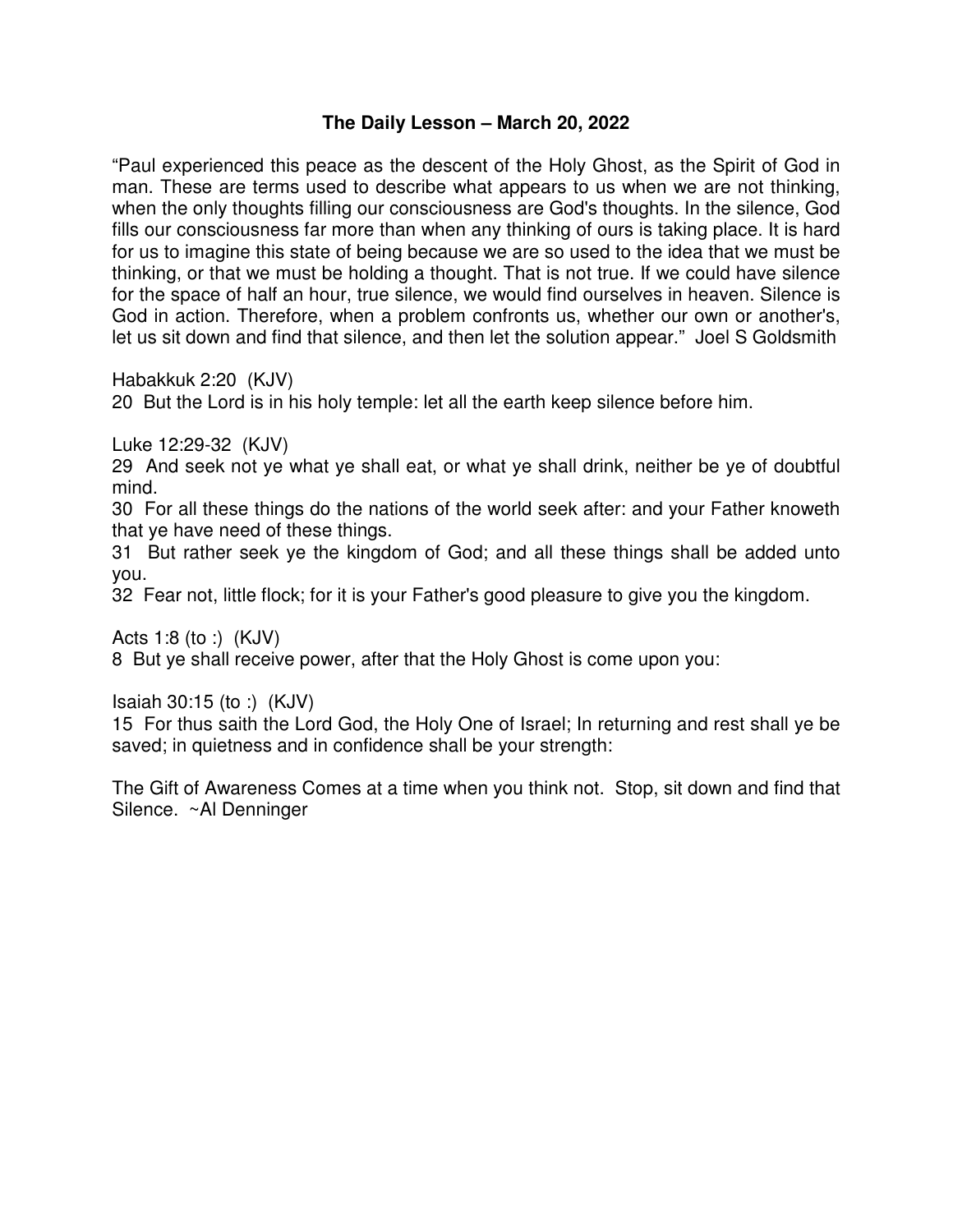### **The Daily Lesson – March 21, 2022**

"Suppose that someone comes to us today with a problem. The problem may be one of unemployment, a sinful habit, or a state of ill health. Instead of refuting it, let us look through it in the realization that it exists only as an appearance. With 'the listening ear' say, 'All right, Father, throw the light on it, so that I may see it as it is.' Then, watch what that kind of a treatment will do for you. In other words, when we see railroad tracks coming together, instead of asking, 'Now what must I do to separate those tracks?' let us say, 'Father, show me those tracks as they really are.' Then we do not have to think about it any more." ~Joel S Goldsmith

John 7:24 (KJV)

24 Judge not according to the appearance, but judge righteous judgment.

Romans 12:2 (to :) (KJV) 2 And be not conformed to this world:

James 4:3 (to 3rd ,) (KJV) 3 Ye ask, and receive not, because ye ask amiss,

James 4:10 (KJV)

10 Humble yourselves in the sight of the Lord, and he shall lift you up.

I Samuel 3:10 Speak (KJV) 10 …Speak; for thy servant heareth.

John 8:32 (KJV) 32 And ye shall know the truth, and the truth shall make you free.

It is so easy to get distracted, into thinking we need to do something…. Over nothing. Prayer to correct an illusion is a waste of time. React not. Righteous judgment is Seeing an illusion as nothing and dropping it. Our Freedom over false appearances is in direct proportion to our Dwelling in Truth. ~Al Denninger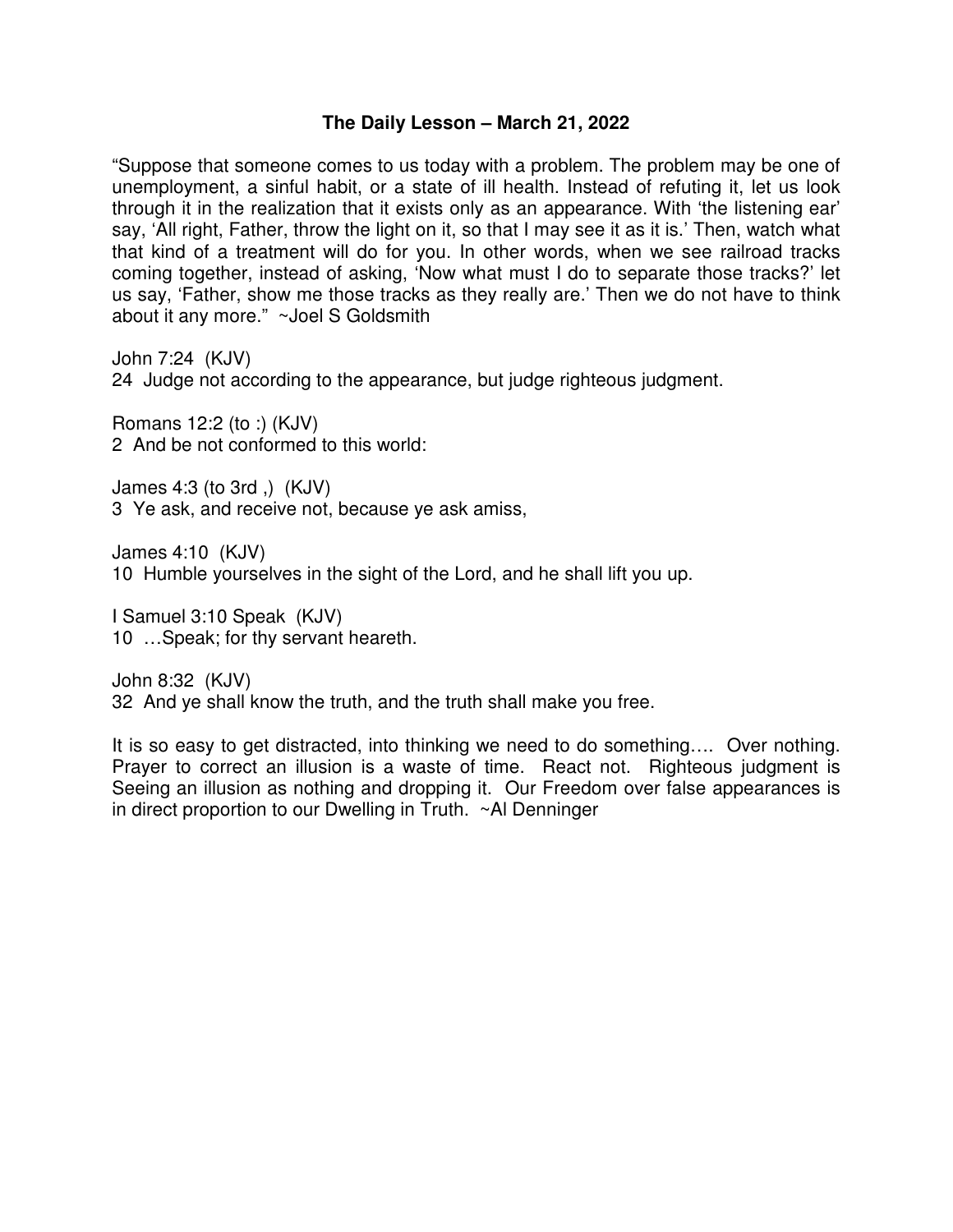#### **The Daily Lesson – March 22, 2022**

"Do not try to improve a person, or his health. Do not accept into your consciousness the thought that there is a person in ill health. Sit in a state of receptivity, relaxed, in a state of silence, a state of peace. Let that peace permeate your whole being, and when you have accomplished that, sit with a listening attitude, and watch the light dispel the darkness, watch intelligence dispel ignorance. Instead of your being the healer, you are a witness watching this state of peace do the healing. Be a beholder of the activity of the Christ, or God. Watch It work in you, and through you, and ultimately, as you." ~Joel S Goldsmith

John 5:30 (to :) (KJV) 30 I can of mine own self do nothing:

John 14:10 (KJV)

10 Believest thou not that I am in the Father, and the Father in me? the words that I speak unto you I speak not of myself: but the Father that dwelleth in me, he doeth the works.

Colossians 4:2,3 (to 3rd ,) (KJV)

2 Continue in prayer, and watch in the same with thanksgiving;

3 Withal praying also for us, that God would open unto us a door of utterance, to speak the mystery of Christ,

Rest in God's Peace, the Peace that passeth understanding, and Watch His Will be done, On earth as it is in Heaven. Open an avenue of Awareness to be a witness to Truth as an Experience, not a thought or emotion. Any attempt to correct puts the veil back on. Watch and Pray... ~Al Denninger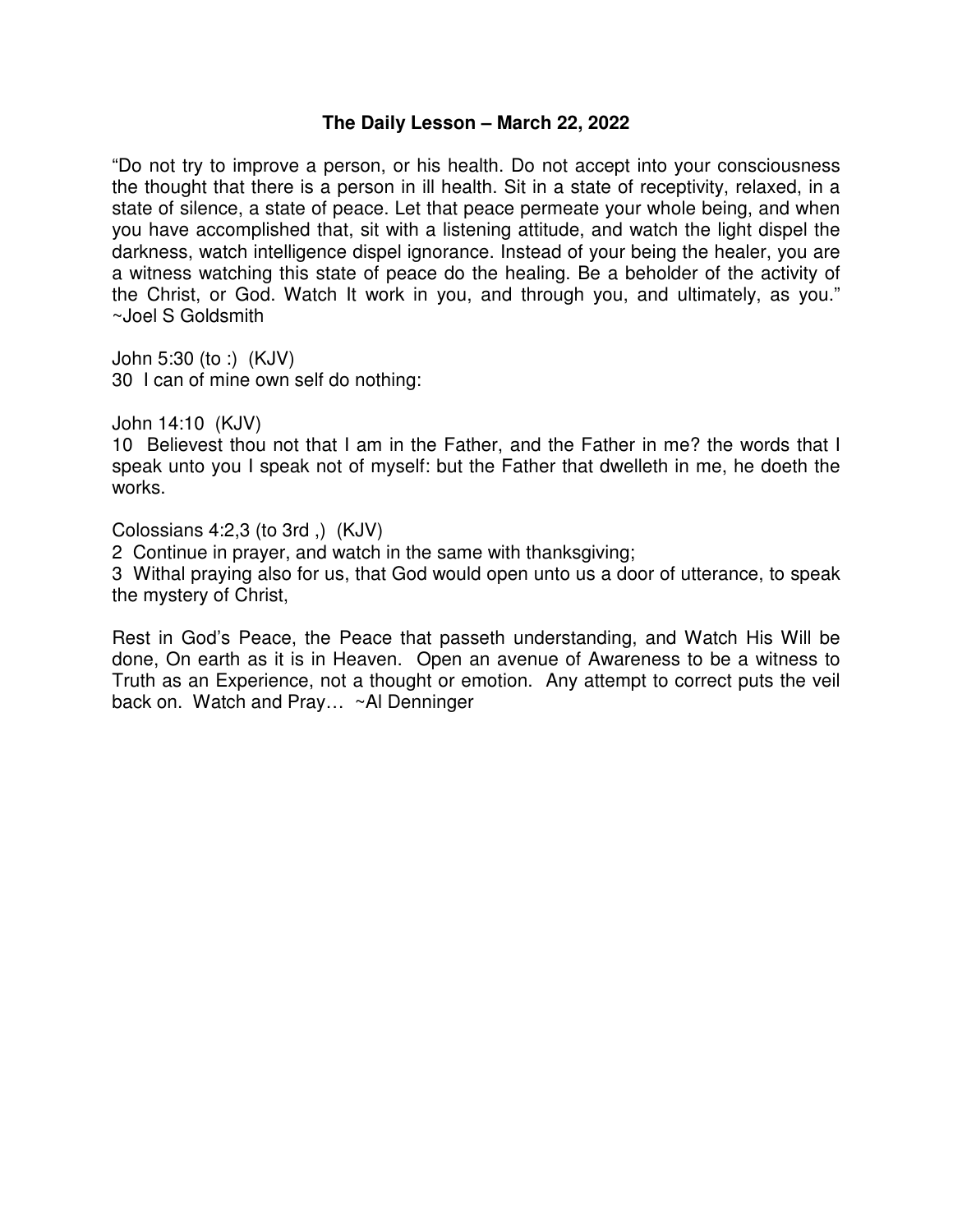## **The Daily Lesson – March 23, 2022**

"'Though I speak with the tongues of men and of angels, and have not charity,' - have not love, it availeth nothing. It would not make any difference how wonderful my speech, how marvelous the statements of truth which roll off my tongue. If these statements and this speech are not imbued with a sense of God's allness, they will be of no avail in the healing ministry. It is not the speech; it is not the letter of truth which is important: It is the degree in which the consciousness of the practitioner is imbued with an understanding of God as love and life; the degree in which the practitioner has lost the ability to fear, to hate, or to love error of every kind." ~Joel S Goldsmith

II Corinthians 3:3-6 (KJV)

3 Forasmuch as ye are manifestly declared to be the epistle of Christ ministered by us, written not with ink, but with the Spirit of the living God; not in tables of stone, but in fleshy tables of the heart.

4 And such trust have we through Christ to God-ward:

5 Not that we are sufficient of ourselves to think any thing as of ourselves; but our sufficiency is of God;

6 Who also hath made us able ministers of the new testament; not of the letter, but of the spirit: for the letter killeth, but the spirit giveth life.

Our Life is in Spirit, Known by and with Spiritual Discernment—Live It. The letter is what we see and comprehend with the five physical senses—see it for what it is. Look Up To and As, look not out or from... Trust through Christ to God-ward. ~Al Denninger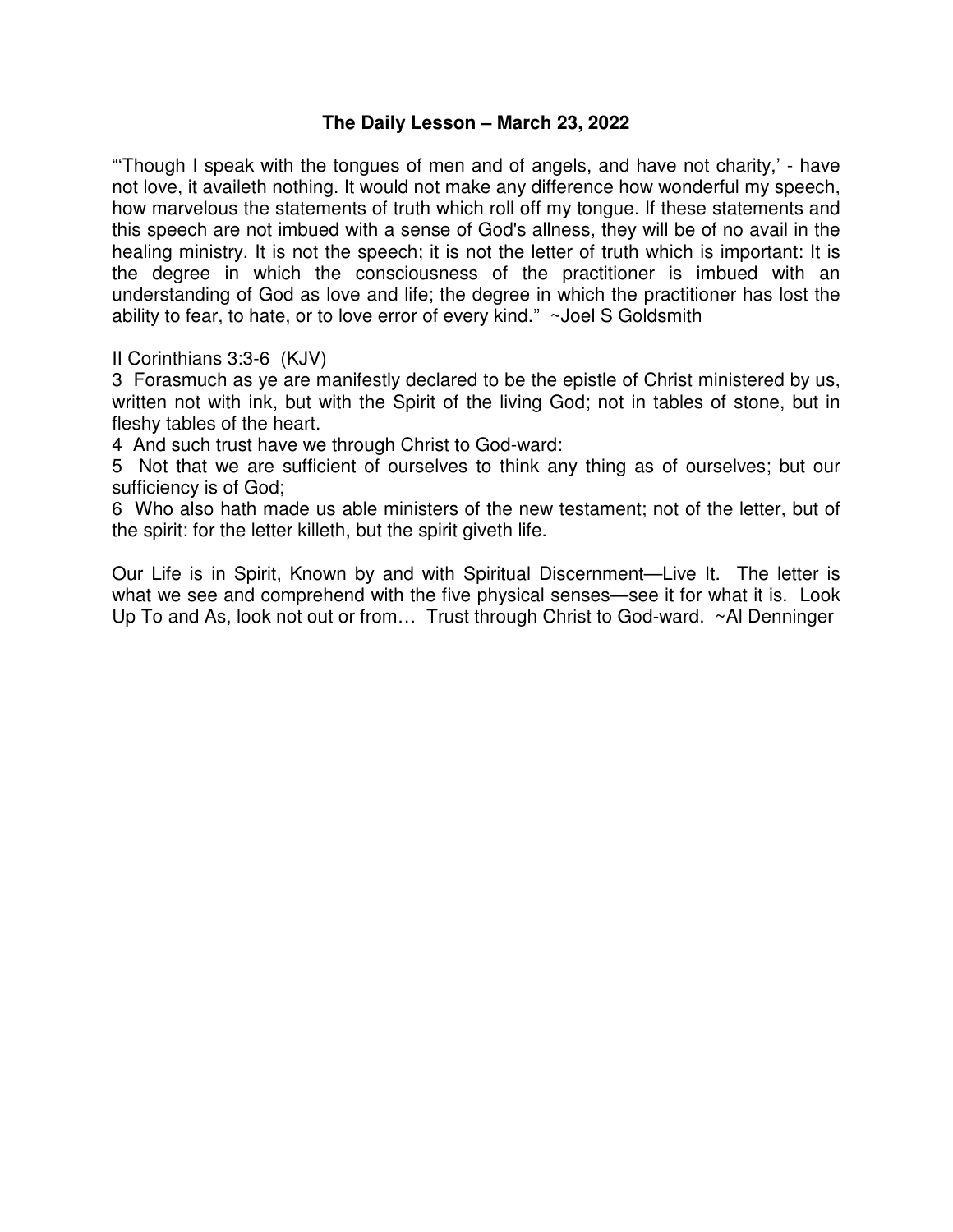# **The Daily Lesson – March 24, 2022**

"We read in John: 'Not that any man hath seen the Father, save he which is of God, he hath seen the Father.' There is the crux of the whole matter. No mortal, nor any human being, can see God or know God. Only the Son of God, the Christ consciousness of you and of me, can ever witness and behold the presence of God. In other words, it is not our human mentality that will know God. Never with the human mind shall we see or know or understand God or spiritual living. But the Son of God, the Christ consciousness, our spiritual sense, can behold God." ~Joel S Goldsmith

John 6:46 (KJV)

46 Not that any man hath seen the Father, save he which is of God, he hath seen the Father.

I Corinthians 2:9-16 (KJV)

9 But as it is written, Eye hath not seen, nor ear heard, neither have entered into the heart of man, the things which God hath prepared for them that love him.

10 But God hath revealed them unto us by his Spirit: for the Spirit searcheth all things, yea, the deep things of God.

11 For what man knoweth the things of a man, save the spirit of man which is in him? even so the things of God knoweth no man, but the Spirit of God.

12 Now we have received, not the spirit of the world, but the spirit which is of God; that we might know the things that are freely given to us of God.

13 Which things also we speak, not in the words which man's wisdom teacheth, but which the Holy Ghost teacheth; comparing spiritual things with spiritual.

14 But the natural man receiveth not the things of the Spirit of God: for they are foolishness unto him: neither can he know them, because they are spiritually discerned.

15 But he that is spiritual judgeth all things, yet he himself is judged of no man.

16 For who hath known the mind of the Lord, that he may instruct him? But we have the mind of Christ.

Romans 8:7-9 (to .) (KJV)

7 Because the carnal mind is enmity against God: for it is not subject to the law of God, neither indeed can be.

8 So then they that are in the flesh cannot please God.

9 But ye are not in the flesh, but in the Spirit, if so be that the Spirit of God dwell in you.

To Truly See Christ we must discern it in the Spirit of Christ Consciousness, or the mind of Christ. Spirit to Spirit Soul to Soul…. Dwell in the Secret Place of the Most High and bear witness. And so we Practice. Be still with Me. ~Al Denninger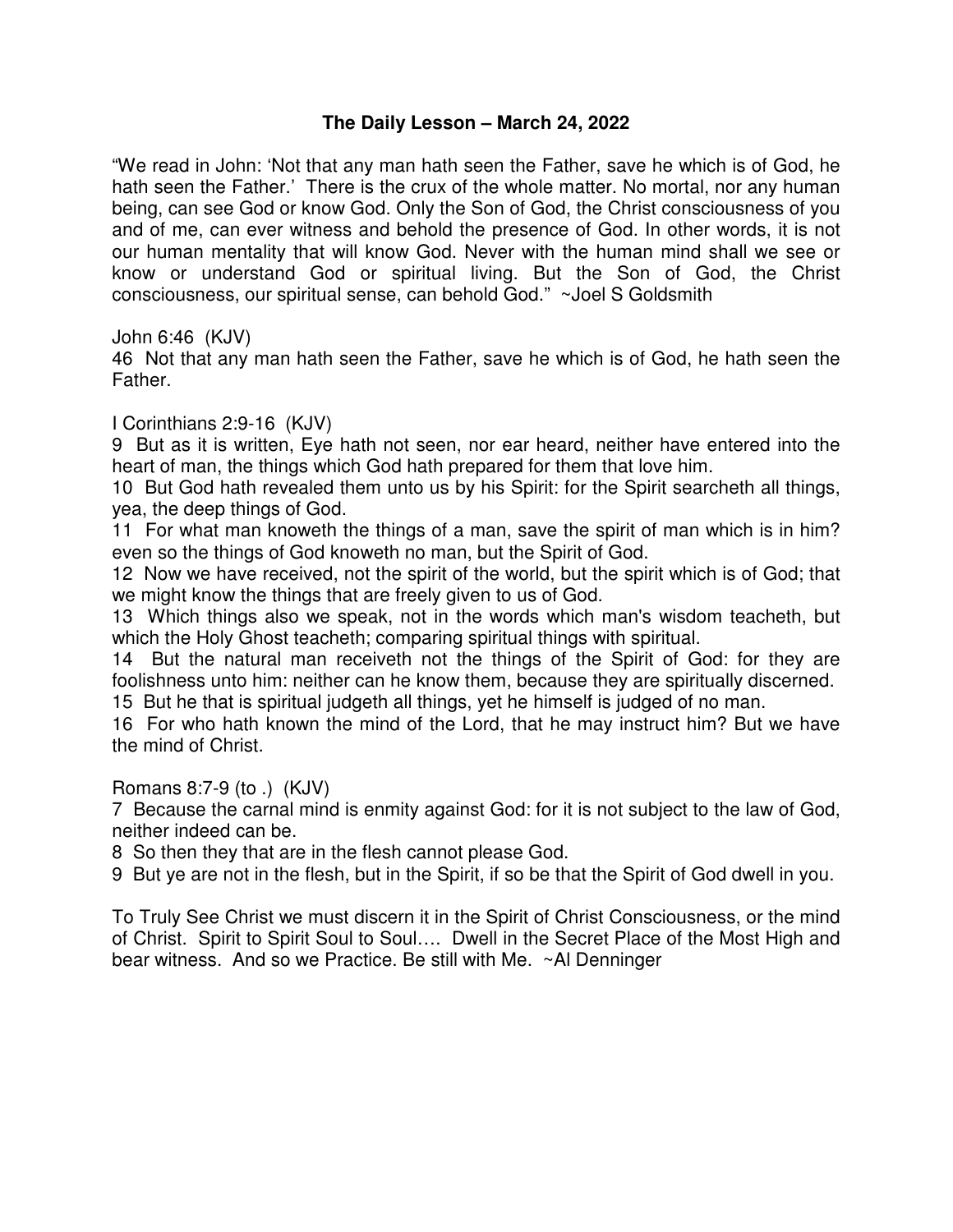# **The Daily Lesson – March 25, 2022**

# *A Developed Spiritual Sense Is Requisite*

"There is the heart of the Christ teaching. And that is where the human world has failed—trying to know God through thinking, trying to know God with the intellect, trying to 'explain' God. It cannot be done. God is discerned only through spiritual sense. Only through a developed spiritual sense can you and I, individually, discern truth, the things of truth, and the formations of truth-the spiritual universe. We develop that spiritual sense in many ways: through our reading of metaphysical and scriptural literature; through teaching and being taught spiritual living; through association with people who are on the same path. Being together in one place, of one mind, develops that spiritual sense, which is called 'the mind that was in Christ Jesus.' Paul called it, 'the Christ that liveth in me.' In most cases it is a developed sense, and we must consciously develop it." ~Joel S Goldsmith

I Corinthians 2:14 (KJV)

14 But the natural man receiveth not the things of the Spirit of God: for they are foolishness unto him: neither can he know them, because they are spiritually discerned.

Proverbs 3:5-7 (to :) (KJV)

5 Trust in the Lord with all thine heart; and lean not unto thine own understanding.

6 In all thy ways acknowledge him, and he shall direct thy paths.

7 Be not wise in thine own eyes:

II Corinthians 5:17,18 (to ,) (KJV)

17 Therefore if any man be in Christ, he is a new creature: old things are passed away; behold, all things are become new.

18 And all things are of God,

Galations 2:20 nevertheless (to 2nd :) (KJV) 20 … nevertheless I live; yet not I, but Christ liveth in me:

This is probably the most important lesson to learn and for sure the least understood and worked on… Let the intellectual mind pass away… Seek ye first, and always, The Kingdom of God, Trust Him, and Let Christ Live in You… Open your Heart—Your Awareness without ceasing. ~Al Denninger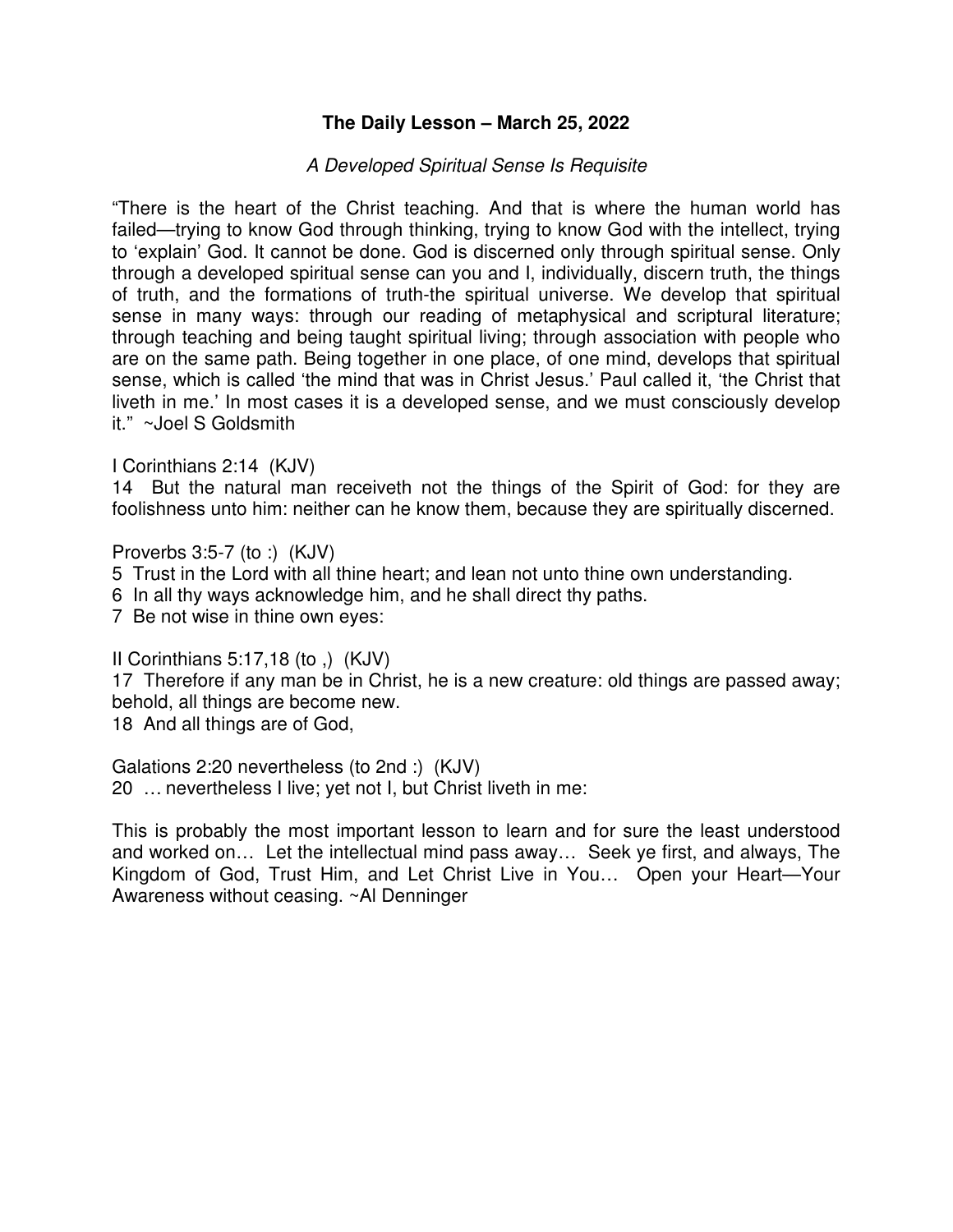#### **The Daily Lesson – March 26, 2022**

"You can help to bring about the realization of God by acknowledging God throughout the day, and once or twice during the night. Realize God as the center, the reality, of your being. Realize God as the mind and Soul of you, functioning as your individual being." ~Joel S Goldsmith

Proverbs 3:6 (KJV) 6 In all thy ways acknowledge him, and he shall direct thy paths.

*Dear Father, Thank you for Your Love today... And every day… I appreciate You. You are my Source and my Activity…. My Alpha and Omega…. You are my Heart and Soul…. And every thing that is Done is Done by Your Will and in Your Name…. I of mine own self surrender Father, and accept Your Omnipresence…. Your Grace…. Speak Lord, thy servant heareth…. All I can do now is Smile a Knowing Smile…. And Watch…. Your Son, in Love, Looking Up and Seeing You, ~al.within*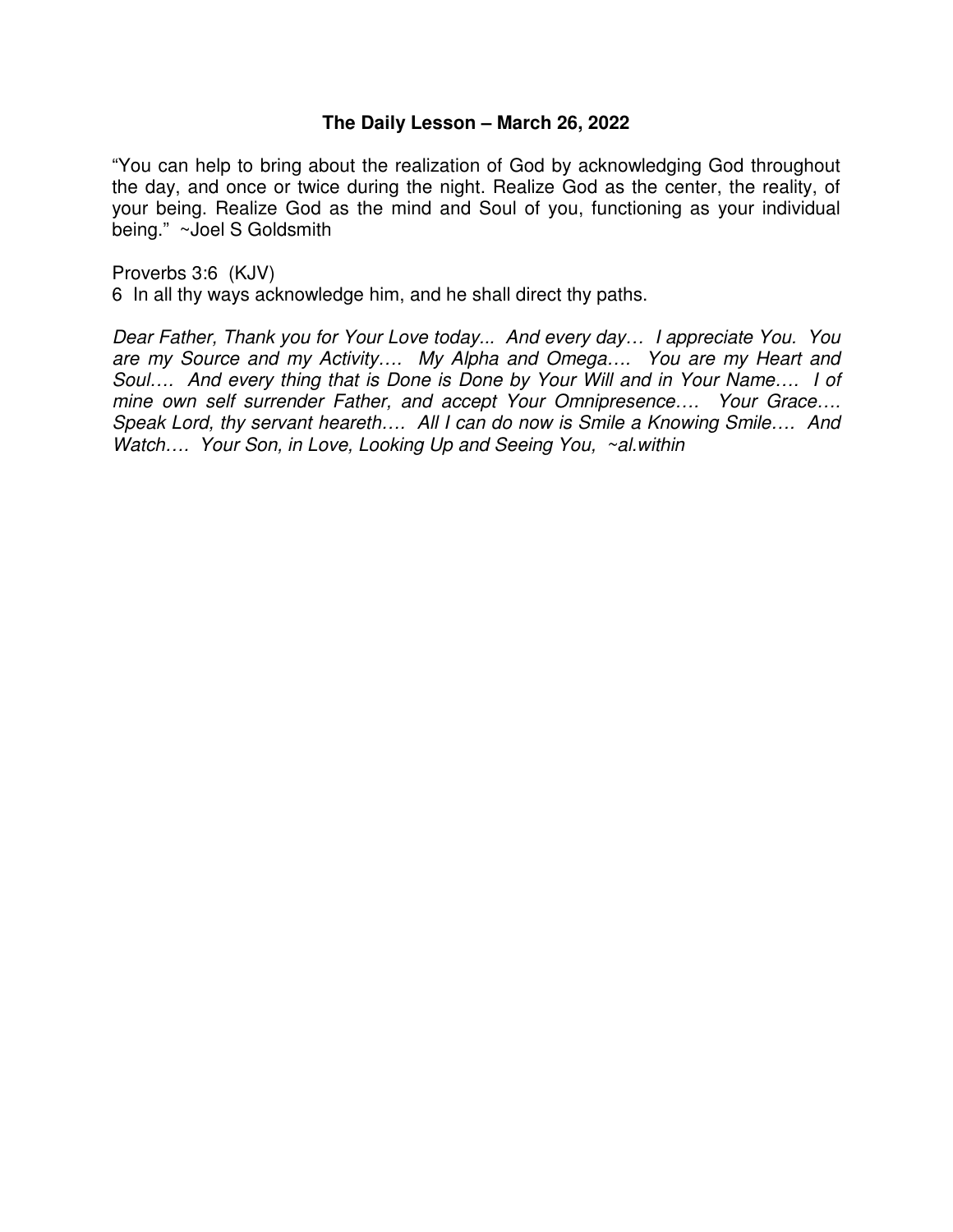# **The Daily Lesson – March 27, 2022**

*"I am the living bread which came down from heaven: if any man eat of this bread, he shall live for ever: and the bread that I will give is my flesh, which I will give for the life of the world.* John 6:51

This bread, which is understanding, is the Word made flesh. As you, through the human mind, behold your body, you are beholding only the mortal and material concept of body, and that is all that you will ever behold with the human mind. But, through the development of this I which I am, this Father consciousness or Christ consciousness, you learn to look out on the universe through spiritual sense, and you, ultimately, begin to see the 'body not made with hands, eternal in the heavens.' That was John's vision of the Christ, his vision of heaven, while yet on this earth, while he was right here, walking, talking, and moving about among his people. He saw what no human brain or human eye can ever see. He saw the temple not made with hands; he saw the spiritual universe, the spiritual body. That is what you will behold when, instead of using thoughts, you become a state of silence, a state of peace. When you have felt that divine Reality, then you have seen the temple not made with hands, that body which is life eternal." ~Joel S Goldsmith

II Corinthians 5:1-8 (KJV)

1 For we know that if our earthly house of this tabernacle were dissolved, we have a building of God, an house not made with hands, eternal in the heavens.

2 For in this we groan, earnestly desiring to be clothed upon with our house which is from heaven:

3 If so be that being clothed we shall not be found naked.

4 For we that are in this tabernacle do groan, being burdened: not for that we would be unclothed, but clothed upon, that mortality might be swallowed up of life.

5 Now he that hath wrought us for the selfsame thing is God, who also hath given unto us the earnest of the Spirit.

6 Therefore we are always confident, knowing that, whilst we are at home in the body, we are absent from the Lord:

7 (For we walk by faith, not by sight:)

8 We are confident, I say, and willing rather to be absent from the body, and to be present with the Lord.

Spiritual Vision is the Sight of Christ—with it You behold the Reality of Infinite Being Individually Expressed. There, there is no concept of lack, no thought of a world of good and evil, or of a sense of nakedness. As we Dwell in the Secret Place of the Most High, we Abide in Him and He in Us. There You become absent from the body and Present with the Lord, in a state of silence and of Peace. Walk by sight, not by blind faith. ~Al Denninger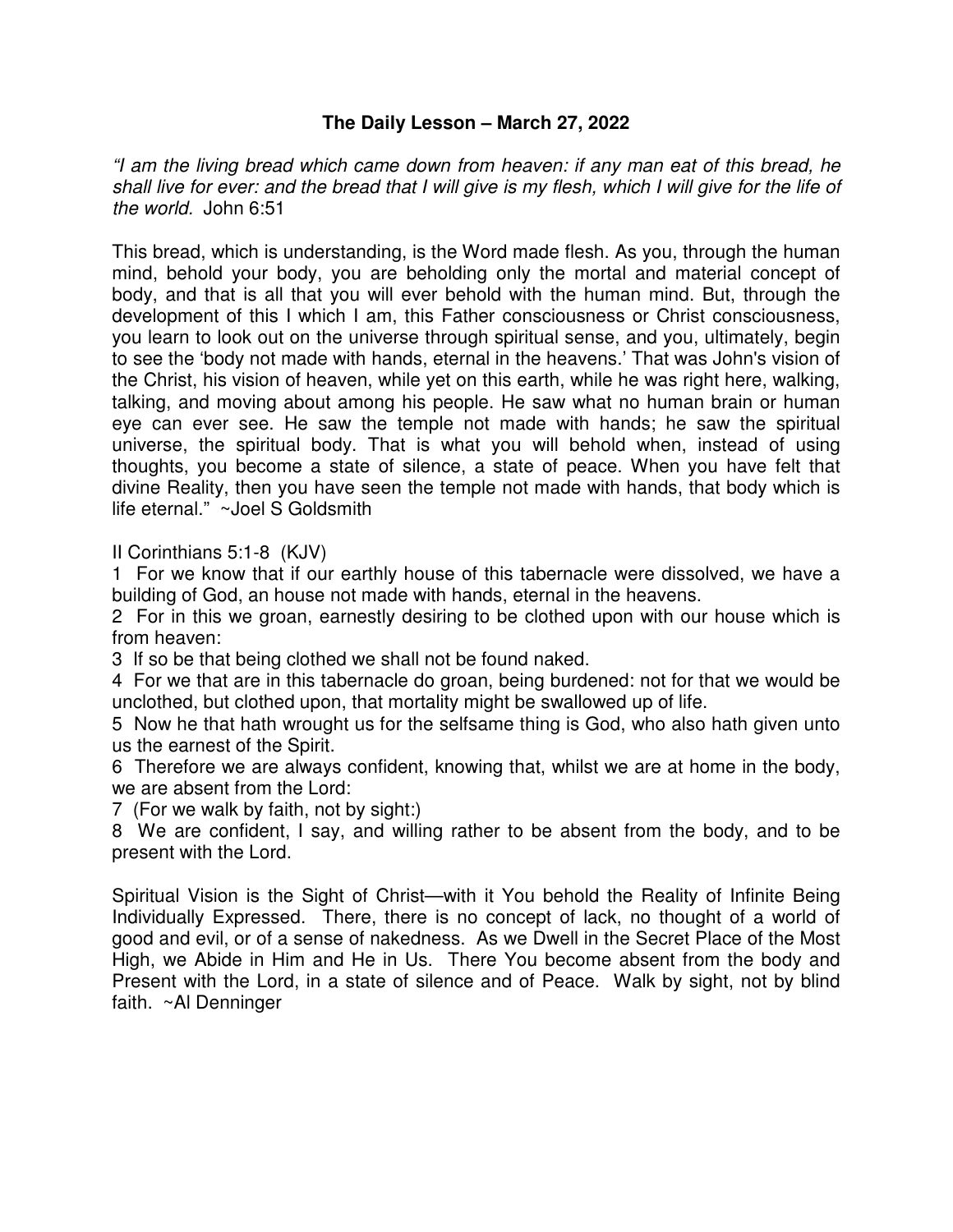# **The Daily Lesson – March 28, 2022**

*"Then Jesus said unto them, Verily, verily, I say unto you, Except ye eat the flesh of the Son of man, and drink his blood, ye have no life in you.* John 6:53

That, again, is but the Christ revealing Itself. Unless you eat and drink, unless you absorb, unless you realize, unless you see the temple not made with hands, you will not have life eternal. To eat and to drink means to take in, to absorb, to realize. The more you look out on the world through human reasoning, through human thinking, the more you have of a fleshly body which dies somewhere between sixty and a hundred years of age. But the more you take in, that is, the more you carry in your consciousness this truth of being, the truth about God and God's creation, the more will you manifest intelligence and life as long as you are using this body." ~Joel S Goldsmith

Colossians 3:2 (KJV)

2 Set your affection on things above, not on things on the earth.

John 8:23-32 (KJV)

23 And he said unto them, Ye are from beneath; I am from above: ye are of this world; I am not of this world.

24 I said therefore unto you, that ye shall die in your sins: for if ye believe not that I am he, ye shall die in your sins.

25 Then said they unto him, Who art thou? And Jesus saith unto them, Even the same that I said unto you from the beginning.

26 I have many things to say and to judge of you: but he that sent me is true; and I speak to the world those things which I have heard of him.

27 They understood not that he spake to them of the Father.

28 Then said Jesus unto them, When ye have lifted up the Son of man, then shall ye know that I am he, and that I do nothing of myself; but as my Father hath taught me, I speak these things.

29 And he that sent me is with me: the Father hath not left me alone; for I do always those things that please him.

30 As he spake these words, many believed on him.

31 Then said Jesus to those Jews which believed on him, If ye continue in my word, then are ye my disciples indeed;

32 And ye shall know the truth, and the truth shall make you free.

Romans 12:2 (KJV)

2 And be not conformed to this world: but be ye transformed by the renewing of your mind, that ye may prove what is that good, and acceptable, and perfect, will of God.

Jesus said My Kingdom (the Infinite Kingdom of God) is not of this-world, and yet why does mankind look for God in this-world, with this-worlds reason mind? When the Spirit of the Lord is Realized, there is Liberty. Look Up! Now! ~Al Denninger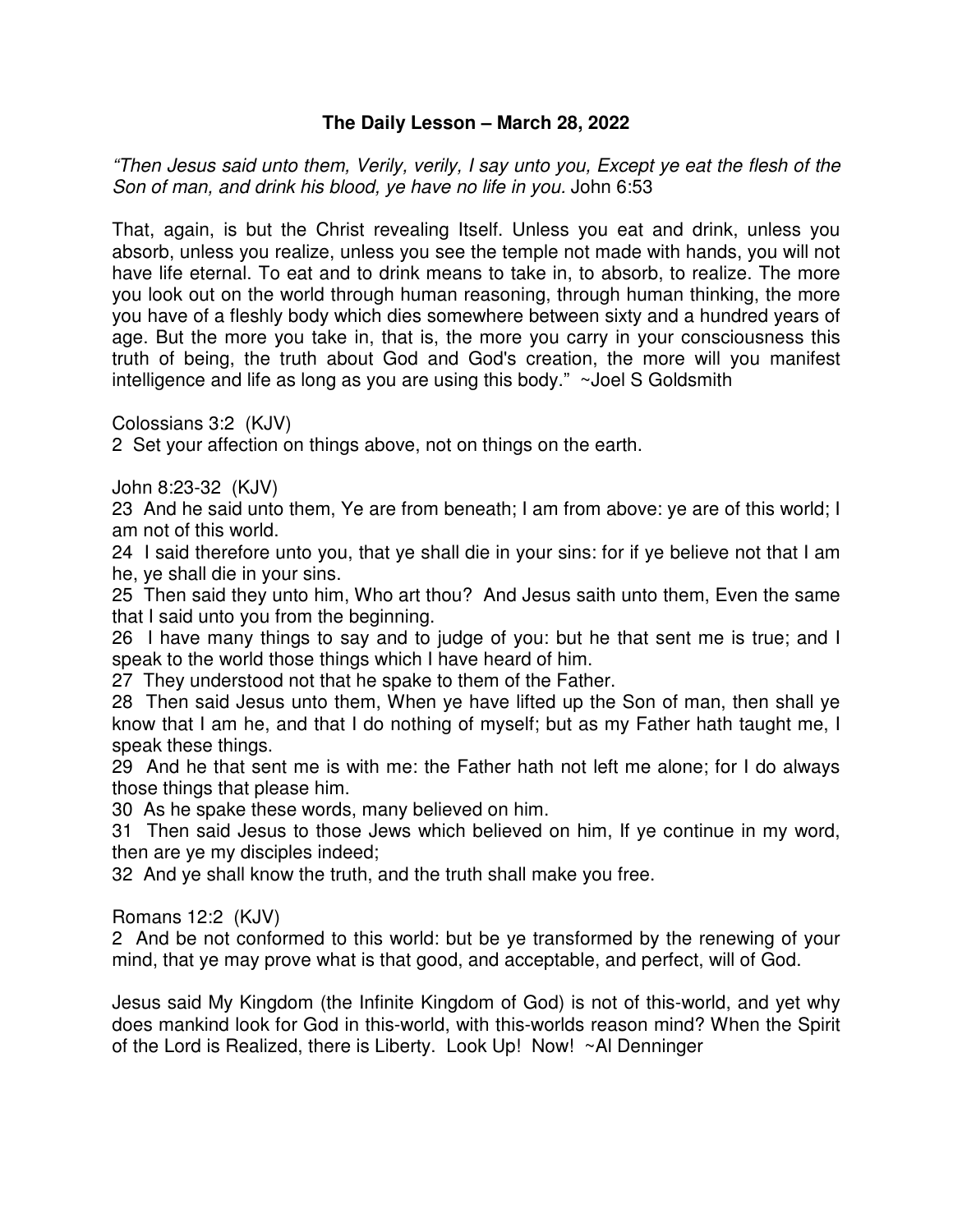### **The Daily Lesson – March 29, 2022**

*"Many therefore of his disciples, when they heard this, said, This is an hard saying; who can hear it?* 

*When Jesus knew in himself that his disciples murmured at it, he said unto them, Doth this offend you?* John 6:60,61

The human mind is always offended at truth because truth is a reversal of everything that the human mind knows. Imagine saying to the human mind that when it is still and doing nothing, great and wondrous works of healing can be accomplished! That is an insult to the human mind. Think of saying to the man who prides himself on his intellect that all of his mental gyrations will not do as much for him as one moment of silence will do!" ~Joel S Goldsmith

Proverbs 3:5 lean (KJV)

5 …lean not unto thine own understanding.

Luke 24:13-16 (KJV)

13 And, behold, two of them went that same day to a village called Emmaus, which was from Jerusalem about threescore furlongs.

14 And they talked together of all these things which had happened.

15 And it came to pass, that, while they communed together and reasoned, Jesus himself drew near, and went with them.

16 But their eyes were holden that they should not know him.

Matthew 6:5 (KJV)

5 And when thou prayest, thou shalt not be as the hypocrites are: for they love to pray standing in the synagogues and in the corners of the streets, that they may be seen of men. Verily I say unto you, They have their reward.

Matthew 6:6-8 (to:) (KJV)

6 But thou, when thou prayest, enter into thy closet, and when thou hast shut thy door, pray to thy Father which is in secret; and thy Father which seeth in secret shall reward thee openly.

7 But when ye pray, use not vain repetitions, as the heathen do: for they think that they shall be heard for their much speaking.

8 Be not ye therefore like unto them:

If you are caught up in this-world consciousness you will not be able to See the Christ, even if He is walking right beside you. Quiet the mind and develop the Vision to Acknowledge Him in all thy ways. ~Al Denninger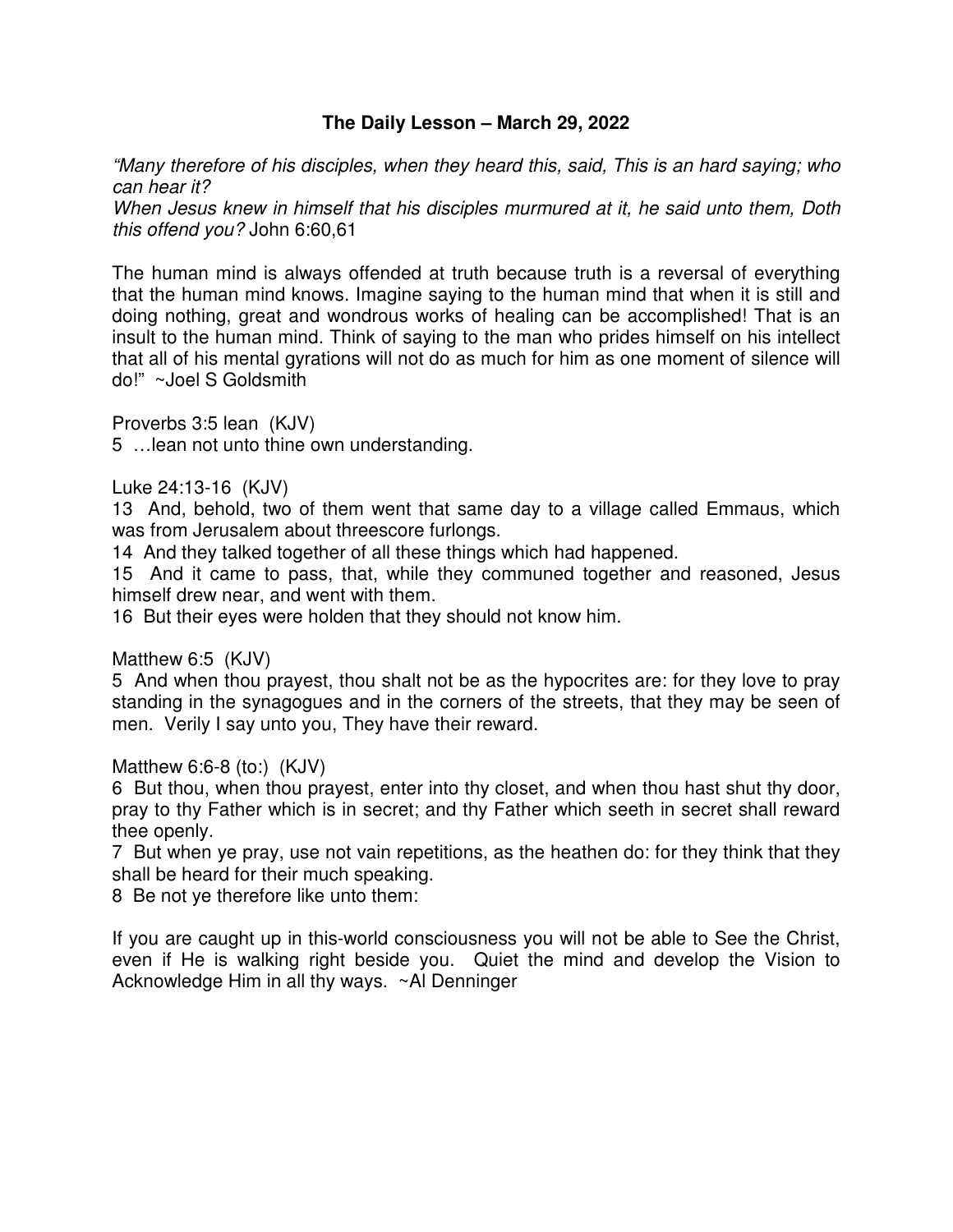# **The Daily Lesson – March 30, 2022**

*"It is the spirit that quickeneth; the flesh profiteth nothing: the words that I speak unto you, they are spirit and they are life. But there are some of you that believe not.* John 6:63,64

What was it they could not believe? It was that the Spirit quickeneth and not the flesh, that it is the silence, the peace, that really does the work, and not the mental gymnastics, not what is learned in books or through the intellect. We, like the disciples, are not doing too well, either; we are not making such great progress. Today, just as in Jesus' time, the human mind is offended; it feels itself rebuked at the suggestion that there is a Spirit which works without words or thoughts, that there is a Spirit in man which can lift him up and guide him through life, and can still all the storms of life without his thinking a thought, saying a word, or giving a treatment." ~Joel S Goldsmith

I Corinthians 2:13 (KJV)

13 Which things also we speak, not in the words which man's wisdom teacheth, but which the Holy Ghost teacheth; comparing spiritual things with spiritual.

John 14:8-10 (KJV)

8 Philip saith unto him, Lord, shew us the Father, and it sufficeth us.

9 Jesus saith unto him, Have I been so long time with you, and yet hast thou not known me, Philip? he that hath seen me hath seen the Father; and how sayest thou then, Shew us the Father?

10 Believest thou not that I am in the Father, and the Father in me? the words that I speak unto you I speak not of myself: but the Father that dwelleth in me, he doeth the works.

The ego can talk, argue and reason its own self-importance, but it can of its own self do nothing. Mind wants to see it to believe it. But, the Invisible Spirit within, It Doeth the Works. Mental intelligence in not the Source of Spiritual discernment, Christ is. ~Al **Denninger**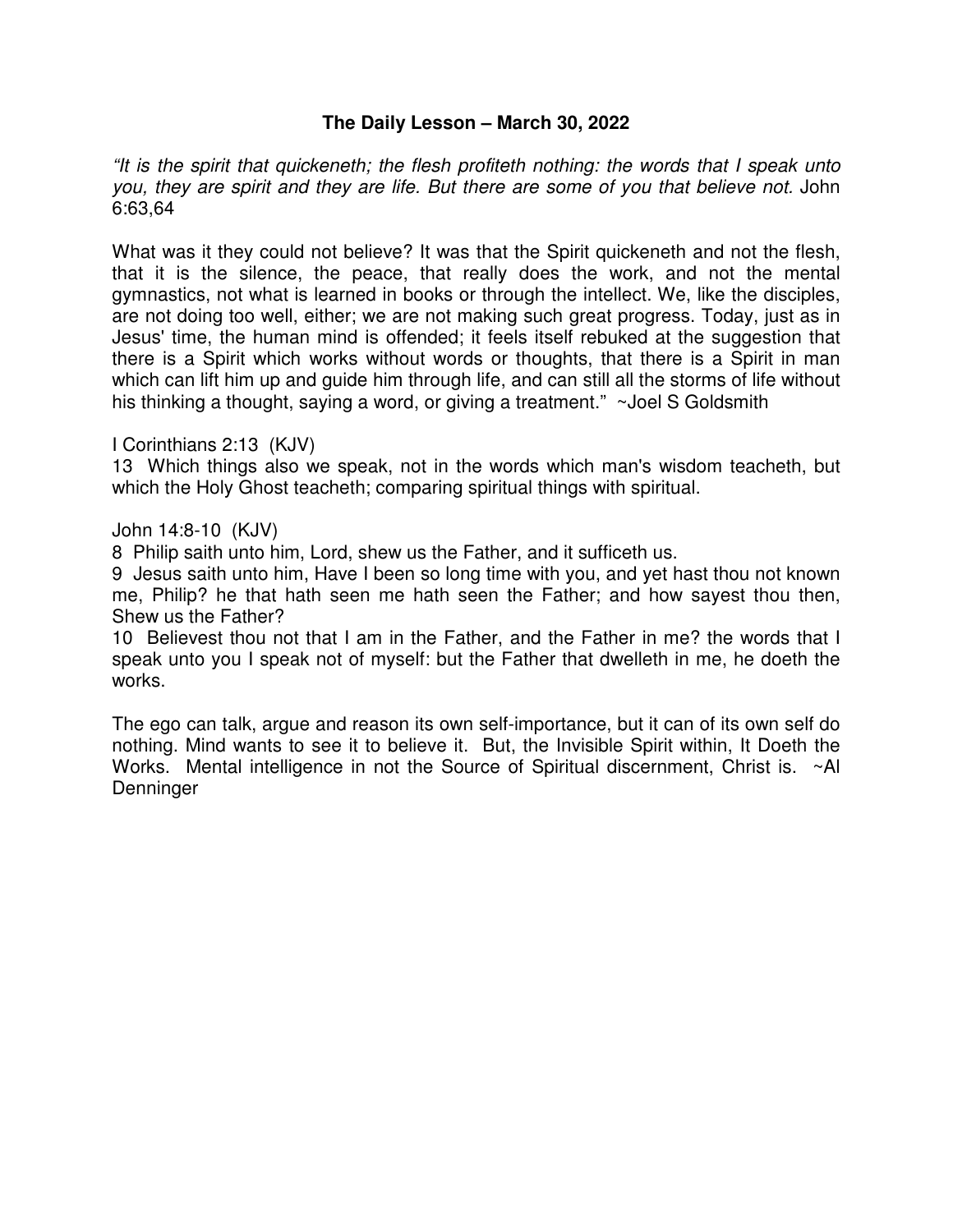#### **The Daily Lesson – March 31, 2022**

*"But there are some of you that believe not. For Jesus knew from the beginning who they were that believed not, and who should betray him. And he said, Therefore said I unto you, that no man can come unto me, except it were given unto him of my Father*. John 6:64,65

And what happened?

*From that time many of his disciples went back, and walked no more with him*. John 6:66

Is it strange that so few, even in this day, can grasp the great fact that it is the Spirit which quickeneth, that there is a Spirit in man that does the mighty works of healing and regenerating? The human mind takes offence when we try to give it up." ~Joel S Goldsmith

Matthew 7:14 (KJV)

14 Because strait is the gate, and narrow is the way, which leadeth unto life, and few there be that find it.

Romans 8:5-7 (to :) (KJV)

5 For they that are after the flesh do mind the things of the flesh; but they that are after the Spirit the things of the Spirit.

- 6 For to be carnally minded is death; but to be spiritually minded is life and peace.
- 7 Because the carnal mind is enmity against God:

The ego of the mind just wants to survive. It hates to sacrifice any of its perceived power. Few there be that won't give in to the lying serpent in the fruit tree, and will faithfully stay the course to the ultimate Glory of God. ~Al Denninger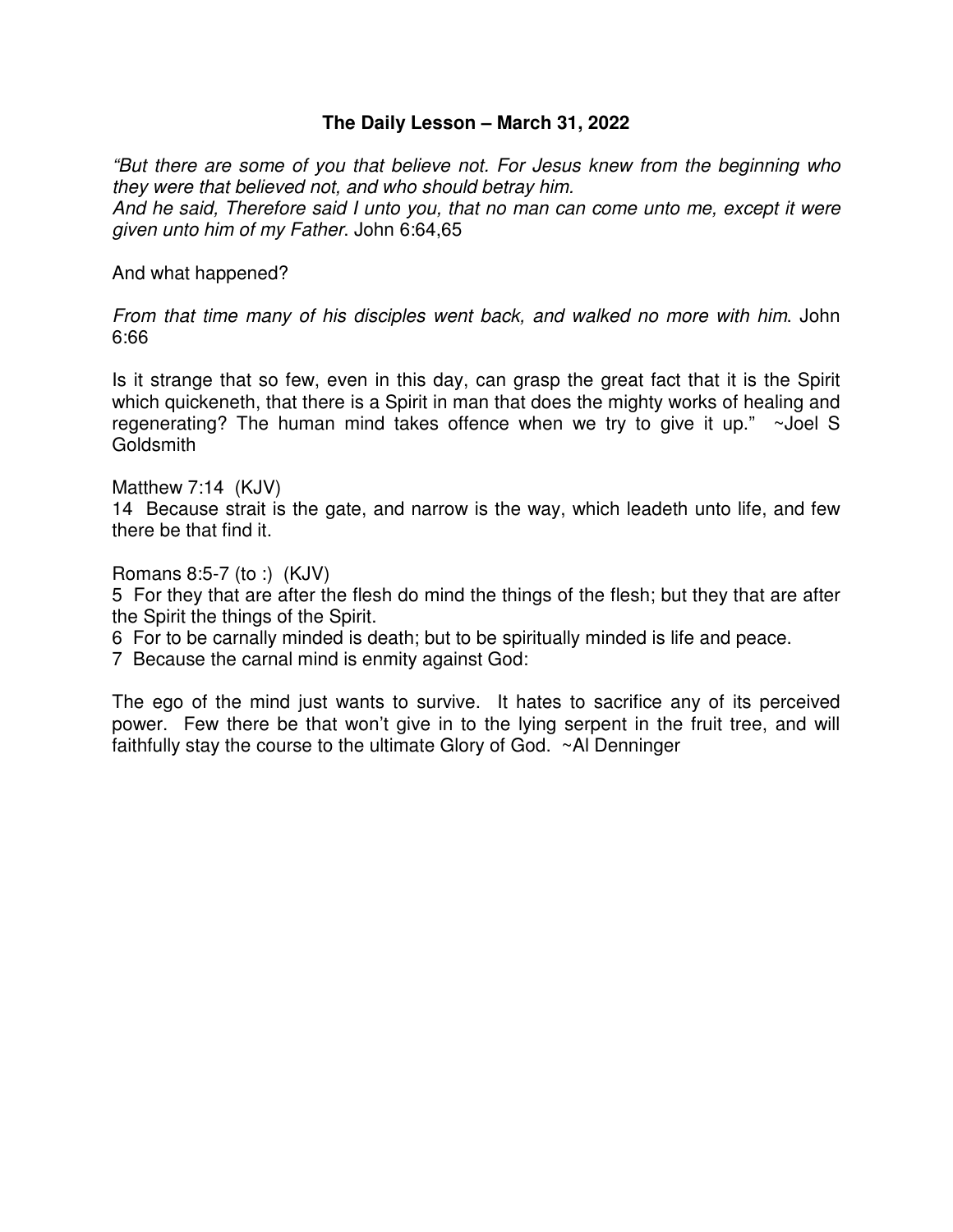# **The Daily Lesson – April 1, 2022**

*"The world cannot hate you; but me it hateth, because I testify of it, that the works thereof are evil.* John 7:7

 The world will never hate anyone who uses the world's weapons, or who uses accredited and accepted forms of activity. The world hates only those who say that all that is unnecessary, that there is a higher power, the power of Spirit. It is then that persecution sets in, not that any persecution is necessary. Today, we are learning to let the impersonal Christ absorb all the persecution, instead of allowing our human selves to take it on. We accept persecution by believing that the message we are presenting is 'my' particular message, 'my' particular truth. Instead, we should realize: 'This is not my truth, but the Christ truth, and if you are going to hate anything, hate it, and not me. I am merely showing forth what the Master gave of the Christ teaching of the presence and the power of That which is invisible to human sense, of That which is the state of your own being, the divine Consciousness of your own being, the Comforter which is within you. If the world wants to hate that truth, let it do so.' That is the secret of the Master, that my peace 'passeth all understanding,' and that peace is power." ~Joel S Goldsmith

Romans 8:5-7 (to :) (KJV)

5 For they that are after the flesh do mind the things of the flesh; but they that are after the Spirit the things of the Spirit.

6 For to be carnally minded is death; but to be spiritually minded is life and peace.

7 Because the carnal mind is enmity against God:

Matthew 8:22 (KJV) 22 But Jesus said unto him, Follow me; and let the dead bury their dead.

John 18:36 (KJV)

36 Jesus answered, My kingdom is not of this world: if my kingdom were of this world, then would my servants fight, that I should not be delivered to the Jews: but now is my kingdom not from hence.

Luke 23:34 (to .) (KJV)

34 Then said Jesus, Father, forgive them; for they know not what they do.

Focusing only on this world leaves one with the belief that this-world has power and answers. If we give this-world power then we are accepting its good, but also its persecution, leaving ourselves subject to its laws and its karma. Resist not evil, give it no thought, and therefore no power. Seek ye first The Kingdom of God and Its Perfect Peace and ignore that which is not True. ~Al Denninger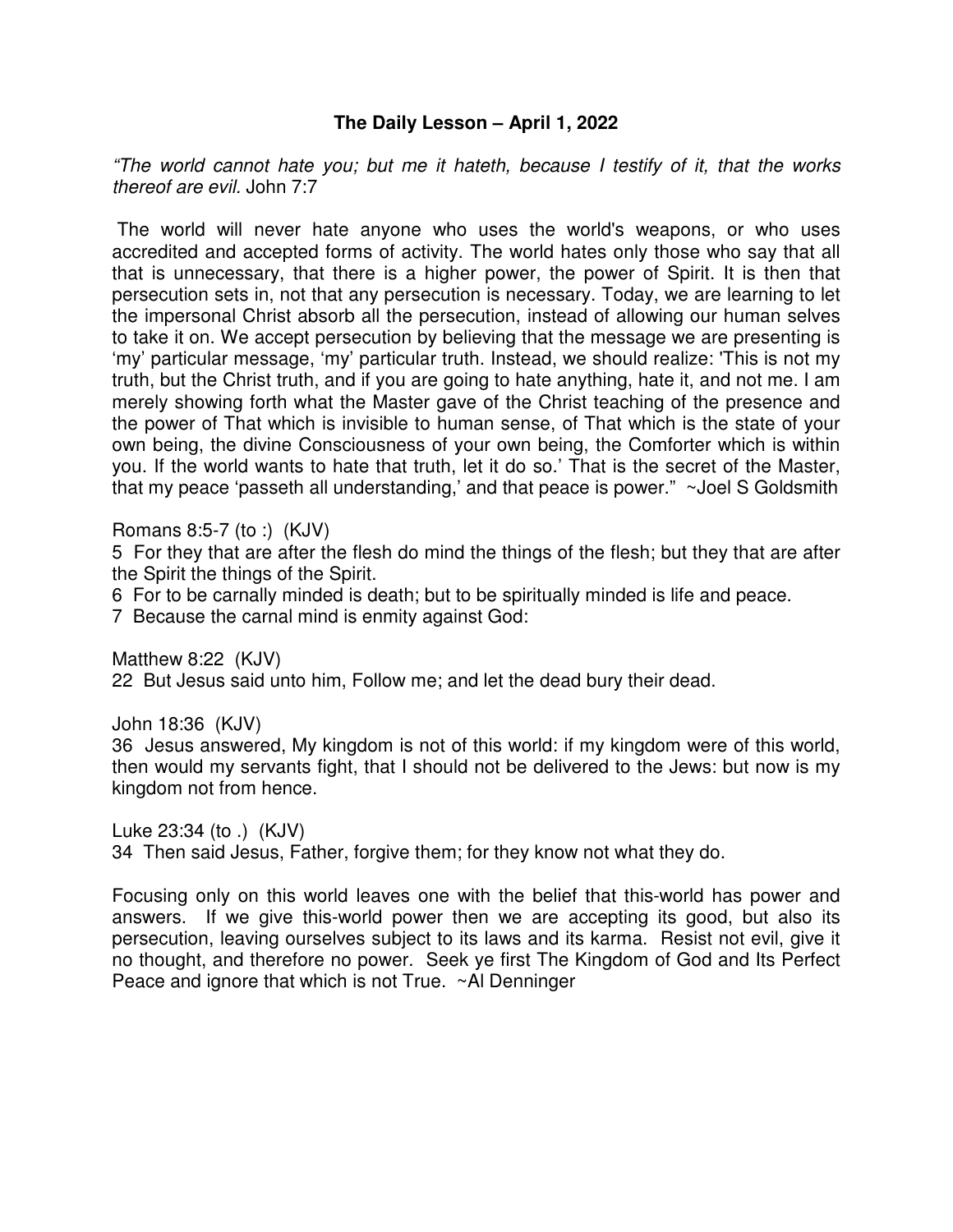# **The Daily Lesson – April 2, 2022**

*"The Inner Meaning of the Temptations* 

*Then was Jesus led up of the spirit in the wilderness to be tempted of the devil. And when he had fasted forty days and forty nights, he was afterward an hungred. And then the tempter came to him, he said, If thou be the Son of God, command that these stones be made bread.* 

*But he answered and said, It is written, Man shall not live by bread alone, but by every word that proceedeth out of the mouth of God*. Matthew 4:1-4

Here we find the great inner meaning of the temptations. That passage is the cue to the principle of this entire teaching. The temptation was to demonstrate an effect, to demonstrate bread, to perform a miracle in the outer world, to centre the thought and attention on the things of this world, that is, on the outer need. But the mind of Jesus knew that such is not the way of demonstration. The way of demonstration is this: 'Since God is divine consciousness, and since consciousness is the substance and the activity of all form, then as long as I live and move and have my being as consciousness, all form will appear without my taking thought.' And that was Jesus' answer to every temptation." ~Joel S Goldsmith

Acts 17:24-29 (KJV)

24 God that made the world and all things therein, seeing that he is Lord of heaven and earth, dwelleth not in temples made with hands;

25 Neither is worshipped with men's hands, as though he needed any thing, seeing he giveth to all life, and breath, and all things;

26 And hath made of one blood all nations of men for to dwell on all the face of the earth, and hath determined the times before appointed, and the bounds of their habitation;

27 That they should seek the Lord, if haply they might feel after him, and find him, though he be not far from every one of us:

28 For in him we live, and move, and have our being; as certain also of your own poets have said, For we are also his offspring.

29 Forasmuch then as we are the offspring of God, we ought not to think that the Godhead is like unto gold, or silver, or stone, graven by art and man's device.

#### John 15:4 (KJV)

4 Abide in me, and I in you. As the branch cannot bear fruit of itself, except it abide in the vine; no more can ye, except ye abide in me.

The I that I Am is Divine Consciousness - Creator of all form - Omniscient and Omnipresent. For in God we have Life as His Individual Expression. Abiding in and so As… ~Al Denninger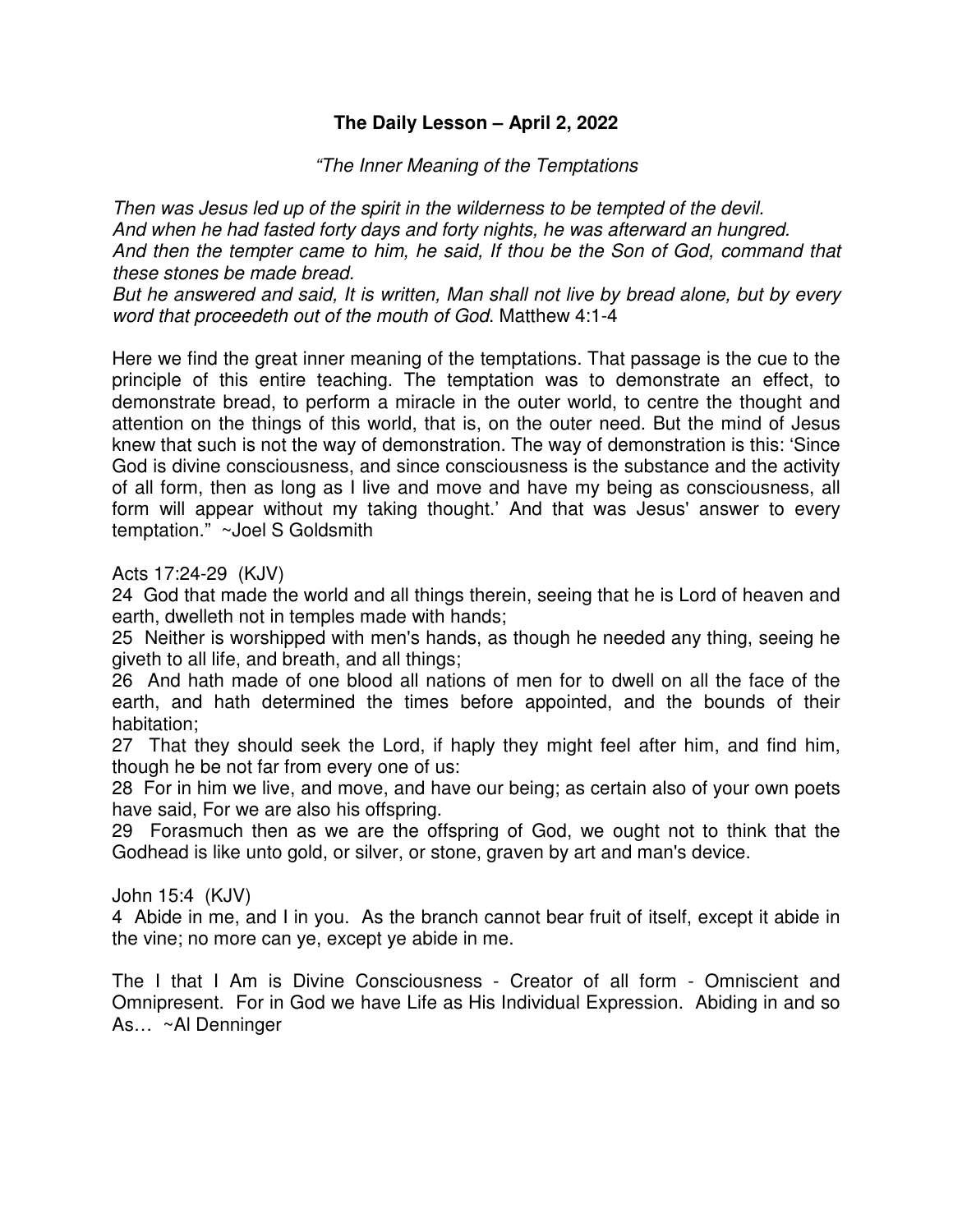## **The Daily Lesson – April 3, 2022**

That must be your answer also. Instead of 'working' that is, doing mental work, when any problem confronts you, remember that you have accepted the two great statements of the Master: 'Take no thought for your life, what ye shall eat; neither for the body, what ye shall put on'; and 'Seek ye the kingdom of God; and all these things shall be added unto you.' When temptation comes to you to try to utilize this truth to secure a job, to perform a healing, or to do something in the outer realm, say with the Master:

*I do not live by bread alone, but by every word that proceedeth out of the mouth of God, I do not live by outer demonstrations. They are the 'added' things. They are the things that come to me of their own accord through my realization of God, the divine Consciousness, forever disclosing Itself as my individual consciousness. As long as divine consciousness is my consciousness, then It is the source of my supply, and I do not have to perform magic. I do not have to set up the personal 'I' to be a demonstrator. The one I, the great I Am, is governing, maintaining, and sustaining Its own image and likeness. If, then, I try to perform a miracle, if, then, I try to make a demonstration; I am setting up an 'I' apart from God; I am setting up a selfhood apart from God. God is forever maintaining Its own.* ~Joel S Goldsmith

Matthew 6:31-33 (KJV)

31 Therefore take no thought, saying, What shall we eat? or, What shall we drink? or, Wherewithal shall we be clothed?

32 (For after all these things do the Gentiles seek:) for your heavenly Father knoweth that ye have need of all these things.

33 But seek ye first the kingdom of God, and his righteousness; and all these things shall be added unto you.

*God is All-knowing and Omnipresent. I of mine own self can do nothing—because I am never separate nor apart… There is One Spirit, One Life, One Source of all Life and Life's Activity… There is nothing I can add…. Nothing to desire…. Nothing to accomplish… There is no way that I can separate myself from His Presence… And so then, my goal is to be Aware of God's Presence, and not tempted to think there could possibly be some kind of lack in His Kingdom to correct…. He performeth the Work, and because of Omnipresence, I am so grateful to be Included in It. Thank you Father. ~al.within*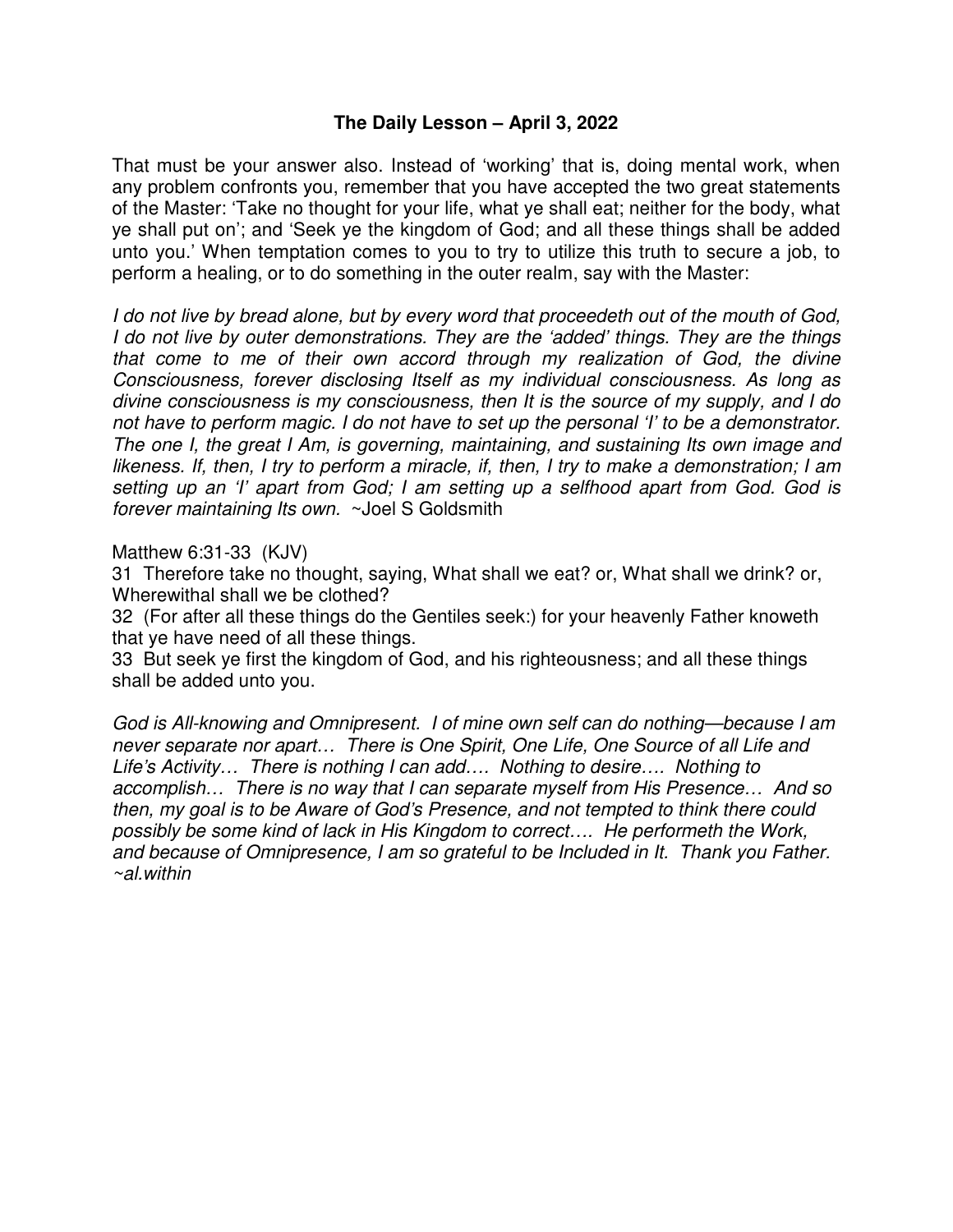# **The Daily Lesson – April 4, 2022**

"That is why the human mind makes trouble. That is why the human mind set up the prodigal, who went out into the world. He was not satisfied to live on the inheritance of his father, but wanted to go out and make his own way in the world. And you know where he ended up." ~Joel S Goldsmith

Luke 15:11-32 (KJV)

11 And he said, A certain man had two sons:

12 And the younger of them said to his father, Father, give me the portion of goods that falleth to me. And he divided unto them his living.

13 And not many days after the younger son gathered all together, and took his journey into a far country, and there wasted his substance with riotous living.

14 And when he had spent all, there arose a mighty famine in that land; and he began to be in want.

15 And he went and joined himself to a citizen of that country; and he sent him into his fields to feed swine.

16 And he would fain have filled his belly with the husks that the swine did eat: and no man gave unto him.

17 And when he came to himself, he said, How many hired servants of my father's have bread enough and to spare, and I perish with hunger!

18 I will arise and go to my father, and will say unto him, Father, I have sinned against heaven, and before thee,

19 And am no more worthy to be called thy son: make me as one of thy hired servants. 20 And he arose, and came to his father. But when he was yet a great way off, his

father saw him, and had compassion, and ran, and fell on his neck, and kissed him. 21 And the son said unto him, Father, I have sinned against heaven, and in thy sight, and am no more worthy to be called thy son.

22 But the father said to his servants, Bring forth the best robe, and put it on him; and put a ring on his hand, and shoes on his feet:

23 And bring hither the fatted calf, and kill it; and let us eat, and be merry:

24 For this my son was dead, and is alive again; he was lost, and is found. And they began to be merry.

25 Now his elder son was in the field: and as he came and drew nigh to the house, he heard music and dancing.

26 And he called one of the servants, and asked what these things meant.

27 And he said unto him, Thy brother is come; and thy father hath killed the fatted calf, because he hath received him safe and sound.

28 And he was angry, and would not go in: therefore came his father out, and entreated him.

29 And he answering said to his father, Lo, these many years do I serve thee, neither transgressed I at any time thy commandment: and yet thou never gavest me a kid, that I might make merry with my friends:

30 But as soon as this thy son was come, which hath devoured thy living with harlots, thou hast killed for him the fatted calf.

31 And he said unto him, Son, thou art ever with me, and all that I have is thine.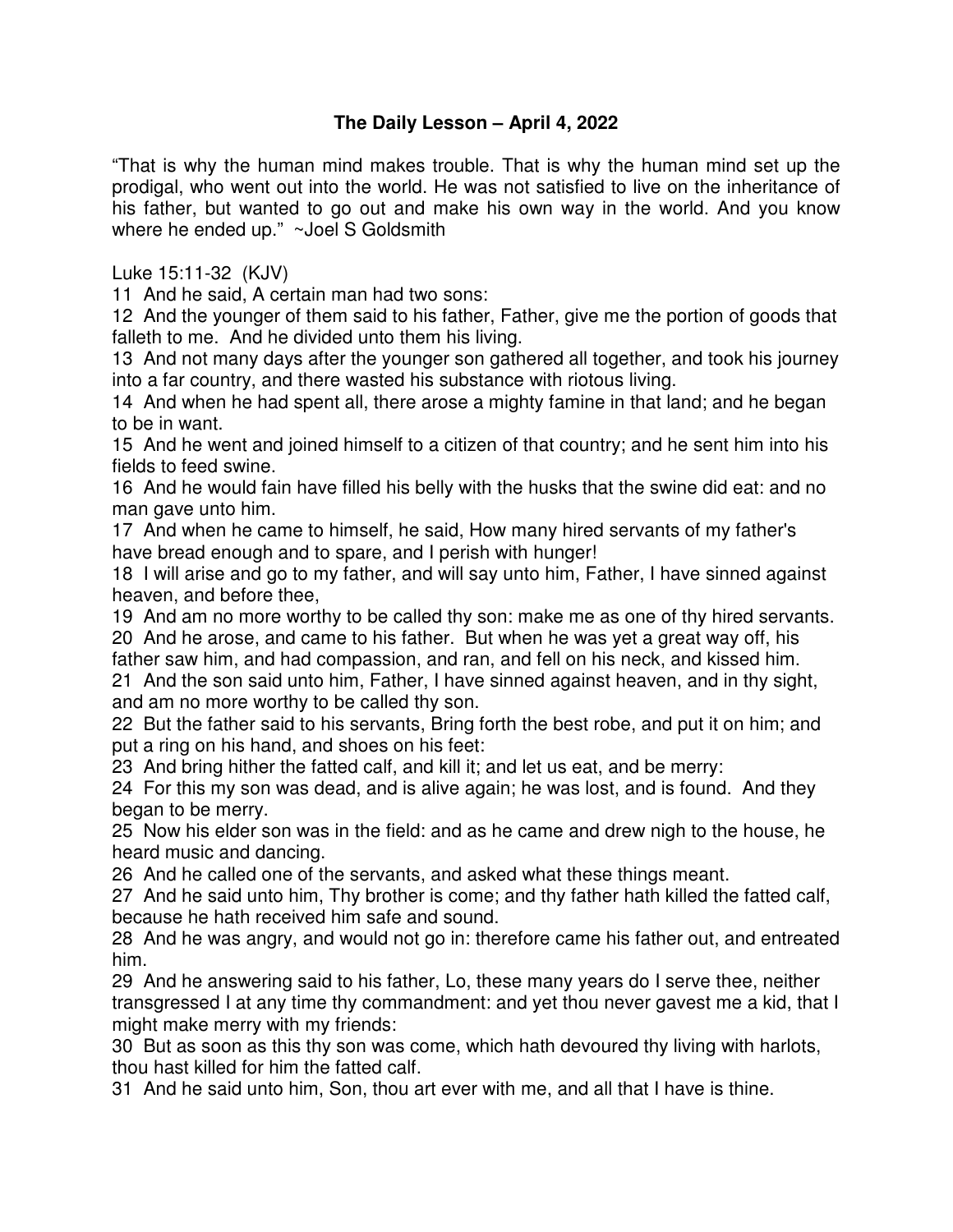32 It was meet that we should make merry, and be glad: for this thy brother was dead, and is alive again; and was lost, and is found.

Prodigal consciousness is limited and doomed when it is distracted away from the Father's House. Father Consciousness has no Limitations on His Love. Serve Him. ~Al Denninger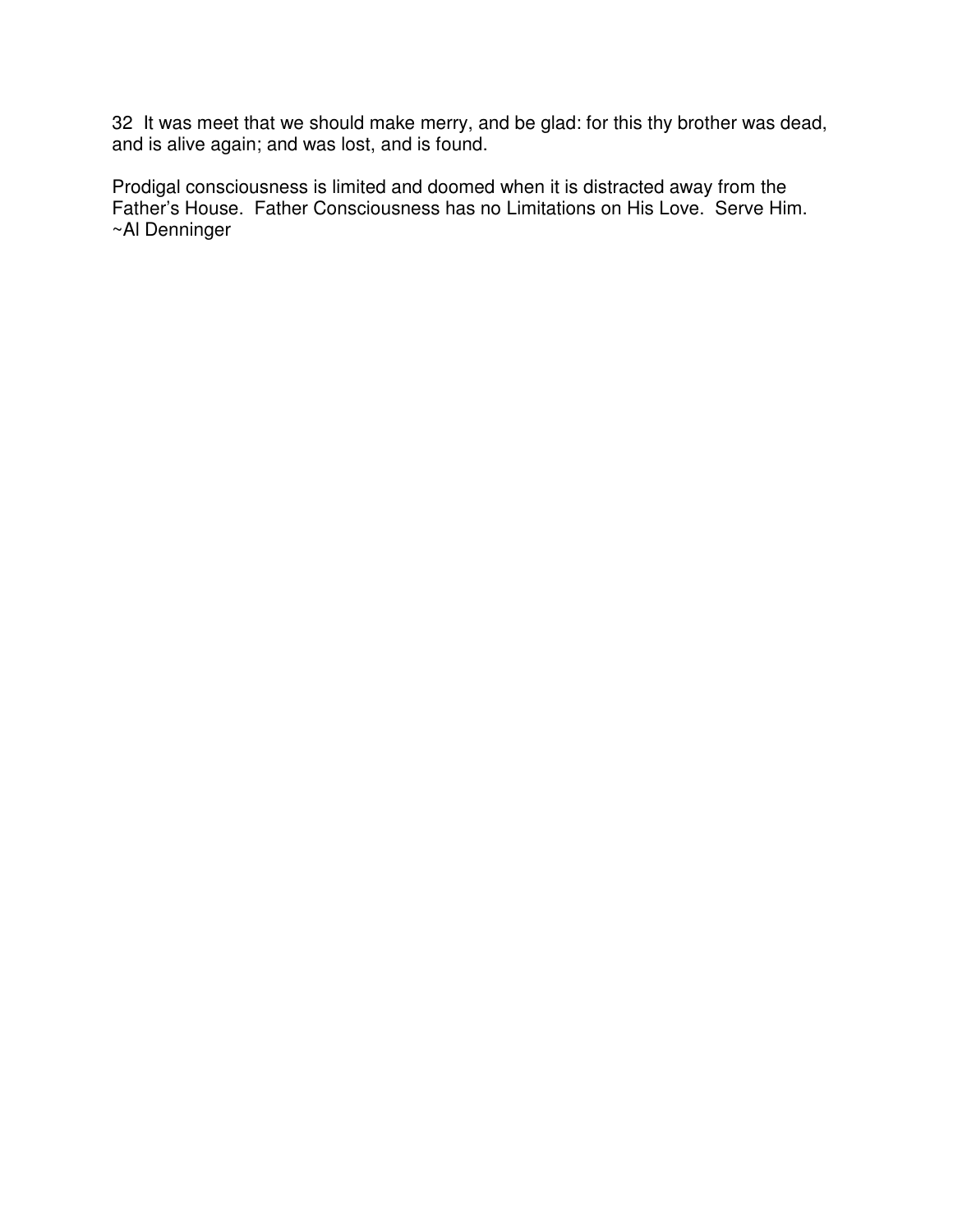# **The Daily Lesson – April 5, 2022**

*"Then the devil taketh him up into the holy city, and setteth him on a pinnacle of the temple,* 

*And saith unto him, If thou be the Son of God, cast thyself down: for it is written, He shall give his angels charge concerning thee . . . lest at any time thou dash thy foot against a stone.* 

*Jesus said unto him, It is written again, Thou shalt not tempt the Lord thy God.* Matthew 4:5-7

If we have God, Itself, as our consciousness, do we need to produce angels, do we need to demonstrate 'effects' of any kind to hold us up, to support us and help us? Do we need aught beside Him, or It? When we look to anything but God, are we not becoming idolaters? Are we not looking for a 'lesser than God' to bear us up? And is not that the sin against the real God? Is not that the sin against our own spiritual sense of life? When we are tempted to turn to 'man, whose breath is in his nostrils,' when we are tempted to rely on some human form of God, even though it may appear to us as an angel, let us remember Jesus' temptation. Have I any need of angels? Have I need of any help? Have I need of any lesser forms of help, even that of human thinking?" ~Joel S Goldsmith

Luke 12:16-22 & 29-32 (KJV)

16 And he spake a parable unto them, saying, The ground of a certain rich man brought forth plentifully:

17 And he thought within himself, saying, What shall I do, because I have no room where to bestow my fruits?

18 And he said, This will I do: I will pull down my barns, and build greater; and there will I bestow all my fruits and my goods.

19 And I will say to my soul, Soul, thou hast much goods laid up for many years; take thine ease, eat, drink, and be merry.

20 But God said unto him, Thou fool, this night thy soul shall be required of thee: then whose shall those things be, which thou hast provided?

21 So is he that layeth up treasure for himself, and is not rich toward God.

22 And he said unto his disciples, Therefore I say unto you, Take no thought for your life,

29 And seek not ye what ye shall eat, or what ye shall drink, neither be ye of doubtful mind.

30 For all these things do the nations of the world seek after: and your Father knoweth that ye have need of these things.

31 But rather seek ye the kingdom of God; and all these things shall be added unto you.

32 Fear not, little flock; for it is your Father's good pleasure to give you the kingdom.

Looking away from God for your Good is a futile distraction. God is our All-Knowing, singular Good. His Omnipresence doesn't need any help from us. In Him do we Live and Move and Have our Being. It is His Gift and Promise. Rely on God. ~Al Denninger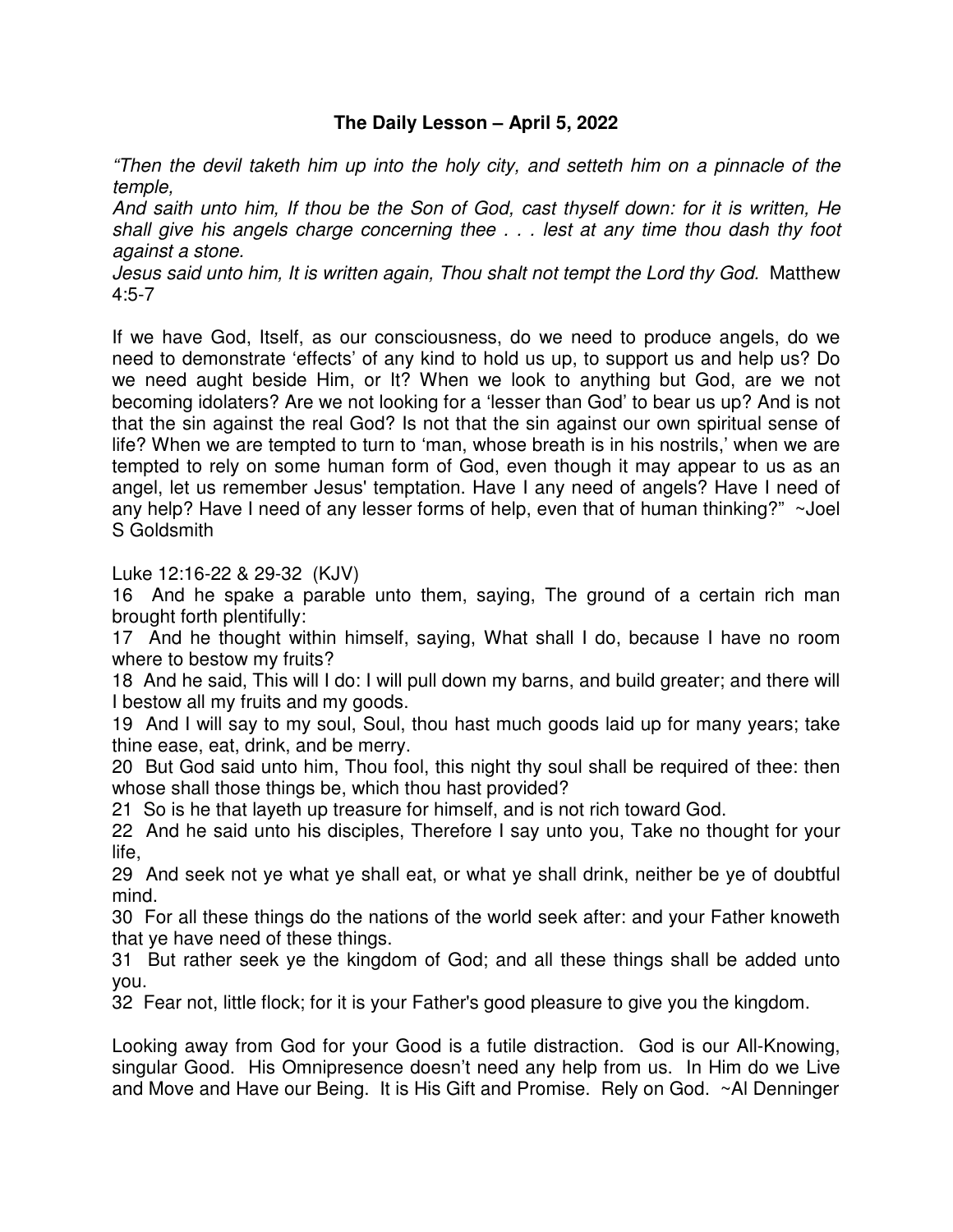# **The Daily Lesson – April 6, 2022**

*"Again, the devil taketh him up into an exceeding high mountain, and sheweth him all the kingdoms of the world, and the glory of them;* 

*And saith unto him, All these things will I give thee, if thou wilt fall down and worship me.* 

*Then saith Jesus unto him, Get thee hence, Satan: for it is written, Thou shalt worship the Lord thy God, and him only shalt thou serve.* 

*Then the devil leaveth him, and behold, angels came and ministered unto him.* Matthew 4:8-11

The temptation comes to all of us, at some time or other, to turn away from our highest sense of Soul, so that we can improve our lot, tempting us to help the situation by coming down from our standpoint of oneness to a lesser form of treatment, tempting us to come down to a reliance on something separate and apart from God. And that is where we shall have to resist temptation, and learn to sit in silence, in that state of peace that sees no power in the appearance. Since God is the individuality of your consciousness and mine, we need no other help than an awareness of that; we need no lesser form of treatment; we need no human help, not even in the form of mental help. We need only the constant consciousness of God as our consciousness." ~Joel S **Goldsmith** 

James 1:8 (KJV)

8 A double-minded man is unstable in all his ways.

James 1:13,14 (KJV)

13 Let no man say when he is tempted, I am tempted of God: for God cannot be tempted with evil, neither tempteth he any man:

14 But every man is tempted, when he is drawn away of his own lust, and enticed.

Matthew 26:41 (KJV)

41 Watch and pray, that ye enter not into temptation: the spirit indeed is willing, but the flesh is weak.

James 1:16-17 (KJV)

16 Do not err, my beloved brethren.

17 Every good gift and every perfect gift is from above, and cometh down from the Father of lights, with whom is no variableness, neither shadow of turning.

Matthew 6:13 (KJV)

13 And lead us not into temptation, but deliver us from evil: For thine is the kingdom, and the power, and the glory, for ever. Amen.

Keep your mind single, focused and relying on God. We are all tempted to think, we of our own selves can improve, treat and change bad appearances into good ones. Let God be God. Watch and pray Thy Will be Done. ~Al Denninger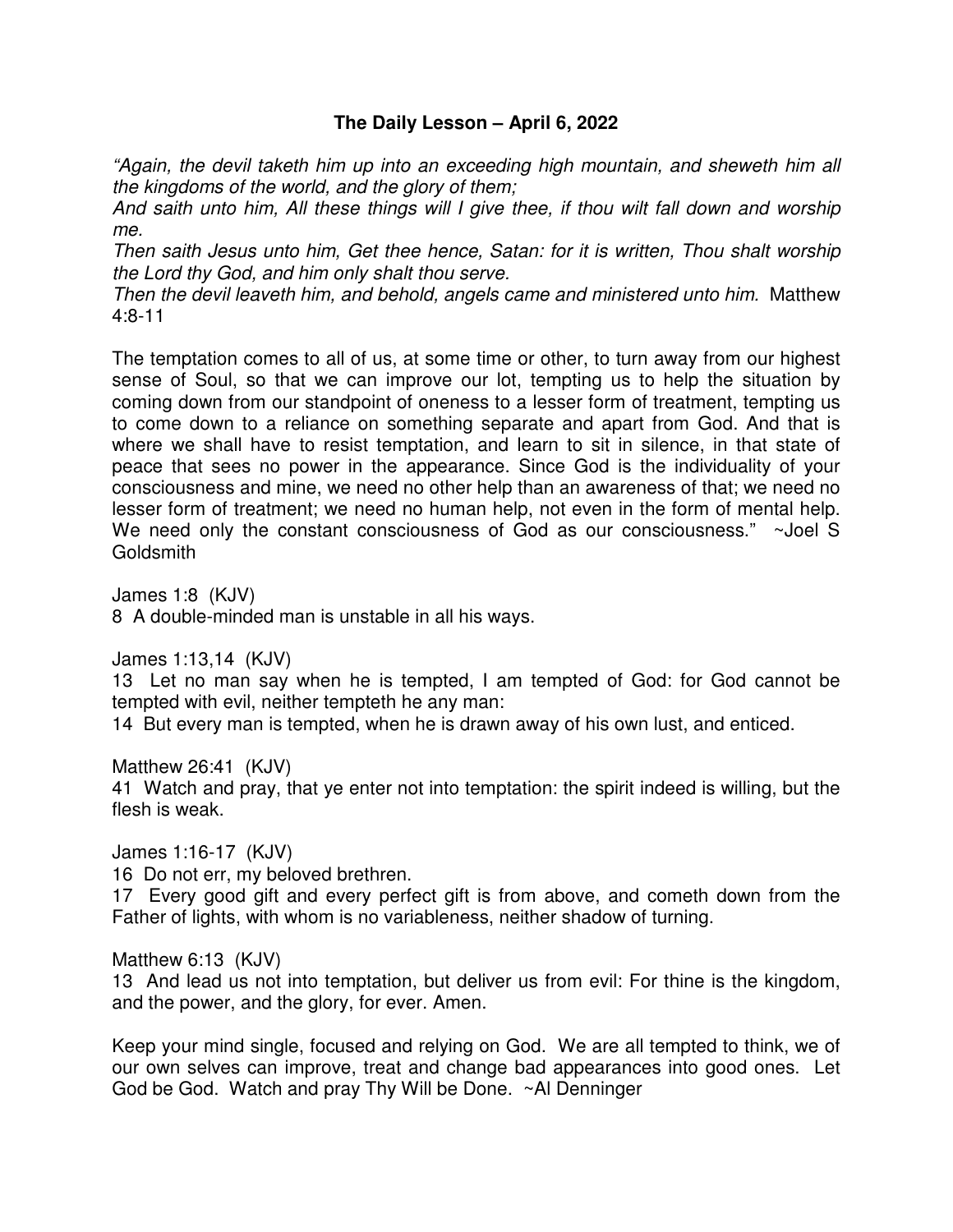# **The Daily Lesson – April 7, 2022**

"I began by saying that we must all come to the place of knowing what God is. I come back to that again now. God is the principle of this universe, but God is manifest as individual consciousness. Your individual consciousness is the principle or law unto your individual universe and experience. Your outer experience is determined by the degree in which you realize God-divine Law, divine Life-acting as your individual consciousness. It is still God, even when it is your individual consciousness, and this does not mean that each one of us is, or has, a separate God. It means that God is the infinite, indivisible consciousness of the individual, but it is still infinite, and is still all power." ~Joel S Goldsmith

Psalms 147:4,5 (KJV)

4 He telleth the number of the stars; he calleth them all by their names.

5 Great is our Lord, and of great power: his understanding is infinite.

I Corinthians 2:12-16 (KJV)

12 Now we have received, not the spirit of the world, but the spirit which is of God; that we might know the things that are freely given to us of God.

13 Which things also we speak, not in the words which man's wisdom teacheth, but which the Holy Ghost teacheth; comparing spiritual things with spiritual.

14 But the natural man receiveth not the things of the Spirit of God: for they are foolishness unto him: neither can he know them, because they are spiritually discerned. 15 But he that is spiritual judgeth all things, yet he himself is judged of no man.

16 For who hath known the mind of the Lord, that he may instruct him? But we have the mind of Christ.

What could live separate or apart from Omnipresence? We are God's Creation and so His offspring—His Living Activity—each individual Expressions yet of One mind in Christ. Abide in His Love and Know and Experience His Love Abiding in You. ~Al **Denninger**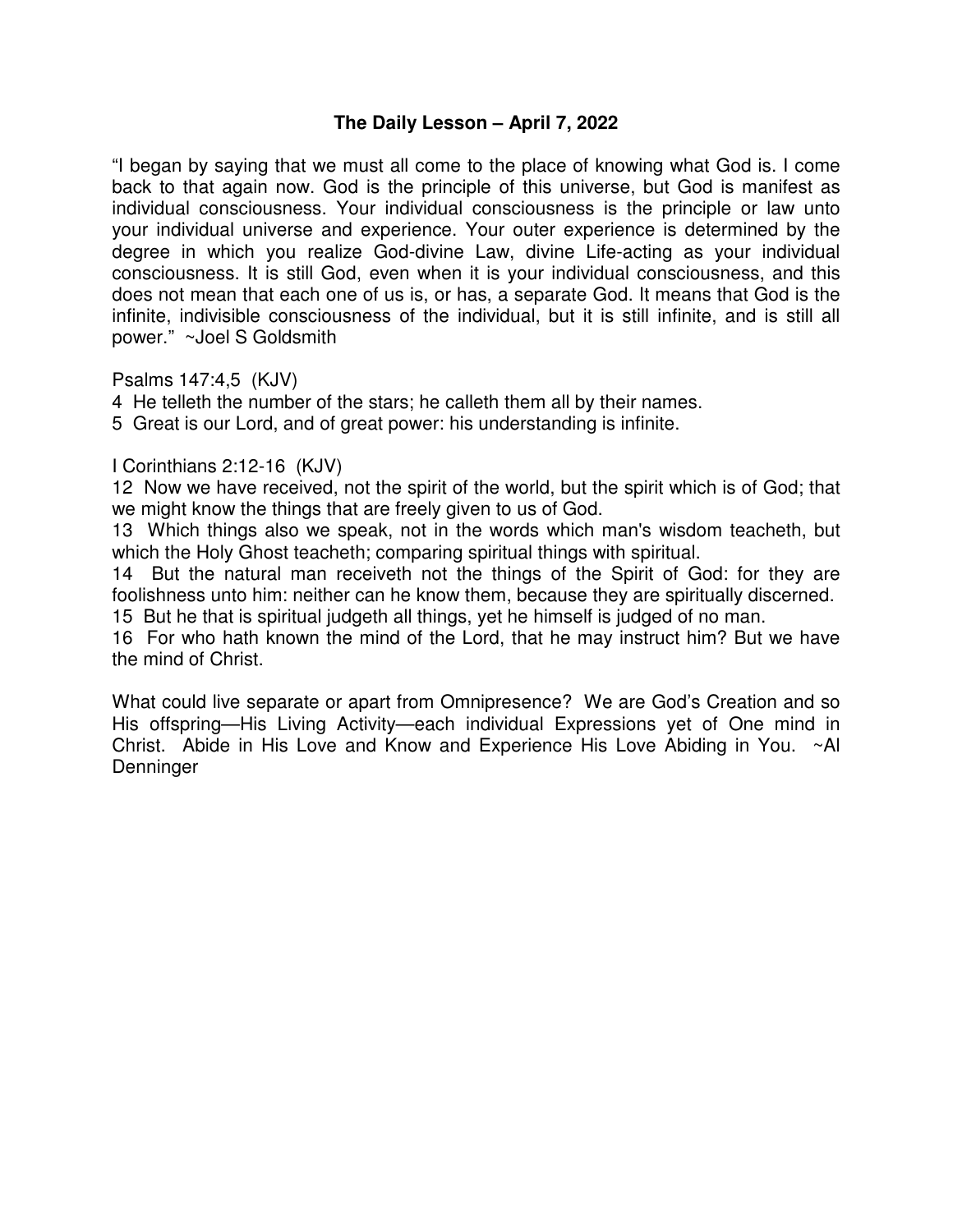# **The Daily Lesson – April 8, 2022**

"As we walk or drive about, living, moving and having our being in the consciousness of this ever present God as our individual consciousness, how far are we ever away from God, or from the guidance, direction, and protection of God? When we know God to be the divine reality of our being, we know that God is very close-nearer than breathing, closer than hands and feet. That is the secret. It is not enough to know that God is life eternal. We must know it to the nth degree, as Jesus did, by realizing, 'I am life eternal.' He did not say, 'God is the way.' He said, 'I am the way.' In other words: 'All that God is, I am; all that God has, I have because I and the Father are one.'" ~Joel S Goldsmith

Matthew 28:20 and (KJV)

20 …and, lo, I am with you alway, even unto the end of the world. Amen.

## Acts 17:24-28 (KJV)

24 God that made the world and all things therein, seeing that he is Lord of heaven and earth, dwelleth not in temples made with hands;

25 Neither is worshipped with men's hands, as though he needed any thing, seeing he giveth to all life, and breath, and all things;

26 And hath made of one blood all nations of men for to dwell on all the face of the earth, and hath determined the times before appointed, and the bounds of their habitation;

27 That they should seek the Lord, if haply they might feel after him, and find him, though he be not far from every one of us:

28 For in him we live, and move, and have our being; as certain also of your own poets have said, For we are also his offspring.

Isaiah 41:10 (KJV)

10 Fear thou not; for I am with thee: be not dismayed; for I am thy God: I will strengthen thee; yea, I will help thee; yea, I will uphold thee with the right hand of my righteousness.

John 14:6 (to :) (KJV) 6 Jesus saith unto him, I am the way, the truth, and the life:

Dedicate yourself to the steady Practice of God Awareness. I Am with you always. ~Al Denninger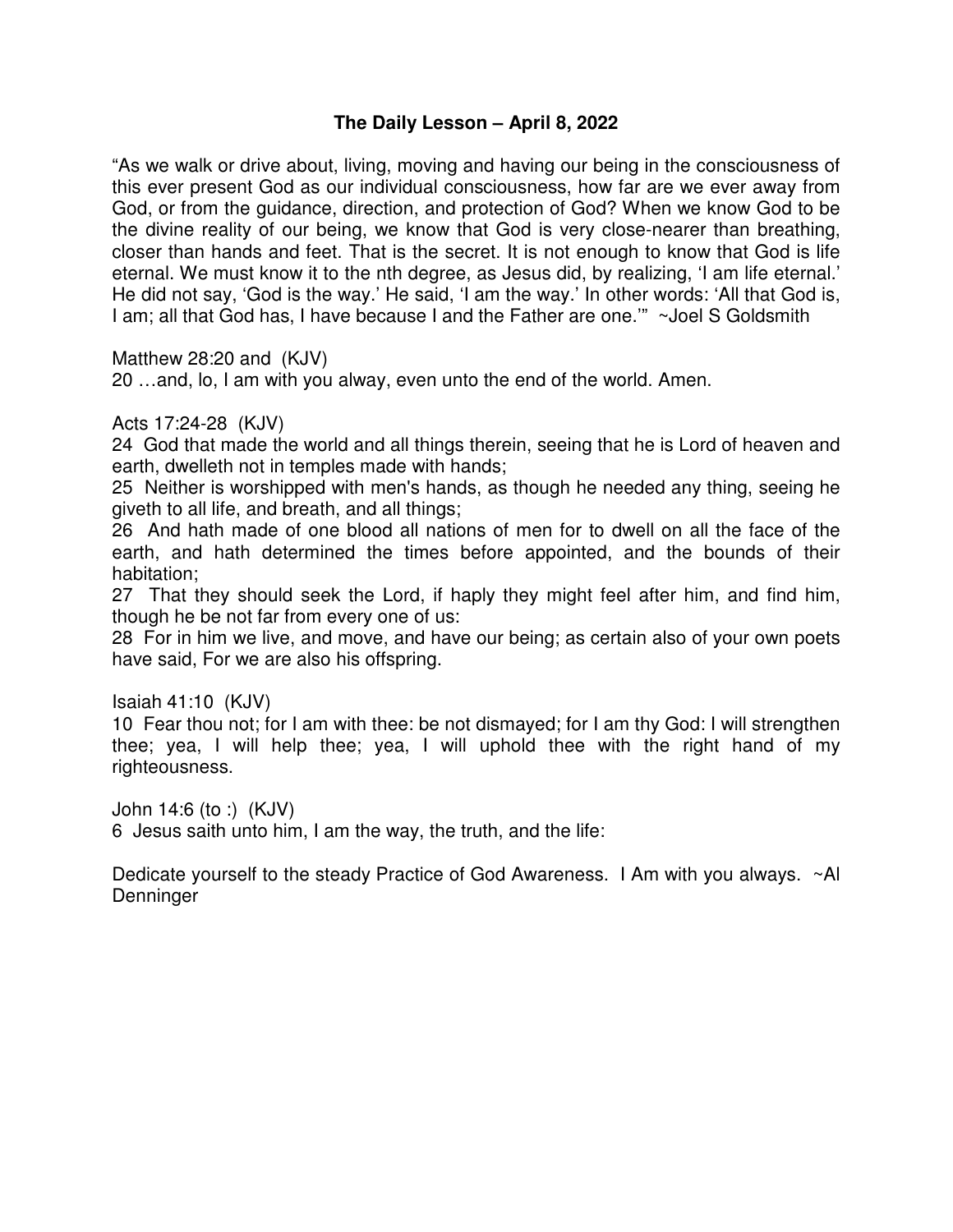# **The Daily Lesson – April 9, 2022**

"When you want to help somebody, do you see that you cannot turn away from your own consciousness—God consciousness—to give that help? Rather, let your own consciousness be imbued with peace; let it be filled with the same confidence that Jesus demonstrated in the overcoming of the temptations. Too much do we neglect that story of the temptations. Remember that Jesus was up on the mountain top, but he was there with his consciousness, not separate or apart from it; and remember, furthermore, he knew that his own consciousness was the source of all good." ~Joel S Goldsmith

John 8:3-11 (KJV)

3 And the scribes and Pharisees brought unto him a woman taken in adultery; and when they had set her in the midst,

4 They say unto him, Master, this woman was taken in adultery, in the very act.

5 Now Moses in the law commanded us, that such should be stoned: but what sayest thou?

6 This they said, tempting him, that they might have to accuse him. But Jesus stooped down, and with his finger wrote on the ground, as though he heard them not.

7 So when they continued asking him, he lifted up himself, and said unto them, He that is without sin among you, let him first cast a stone at her.

8 And again he stooped down, and wrote on the ground.

9 And they which heard it, being convicted by their own conscience, went out one by one, beginning at the eldest, even unto the last: and Jesus was left alone, and the woman standing in the midst.

10 When Jesus had lifted up himself, and saw none but the woman, he said unto her, Woman, where are those thine accusers? hath no man condemned thee?

11 She said, No man, Lord. And Jesus said unto her, Neither do I condemn thee: go, and sin no more.

Matthew 5:39 (to :) (KJV) 39 But I say unto you, That ye resist not evil:

Isaiah 30:15 in quietness (to :) (KJV) 15 …in quietness and in confidence shall be your strength:

Romans 8:28 (KJV)

28 And we know that all things work together for good to them that love God, to them who are the called according to his purpose.

Wherever you go, bring Peace with you and let It Shine forth from within. And if you are tempted to look at a suggestion or are confronted by a lie, resist not the illusion, not even to condemn it. But stand ye still, in confidence and in Truth, like Jesus' example, and the lie will dissolve into the nothingness it always was. Good awaits recognition. ~Al Denninger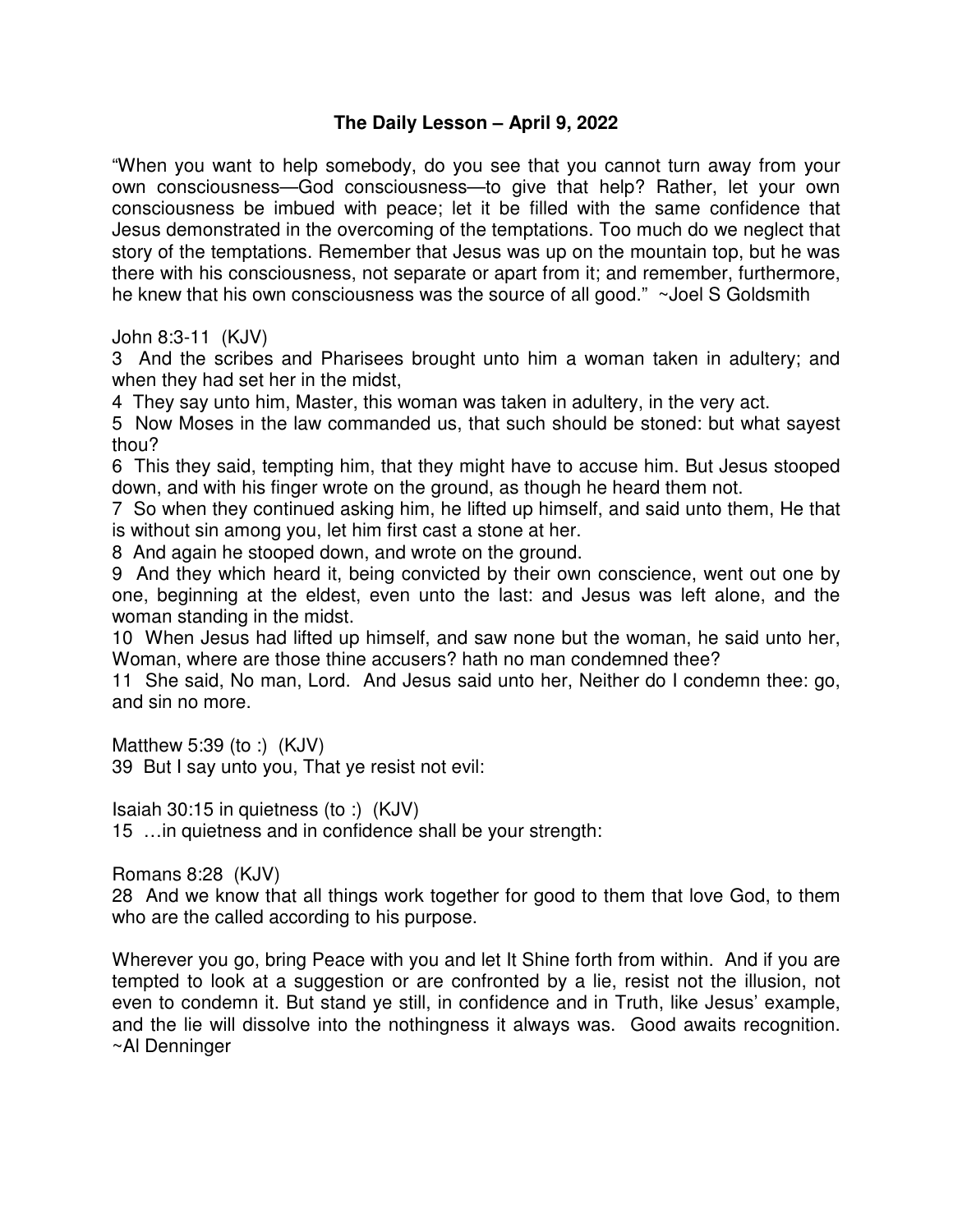### **The Daily Lesson – April 10, 2022**

"Every one of you, at some time or other, is going to be called upon to help somebody. Some of you are going to be called upon to help many, and no lesson will be of greater value to you than what I am telling you now. Beginning today, at this very moment, remember: It is your consciousness that does the work for your family, for your business, for your home, for your body. It is not some far—off God. It is your own individual consciousness when your consciousness is imbued with silence and with peace. All you have to do, and all you will ever be called upon to do, is to achieve that sense of peace." ~Joel S Goldsmith

I John 2:5 (to:) (KJV)

5 But whoso keepeth his word, in him verily is the love of God perfected:

Romans 15:13,14 (KJV)

13 Now the God of hope fill you with all joy and peace in believing, that ye may abound in hope, through the power of the Holy Ghost.

14 And I myself also am persuaded of you, my brethren, that ye also are full of goodness, filled with all knowledge, able also to admonish one another.

Philippians 4:7 (KJV)

7 And the peace of God, which passeth all understanding, shall keep your hearts and minds through Christ Jesus.

As we are drawn and dedicated to God, others will be drawn to God through you and your example. They shall Know His Peace through your peace. Living and Giving His Peace is God's Activity and Fulfillment. Live It today and Give It today. ~Al Denninger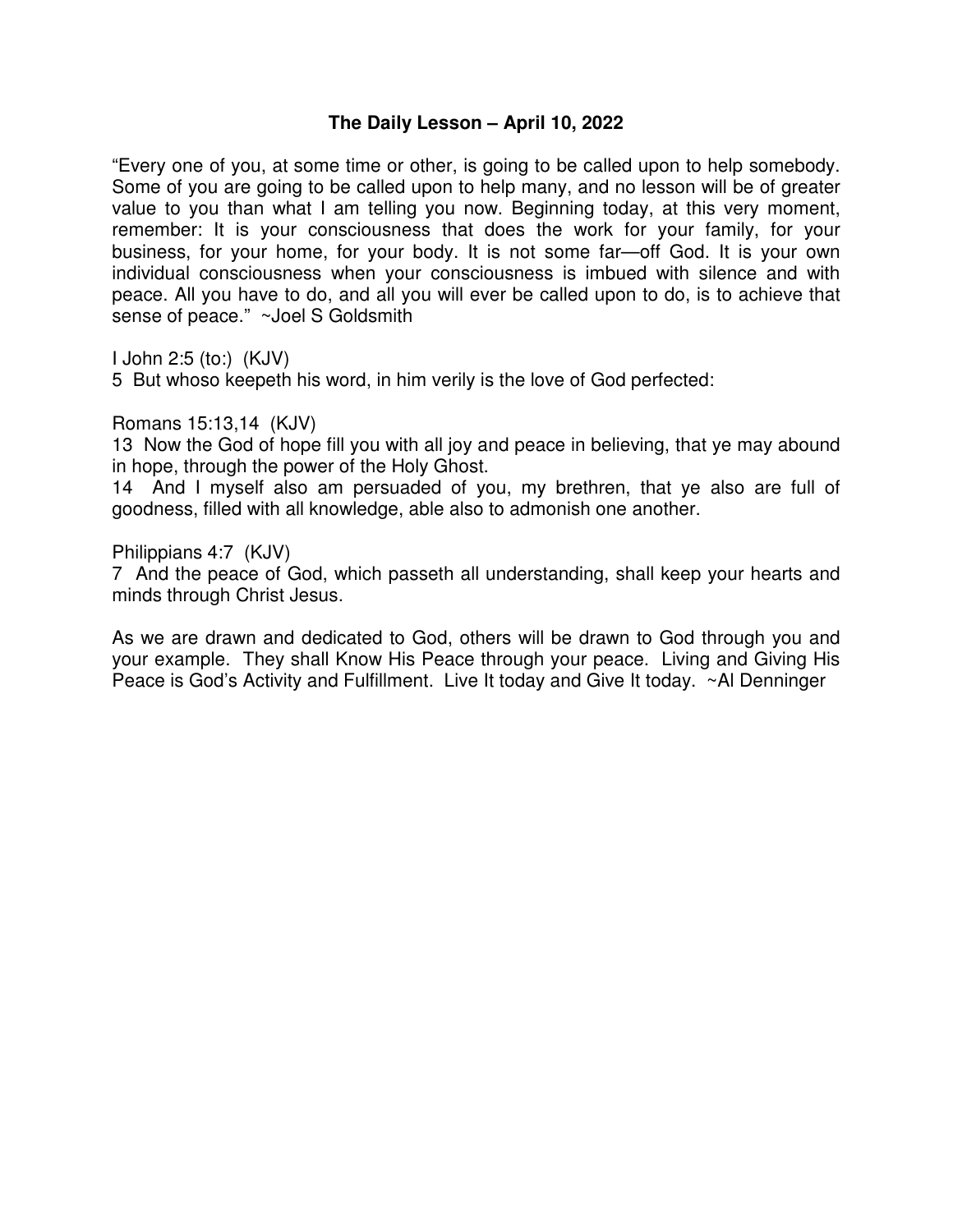## **The Daily Lesson – April 11, 2022**

"Do not wonder what great truth you ought to know. There are probably no greater truths in the world than those you already know; but there is one thing that you must practice and achieve and that is a state of peace within your own consciousness, coupled with the realization that it is your own consciousness which is the healing Christ. When we know that we have the mind 'that was in Christ Jesus,' then, we know that we already have that mind which is the healing Christ: We already have that state of peace which comes from the realization that error is not power—error is not a thing. In fact, error isn't. You do not have to fight it, or wrestle with it, or attempt to manacle it, or sit up all night to be sure that it does not overcome you. What you must do is to learn how to find your peace." ~Joel S Goldsmith

I John 4:11-13 (KJV)

11 Beloved, if God so loved us, we ought also to love one another.

12 No man hath seen God at any time. If we love one another, God dwelleth in us, and his love is perfected in us.

13 Hereby know we that we dwell in him, and he in us, because he hath given us of his Spirit.

Matthew 5:39 (to :) (KJV) 39 But I say unto you, That ye resist not evil:

II Chron 20: 15 Thus & 17 (to 3rd ,) (KJV)

15 …Thus saith the Lord unto you, Be not afraid nor dismayed by reason of this great multitude; [of threatening thoughts] for the battle is not yours, but God's.

17 Ye shall not need to fight in this battle: set yourselves, stand ye still, and see the salvation of the Lord with you,

John 18:36 (KJV)

36 Jesus answered, My kingdom is not of this world: if my kingdom were of this world, then would my servants fight, that I should not be delivered to the Jews: but now is my kingdom not from hence.

*This I Know… Thy will be done Father, on earth as it is in Heaven... It is not about this –world, or me, or my fears and thoughts… That is all this-world's universal hypnotism… I will Dwell in You, in Your Kingdom, and You in Me… Should I accept the temptation to think there is a place where you are not?... No. I Know You are Omnipresent, You have Told Me so…and You said You will never leave me… I Trust Your Word…. Should I battle with the lie of temptation?... Or should I Know the Truth as the Christ has Given it, and Dwell in It—in the secret place of the most High—where no lie can come near this Dwelling Place... God has put His Spirit in Me and there are no battles in Spirit—only God's Love Freely Given and Perfected…. I refuse to be tempted. Get thee behind me temptation…. ~al.within*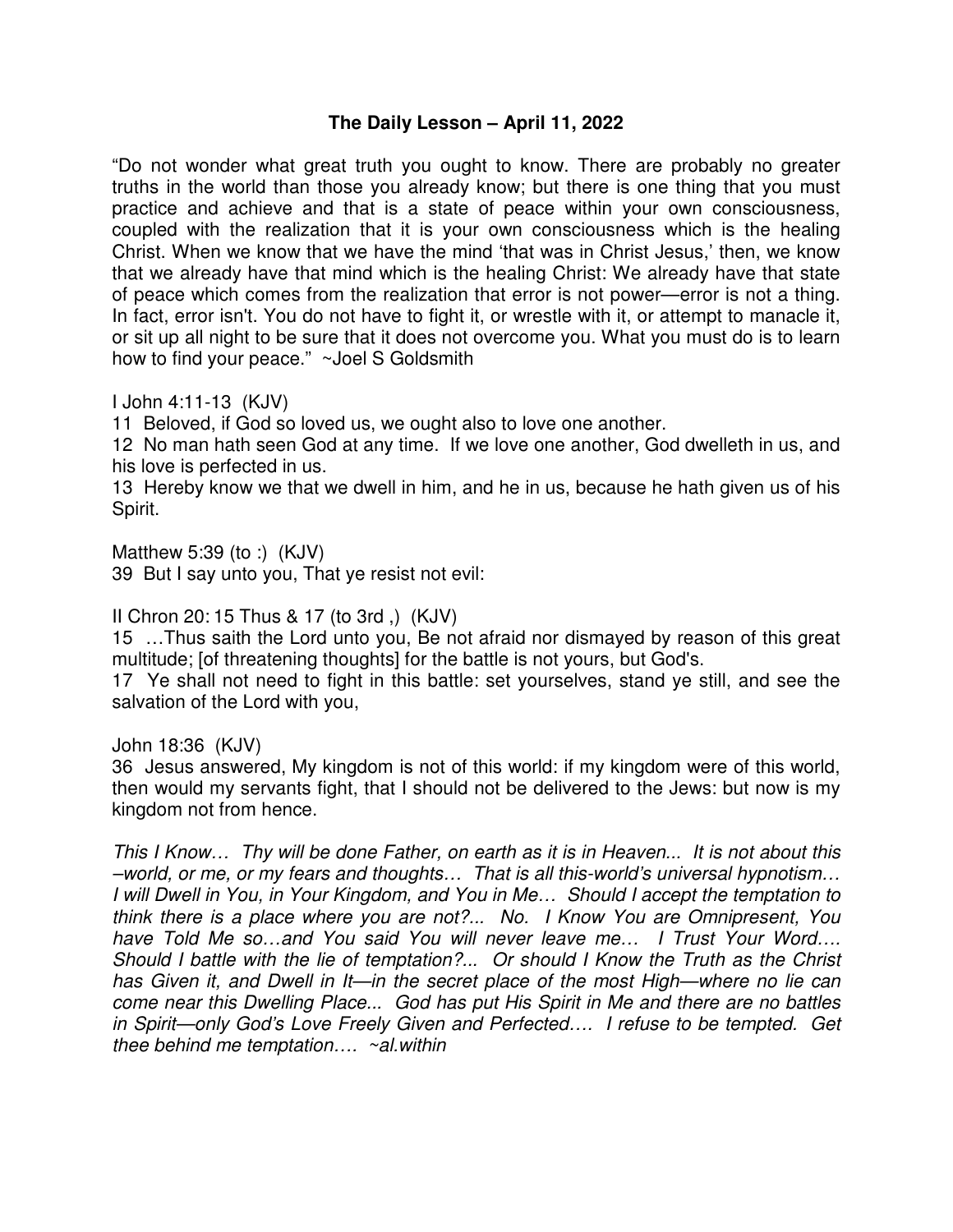# **The Daily Lesson – April 12, 2022**

"As you walk up and down the world with a sense of peace in your consciousness-and that sense of peace comes to you only in proportion to your realization that God *is* and error is *not*-as you achieve that sense of peace, you have the Christ consciousness. All that the Christ consciousness is, is your individual consciousness when you no longer fear or hate or love error of any name or nature." ~Joel S Goldsmith

Romans 8:2,4,5,9 & 11 (KJV)

2 For the law of the Spirit of life in Christ Jesus hath made me free from the law of sin and death.

4 That the righteousness of the law might be fulfilled in us, who walk not after the flesh, but after the Spirit.

5 For they that are after the flesh do mind the things of the flesh; but they that are after the Spirit the things of the Spirit.

9 But ye are not in the flesh, but in the Spirit, if so be that the Spirit of God dwell in you. Now if any man have not the Spirit of Christ, he is none of his.

11 But if the Spirit of him that raised up Jesus from the dead dwell in you, he that raised up Christ from the dead shall also quicken your mortal bodies by his Spirit that dwelleth in you.

The Peace that passeth understanding Comes as we Dwell in the Spirit and in Our Awareness of the Spirit Dwelling in Us. There are no shortcuts—no desirous thoughts. Only Dwelling. So be still, dedicate your focus and Dwell. ~Al Denninger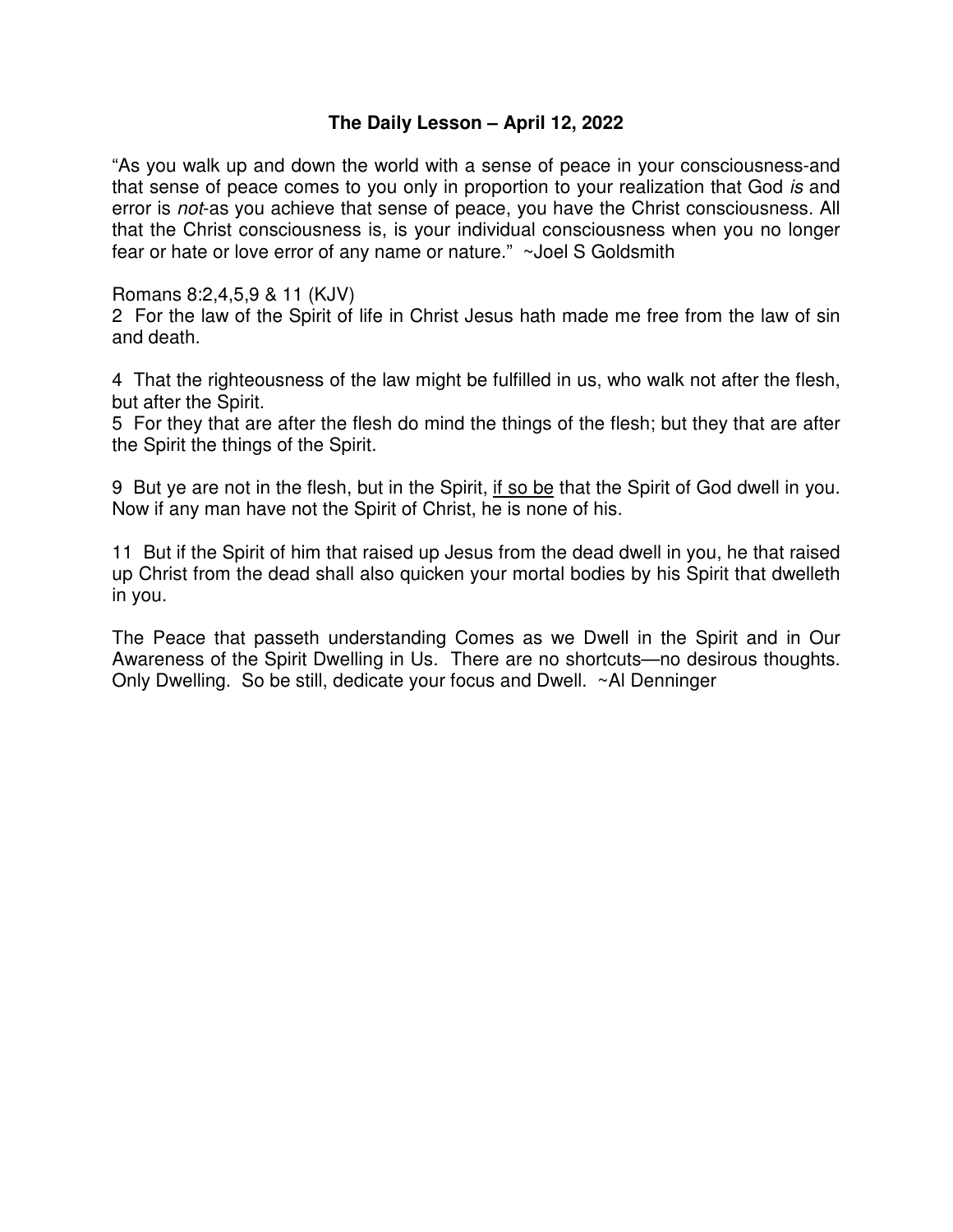## **The Daily Lesson – April 13, 2022**

"We have not done the healing work that we should have done, and in nearly every case the reason is the same. We wonder when the mind of God is going to do something, or when divine Love is going to begin to work, or how we are to attain divine Love or the healing Spirit. And so we cannot and never will do the work that we should because the mind of God is your mind; divine Spirit is your spirit; divine Love is the love with which you are imbued. The state of consciousness which does the healing work is your own mind in a state of peace." ~Joel S Goldsmith

James 4:3 (to 3rd ,) (KJV)

3 Ye ask, and receive not, because ye ask amiss,

Matthew 6:5-8 (KJV)

5 And when thou prayest, thou shalt not be as the hypocrites are: for they love to pray standing in the synagogues and in the corners of the streets, that they may be seen of men. Verily I say unto you, They have their reward.

6 But thou, when thou prayest, enter into thy closet, and when thou hast shut thy door, pray to thy Father which is in secret; and thy Father which seeth in secret shall reward thee openly.

7 But when ye pray, use not vain repetitions, as the heathen do: for they think that they shall be heard for their much speaking.

8 Be not ye therefore like unto them: for your Father knoweth what things ye have need of, before ye ask him.

Matthew 6:33 (KJV)

33 But seek ye first the kingdom of God, and his righteousness; and all these things shall be added unto you.

Luke 17:21 (KJV)

21 Neither shall they say, Lo here! or, lo there! for, behold, the kingdom of God is within you.

Philippians 4:7 (KJV)

7 And the peace of God, which passeth all understanding, shall keep your hearts and minds through Christ Jesus.

Jesus Gave us the secret of how to pray by being Aware of the Peace that passeth understanding. Be still, surrender to the Truth the Battle is not yours, seek only the Kingdom of God without desire or expectation, Rest Listen and Know. Christ Consciousness Comes in a Way that It can be Heard, Felt and Fulfilled. Divine Love does the Work. ~Al Denninger